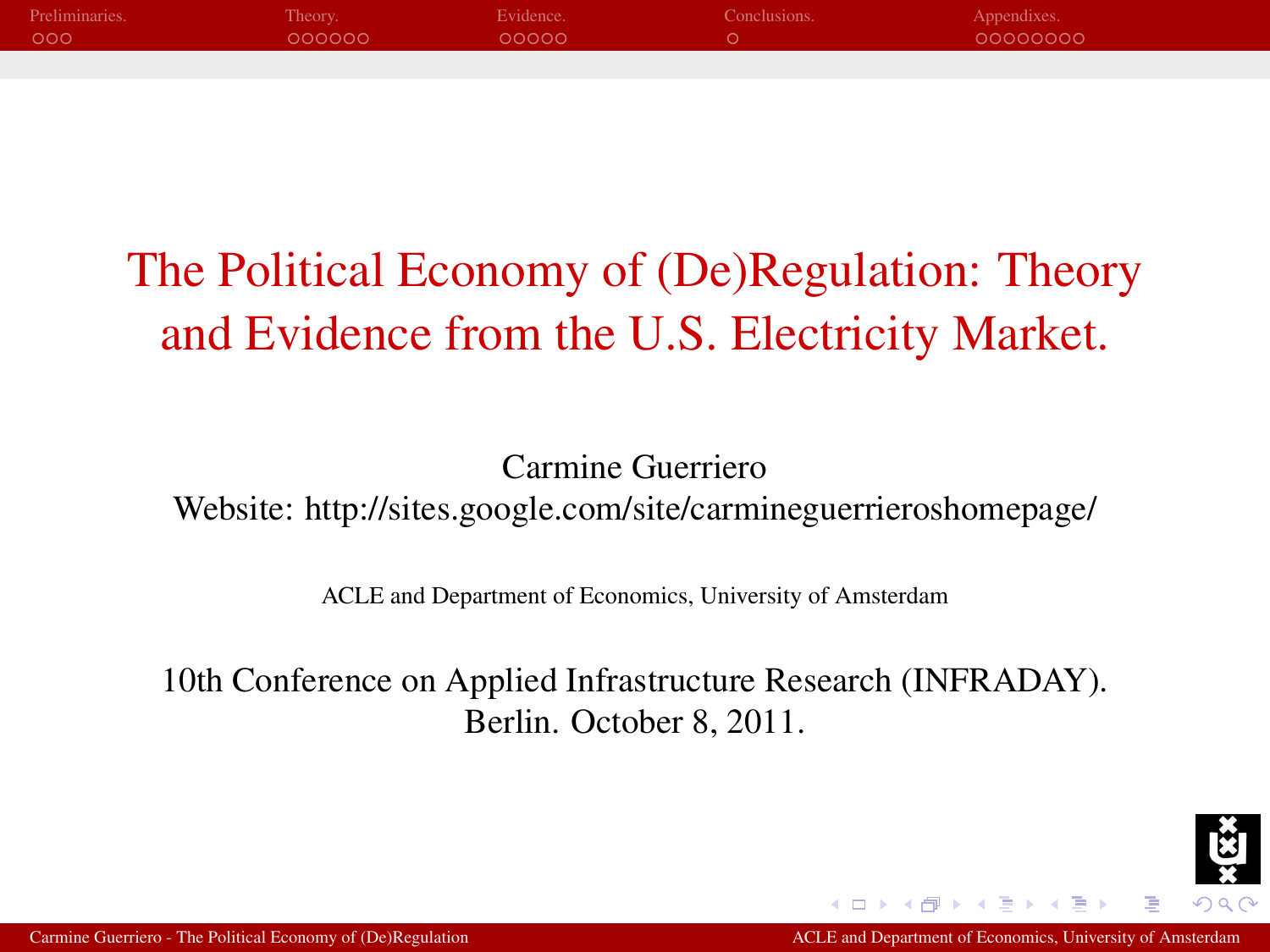| Preliminaries.                        | Theory. | Evidence. | Conclusions. | Appendixes. |
|---------------------------------------|---------|-----------|--------------|-------------|
| $\bullet$ 00                          | 000000  | 00000     |              | 00000000    |
| <b>Competition Versus Regulation.</b> |         |           |              |             |

## The Question: Competition Versus Regulation.

Economists have long maintained that not only competition assures allocative efficiency but that it also delivers dynamic advantages (Raith, 2003; Baggs and de Bettignies, 2007): thus, regulation should be enhanced in very specific cases—i.e.:

- market failure (Stiglitz, 1989) or specific technology (Baumol and Klevorick, 1970);
- the industry designs institutions in order to extract rents (Stigler, 1971);
- coercion (Stigler, 1971; Glaeser and Shleifer, 2003) o distrust (Aghion et al. 2010).

<span id="page-1-0"></span>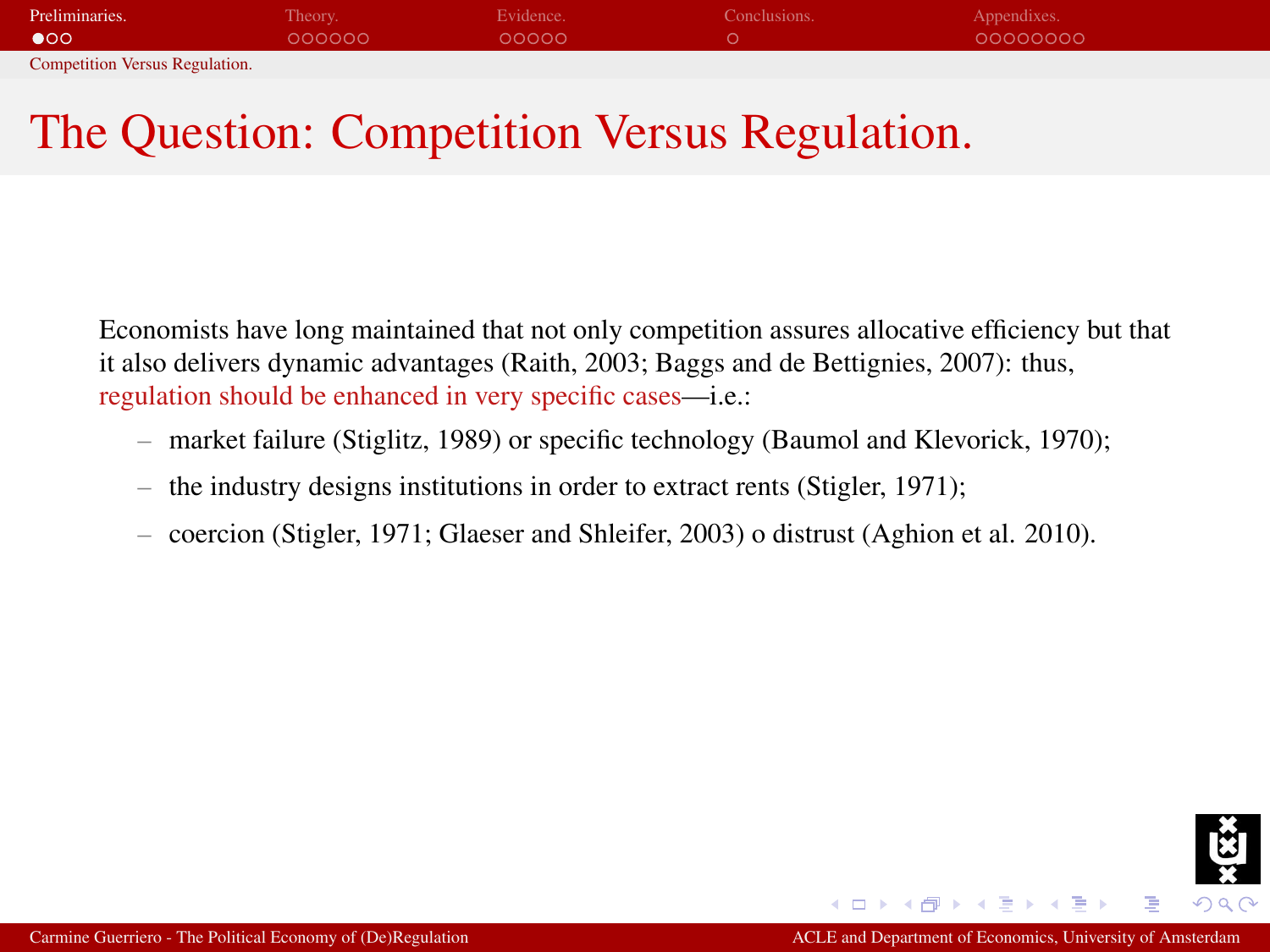| Preliminaries.                        | Theory. | Evidence. | Conclusions. | Appendixes. |
|---------------------------------------|---------|-----------|--------------|-------------|
| $\bullet$ 00                          | 000000  | 00000     |              | 00000000    |
| <b>Competition Versus Regulation.</b> |         |           |              |             |

## The Question: Competition Versus Regulation.

Economists have long maintained that not only competition assures allocative efficiency but that it also delivers dynamic advantages (Raith, 2003; Baggs and de Bettignies, 2007): thus, regulation should be enhanced in very specific cases—i.e.:

- market failure (Stiglitz, 1989) or specific technology (Baumol and Klevorick, 1970);
- the industry designs institutions in order to extract rents (Stigler, 1971);
- coercion (Stigler, 1971; Glaeser and Shleifer, 2003) o distrust (Aghion et al. 2010).

Yet, deregulation seems to have delivered very modest efficiency gains and a few works have proposed the idea that regulation could be superior from a dynamic efficiency point of view (Averch and Johnson, 1962; Aghion et al., 2005; Vives, 2008).

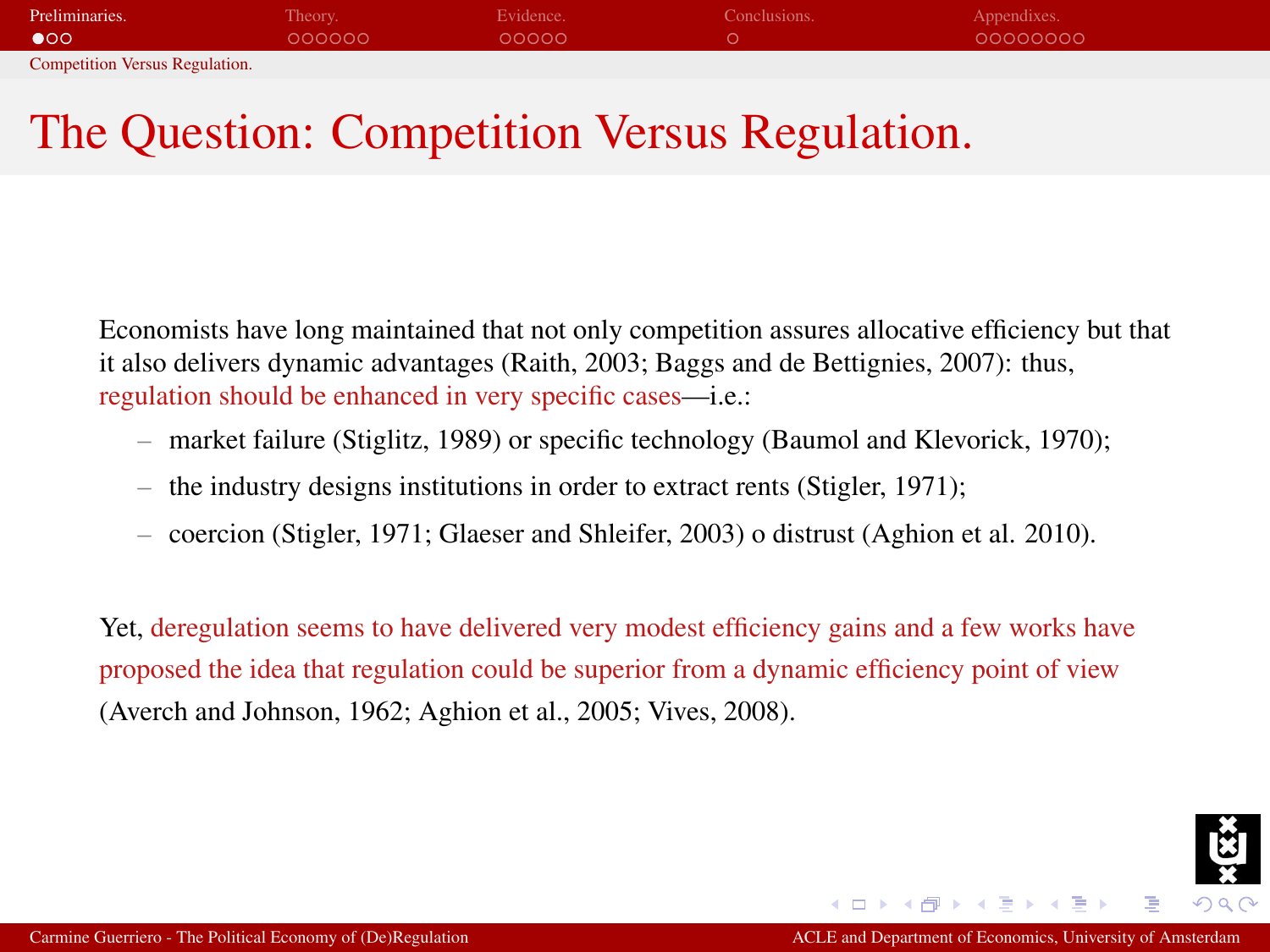| Preliminaries.                        | Theory. | Evidence. | Conclusions. | Appendixes. |
|---------------------------------------|---------|-----------|--------------|-------------|
| $\circ \bullet \circ$                 | 000000  | 00000     |              | 00000000    |
| <b>Competition Versus Regulation.</b> |         |           |              |             |

## Main Contributions.

Three main contributions:

1. With inelastic demand, the likelihood that a society chooses competition is higher the lower the rents left by regulation are and the weaker the reformer's dynamic efficiency concerns are;



 $-17.6$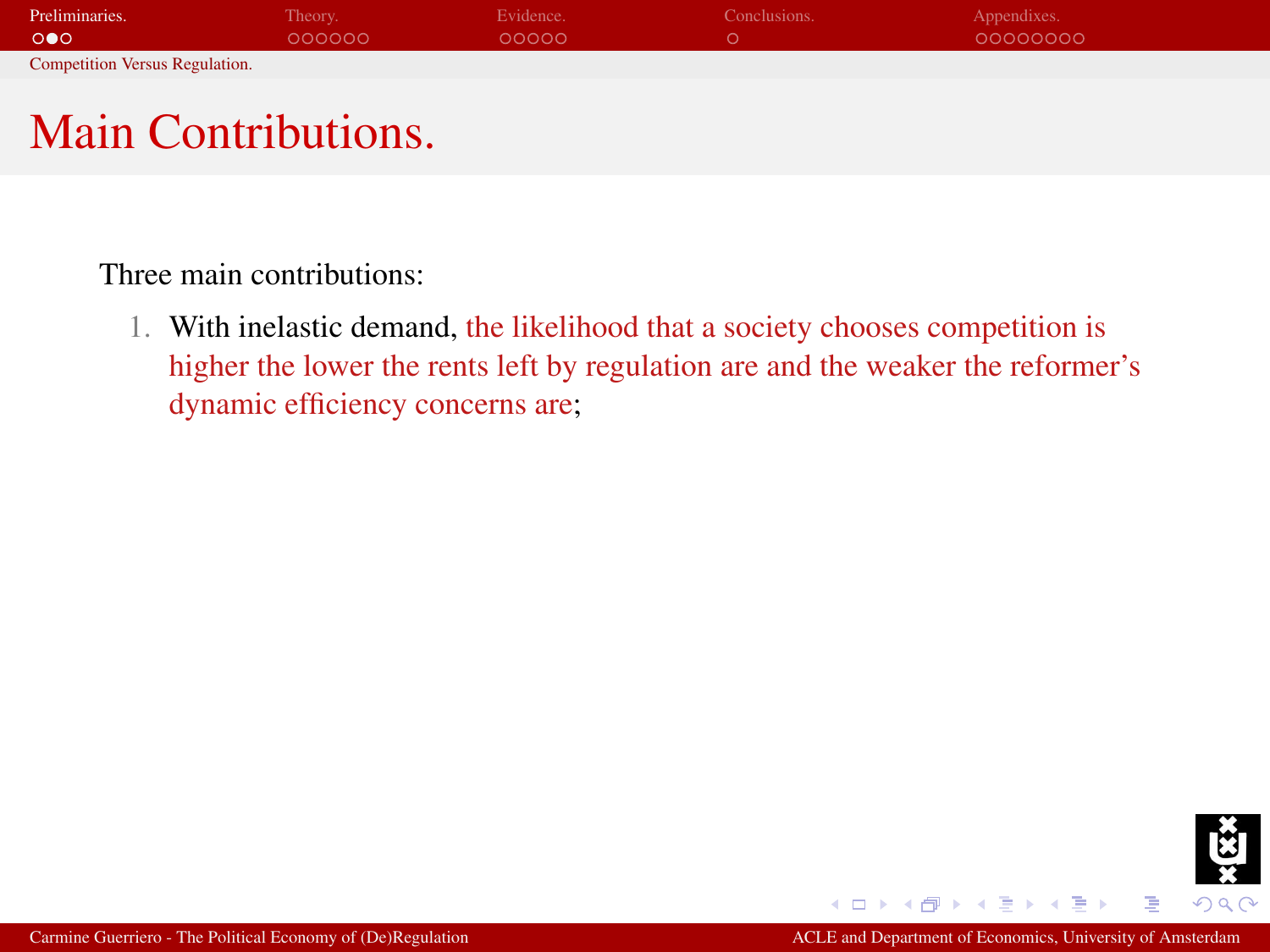| Preliminaries.                        | Theory. | Evidence. | Conclusions. | Appendixes. |
|---------------------------------------|---------|-----------|--------------|-------------|
| $\circ \bullet \circ$                 | 000000  | 00000     |              | 00000000    |
| <b>Competition Versus Regulation.</b> |         |           |              |             |

## Main Contributions.

Three main contributions:

- 1. With inelastic demand, the likelihood that a society chooses competition is higher the lower the rents left by regulation are and the weaker the reformer's dynamic efficiency concerns are;
- 2. Deregulation of the electricity market was more likely in those U.S. states where past fossil fuel costs and the heat rate were lower and politicians were less pro-shareholder. The true impact of deregulation on costs is stronger than that documented before (Fabrizio, Rose and Wolfram, 2008).

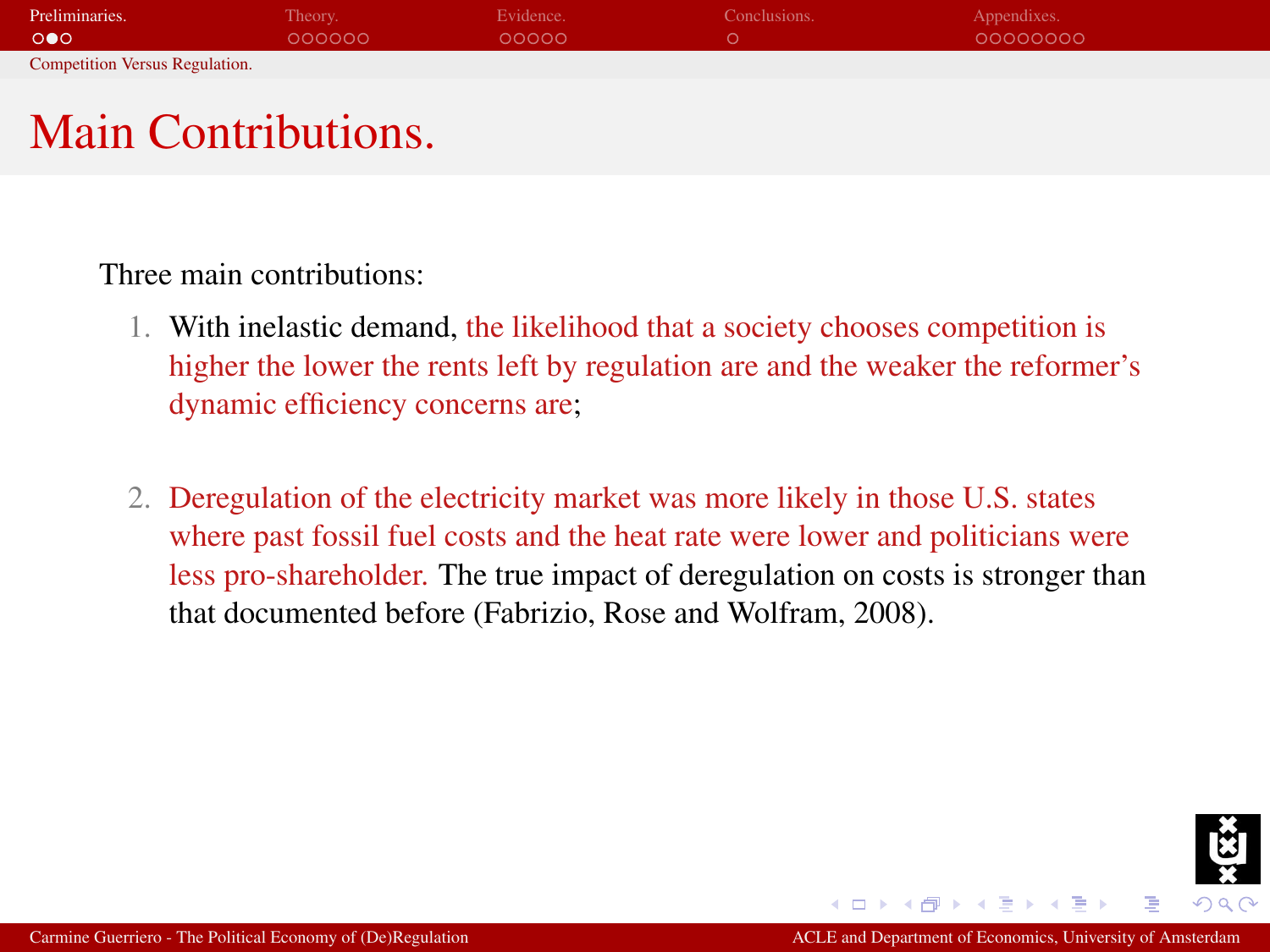| Preliminaries.                        | Theory. | Evidence. | Conclusions. | Appendixes. |
|---------------------------------------|---------|-----------|--------------|-------------|
| $\circ \bullet \circ$                 | 000000  | 00000     |              | 00000000    |
| <b>Competition Versus Regulation.</b> |         |           |              |             |

## Main Contributions.

Three main contributions:

- 1. With inelastic demand, the likelihood that a society chooses competition is higher the lower the rents left by regulation are and the weaker the reformer's dynamic efficiency concerns are;
- 2. Deregulation of the electricity market was more likely in those U.S. states where past fossil fuel costs and the heat rate were lower and politicians were less pro-shareholder. The true impact of deregulation on costs is stronger than that documented before (Fabrizio, Rose and Wolfram, 2008).
- 3. Given that the new generating capacity entered service in the last decade was built mainly for firms in non restructured markets (Joskow, 2008), my evidence provides a rational for the re-regulation wave.

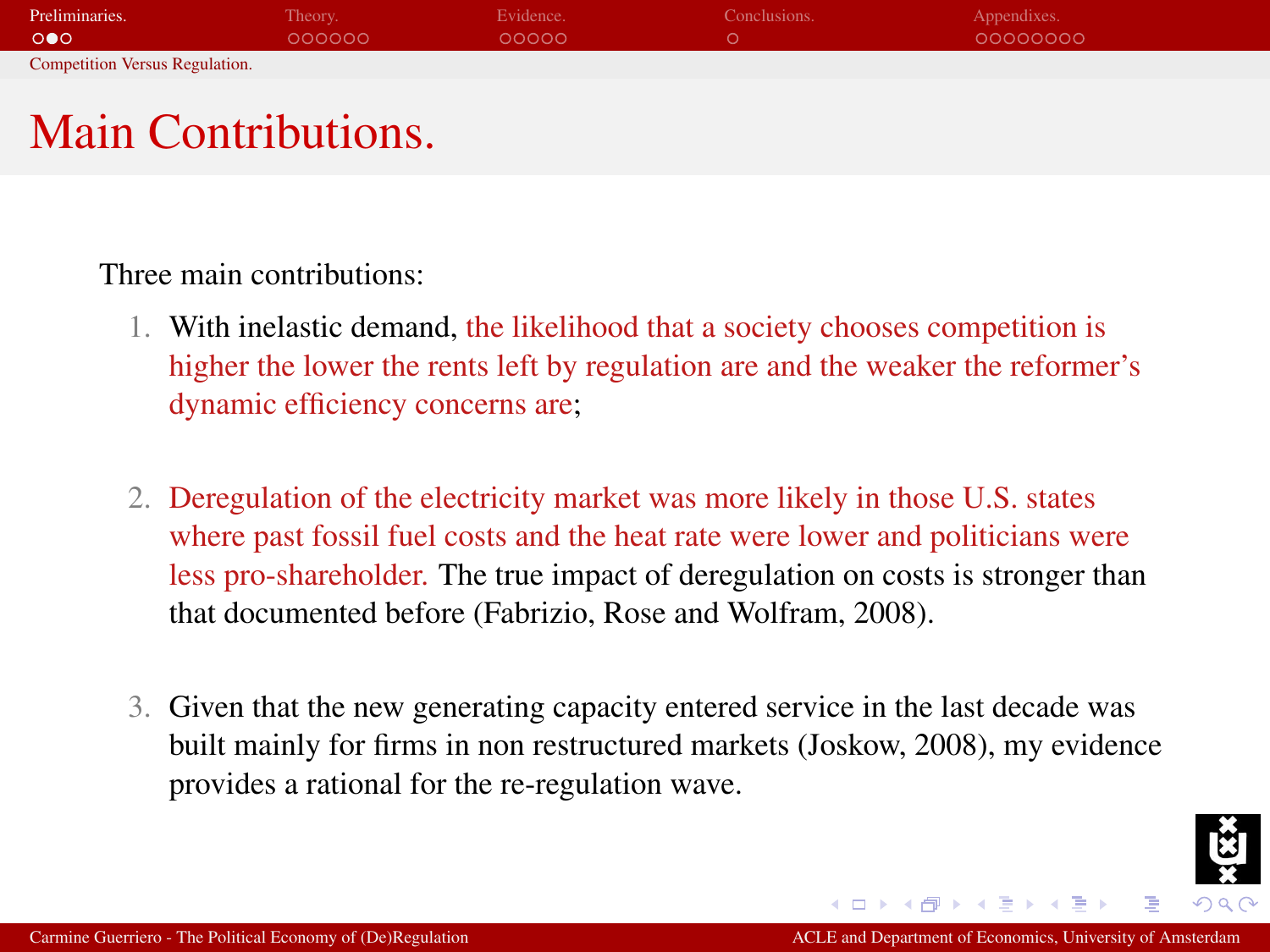| Preliminaries.                        | Theory. | Evidence. | Conclusions. | Appendixes. |
|---------------------------------------|---------|-----------|--------------|-------------|
| 000                                   | LOQQQQ  | loooon i  |              | 00000000    |
| <b>Competition Versus Regulation.</b> |         |           |              |             |

## An Example: Deregulation in the U.S. Electricity Market.

*Competitive pressures*:

– Deregulation started from the mid-1990s: today IOUs own only a small share of generating capacity and retail rates are linked to the bids clearing second-price auction-based markets (Fabrizio, Rose and Wolfram, 2008).

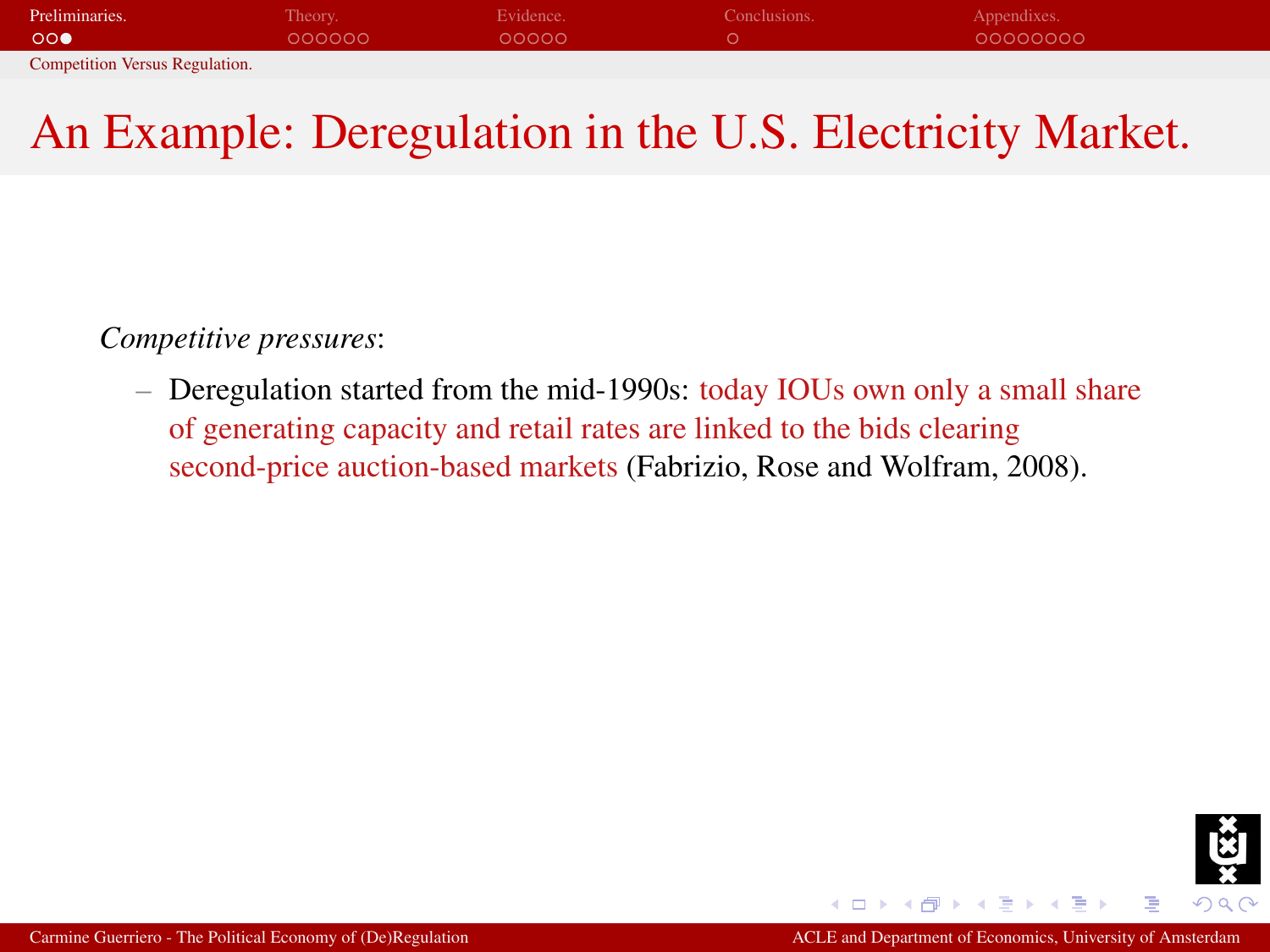| Preliminaries.                        | Theory. | Evidence.      | Conclusions. | Appendixes. |
|---------------------------------------|---------|----------------|--------------|-------------|
| OO <sup>o</sup>                       | 000000  | $00000 \times$ |              | 00000000    |
| <b>Competition Versus Regulation.</b> |         |                |              |             |

## An Example: Deregulation in the U.S. Electricity Market.

*Competitive pressures*:

– Deregulation started from the mid-1990s: today IOUs own only a small share of generating capacity and retail rates are linked to the bids clearing second-price auction-based markets (Fabrizio, Rose and Wolfram, 2008).

#### *Public officials' incentives*:

– The details of reforms are decided during hearings which are usually initiated by the state government (EIA, 2003) and presided by commissioners, who are either elected or appointed (Gormley, 1983; Friedman, 1991).

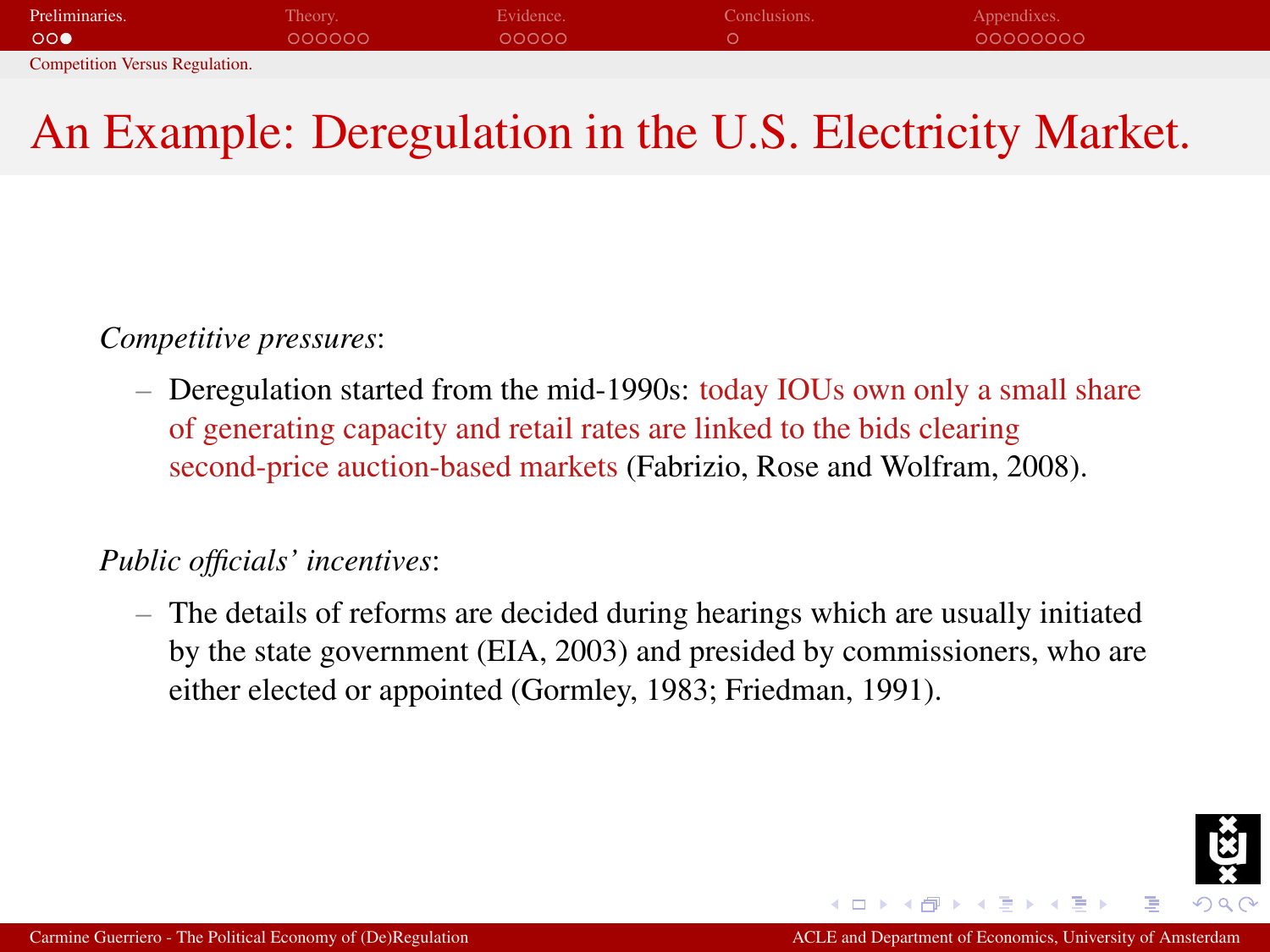| Preliminaries.<br>000             | Theory.<br>$\bullet$ 00000 | Evidence.<br>00000 | Conclusions. | Appendixes.<br>00000000 |
|-----------------------------------|----------------------------|--------------------|--------------|-------------------------|
| Static Versus Dynamic Efficiency. |                            |                    |              |                         |
|                                   |                            |                    |              |                         |
| Set Up.                           |                            |                    |              |                         |

The strictly decreasing demand is  $q(p) > 0$  for  $p \in [0, \bar{p})$ ,  $q(p) = 0$  for  $p \geq \bar{p}$ ; the social surplus at *p* is  $S(p) = \int_{p}^{\bar{p}} q(x) dx$ ; production is assured by either one firm under regulation or two under competition. The technology is CRS and the cost *c*:

– equals  $c_L$  w. p. 1/2 and  $c_H$  w. p. 1/2; let  $\Delta \equiv c_H - c_L > 0$ ;

– is statistically uncorrelated across firms.

<span id="page-8-0"></span>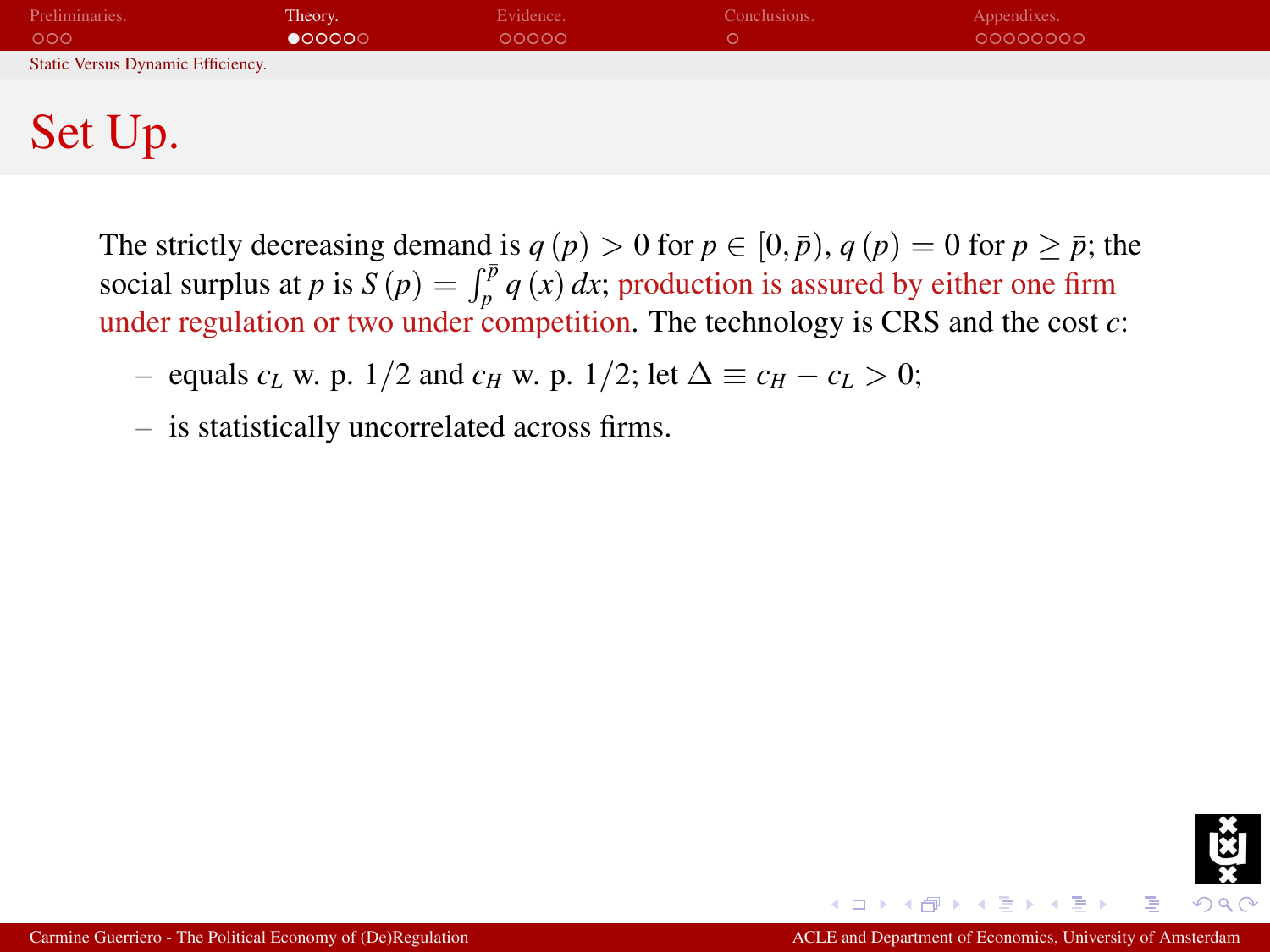| Preliminaries.<br>000             | Theory.<br>$\bullet$ 00000 | Evidence.<br>00000 | Conclusions. | Appendixes.<br>00000000 |
|-----------------------------------|----------------------------|--------------------|--------------|-------------------------|
| Static Versus Dynamic Efficiency. |                            |                    |              |                         |
|                                   |                            |                    |              |                         |
| Set Up.                           |                            |                    |              |                         |

The strictly decreasing demand is  $q(p) > 0$  for  $p \in [0, \bar{p})$ ,  $q(p) = 0$  for  $p > \bar{p}$ ; the social surplus at *p* is  $S(p) = \int_{p}^{\bar{p}} q(x) dx$ ; production is assured by either one firm under regulation or two under competition. The technology is CRS and the cost *c*:

– equals  $c_L$  w. p. 1/2 and  $c_H$  w. p. 1/2; let  $\Delta \equiv c_H - c_L > 0$ ;

– is statistically uncorrelated across firms.

Information: *q* (*p*) and *p* are common knowledge, *c* is private information of the firm.

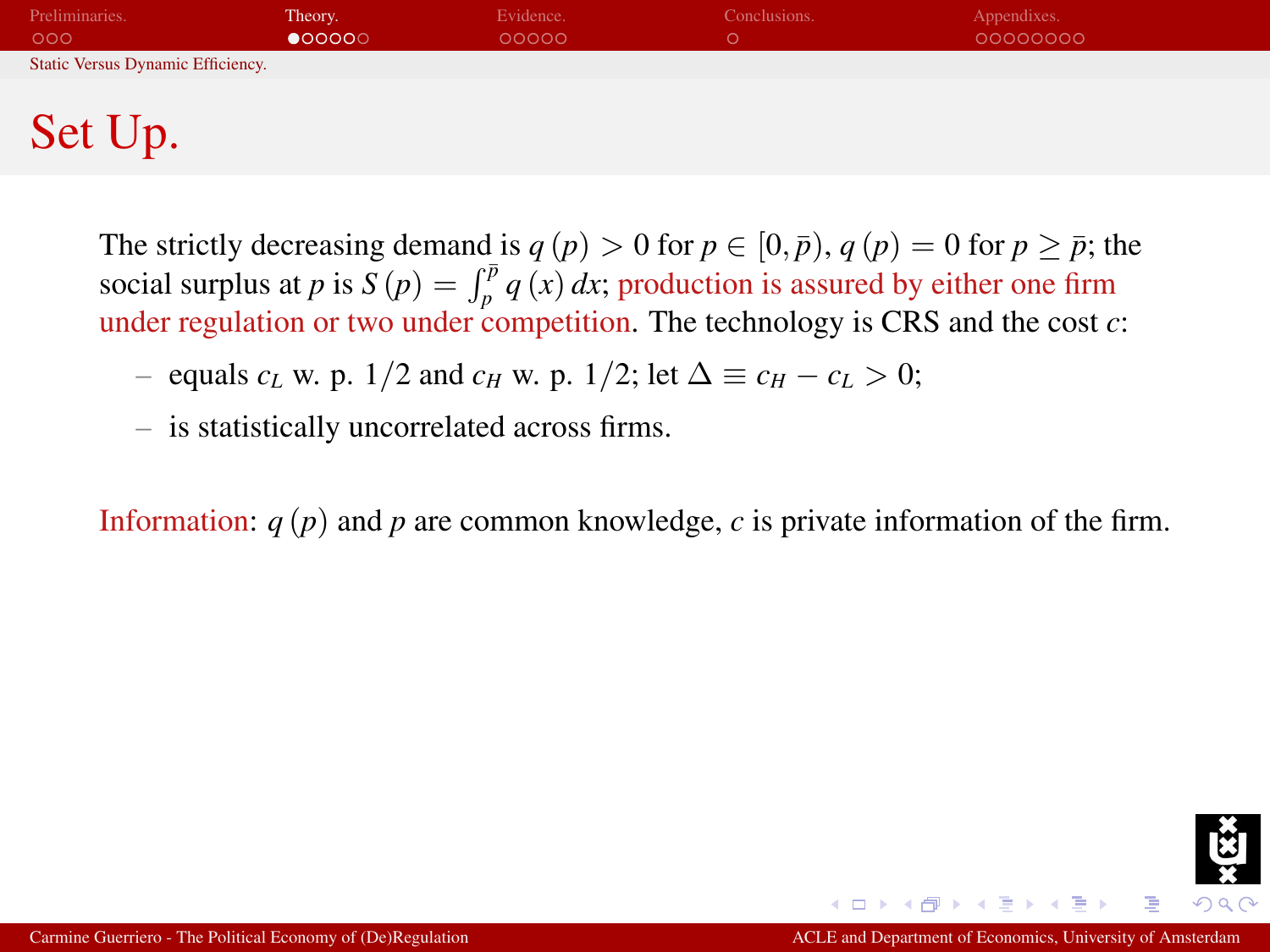| Preliminaries.<br>000             | Theory.<br>$\bullet$ 00000 | Evidence.<br>00000 | Conclusions. | Appendixes.<br>00000000 |
|-----------------------------------|----------------------------|--------------------|--------------|-------------------------|
| Static Versus Dynamic Efficiency. |                            |                    |              |                         |
|                                   |                            |                    |              |                         |
| Set Up.                           |                            |                    |              |                         |

The strictly decreasing demand is  $q(p) > 0$  for  $p \in [0, \bar{p})$ ,  $q(p) = 0$  for  $p > \bar{p}$ ; the social surplus at *p* is  $S(p) = \int_{p}^{\bar{p}} q(x) dx$ ; production is assured by either one firm under regulation or two under competition. The technology is CRS and the cost *c*:

– equals  $c_L$  w. p. 1/2 and  $c_H$  w. p. 1/2; let  $\Delta \equiv c_H - c_L > 0$ ;

– is statistically uncorrelated across firms.

Information: *q* (*p*) and *p* are common knowledge, *c* is private information of the firm.

A firm maximizes the rent *U* which is the sum of the profits  $\pi(p, c) \equiv q(p)(p - c)$ and a transfer  $t \geq 0$ , given only under regulation and bringing social costs  $1 + \lambda$ . Society attaches a weight  $\alpha \in [0, 1)$  to the firm's rent and the social welfare is:  $S(p) + \alpha U - (1 + \lambda)t = S(p) + \alpha \pi (p, c) - (1 + \lambda - \alpha)t$ .

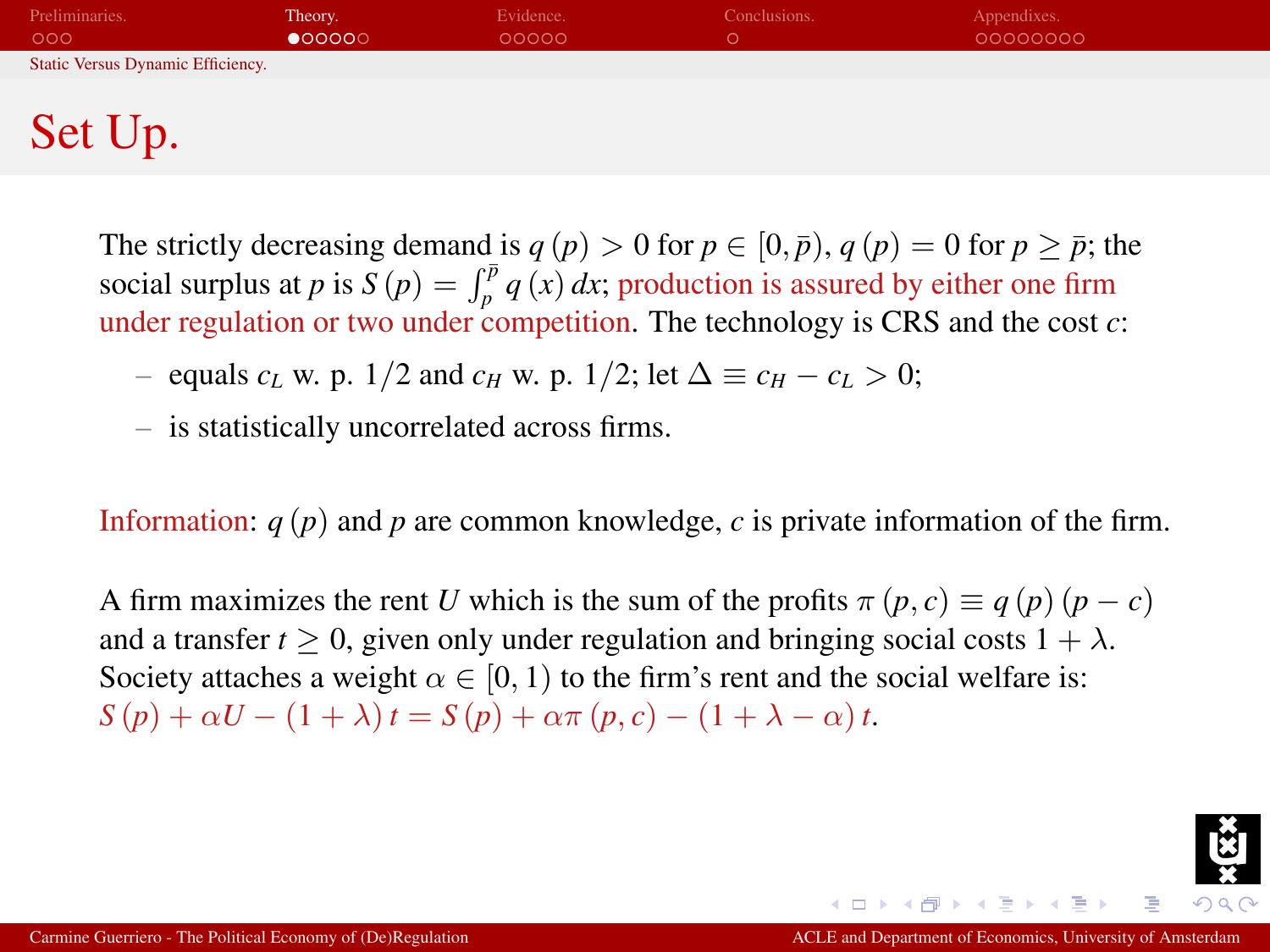| Preliminaries.<br>000             | Theory.<br>$\bullet$ 00000 | Evidence.<br>00000 | Conclusions. | Appendixes.<br>00000000 |  |
|-----------------------------------|----------------------------|--------------------|--------------|-------------------------|--|
| Static Versus Dynamic Efficiency. |                            |                    |              |                         |  |
|                                   |                            |                    |              |                         |  |
| Set Up.                           |                            |                    |              |                         |  |

The strictly decreasing demand is  $q(p) > 0$  for  $p \in [0, \bar{p})$ ,  $q(p) = 0$  for  $p > \bar{p}$ ; the social surplus at *p* is  $S(p) = \int_{p}^{\bar{p}} q(x) dx$ ; production is assured by either one firm under regulation or two under competition. The technology is CRS and the cost *c*:

– equals  $c_L$  w. p. 1/2 and  $c_H$  w. p. 1/2; let  $\Delta \equiv c_H - c_L > 0$ ;

– is statistically uncorrelated across firms.

Information: *q* (*p*) and *p* are common knowledge, *c* is private information of the firm.

A firm maximizes the rent *U* which is the sum of the profits  $\pi(p, c) \equiv q(p)(p - c)$ and a transfer  $t \geq 0$ , given only under regulation and bringing social costs  $1 + \lambda$ . Society attaches a weight  $\alpha \in [0, 1)$  to the firm's rent and the social welfare is:  $S(p) + \alpha U - (1 + \lambda)t = S(p) + \alpha \pi (p, c) - (1 + \lambda - \alpha)t$ .

**Assumption A1**: The demand is such that  $q''(p)(\bar{p} - c_L) + q'(p) < 0$  and its *elasticity*  $\varepsilon_{p,q} = -q'(p)p/q(p)$  *is strictly lower than 1*.



Ξ

(ロトスタトスラトスラト)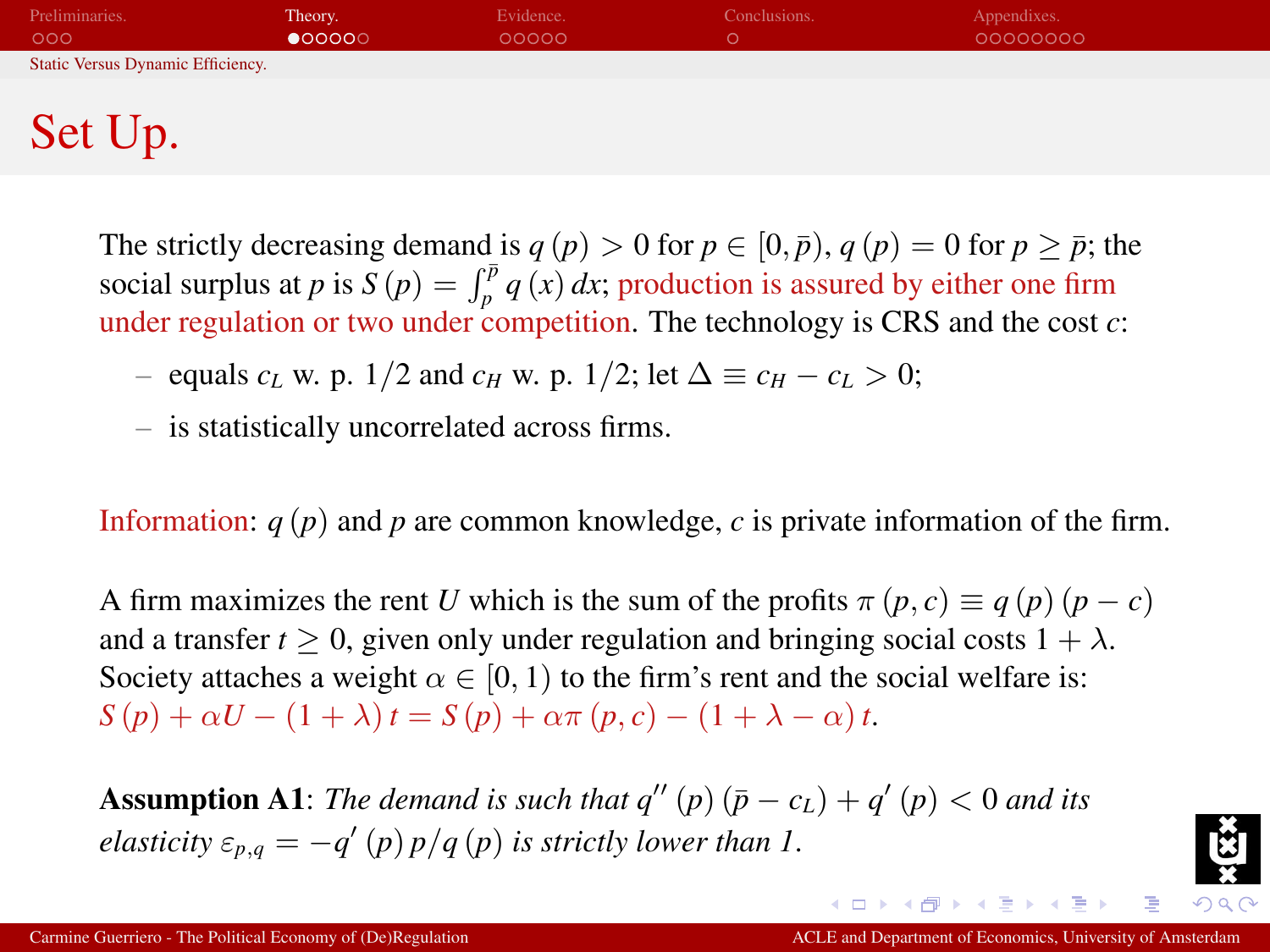| Preliminaries.                    | Theory. | Evidence. | Conclusions. | Appendixes. |
|-----------------------------------|---------|-----------|--------------|-------------|
| 000                               | 000000  | 00000     | O            | 00000000    |
| Static Versus Dynamic Efficiency. |         |           |              |             |
|                                   |         |           |              |             |
| Timing.                           |         |           |              |             |

 $t = 1$ —Society chooses between the two market conducts on the basis of the expected welfare and a mean-zero preference shock  $\delta \in [-\infty, \infty]$  (Aghion et al., 2009). Next, under regulation, a menu of  $(t, p)$  pairs are offered to the monopoly; the contract is conditional on the firm's report of *c* but not on the level of investment.

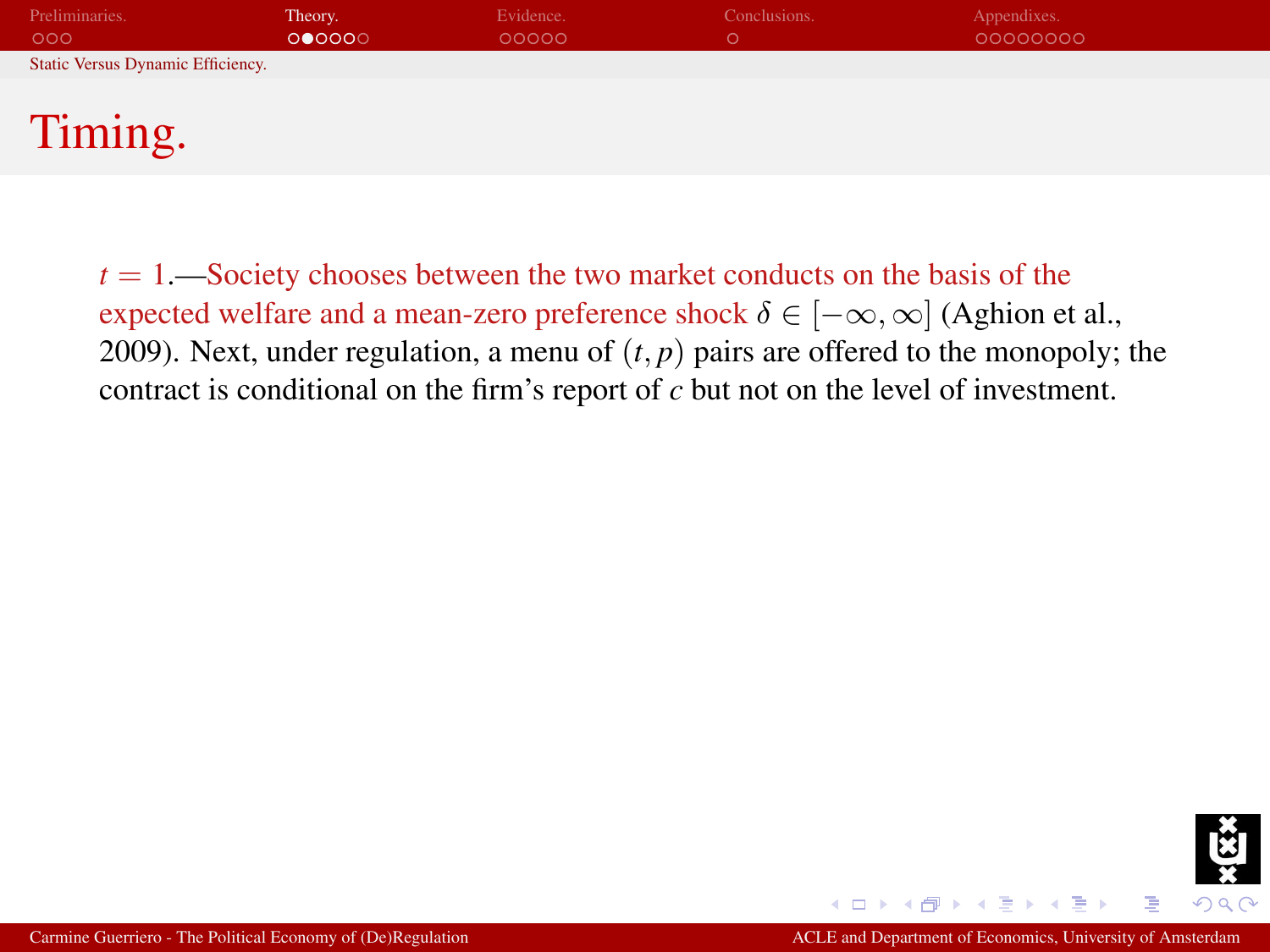| Preliminaries.                    | Theory. | Evidence. | Conclusions. | Appendixes. |
|-----------------------------------|---------|-----------|--------------|-------------|
| 000                               | 000000  | 00000     |              | 00000000    |
| Static Versus Dynamic Efficiency. |         |           |              |             |
|                                   |         |           |              |             |
| Timing.                           |         |           |              |             |

 $t = 1$ —Society chooses between the two market conducts on the basis of the expected welfare and a mean-zero preference shock  $\delta \in [-\infty, \infty]$  (Aghion et al., 2009). Next, under regulation, a menu of  $(t, p)$  pairs are offered to the monopoly; the contract is conditional on the firm's report of *c* but not on the level of investment.

*t* = 2.—Each firm eventually commits an unobservable investment of cost  $\psi(I) \geq 0$ increasing the probability of  $c_L$  to  $(1 + I)/2$ , with  $\psi' > 0$  and  $\psi'' > 0$ .

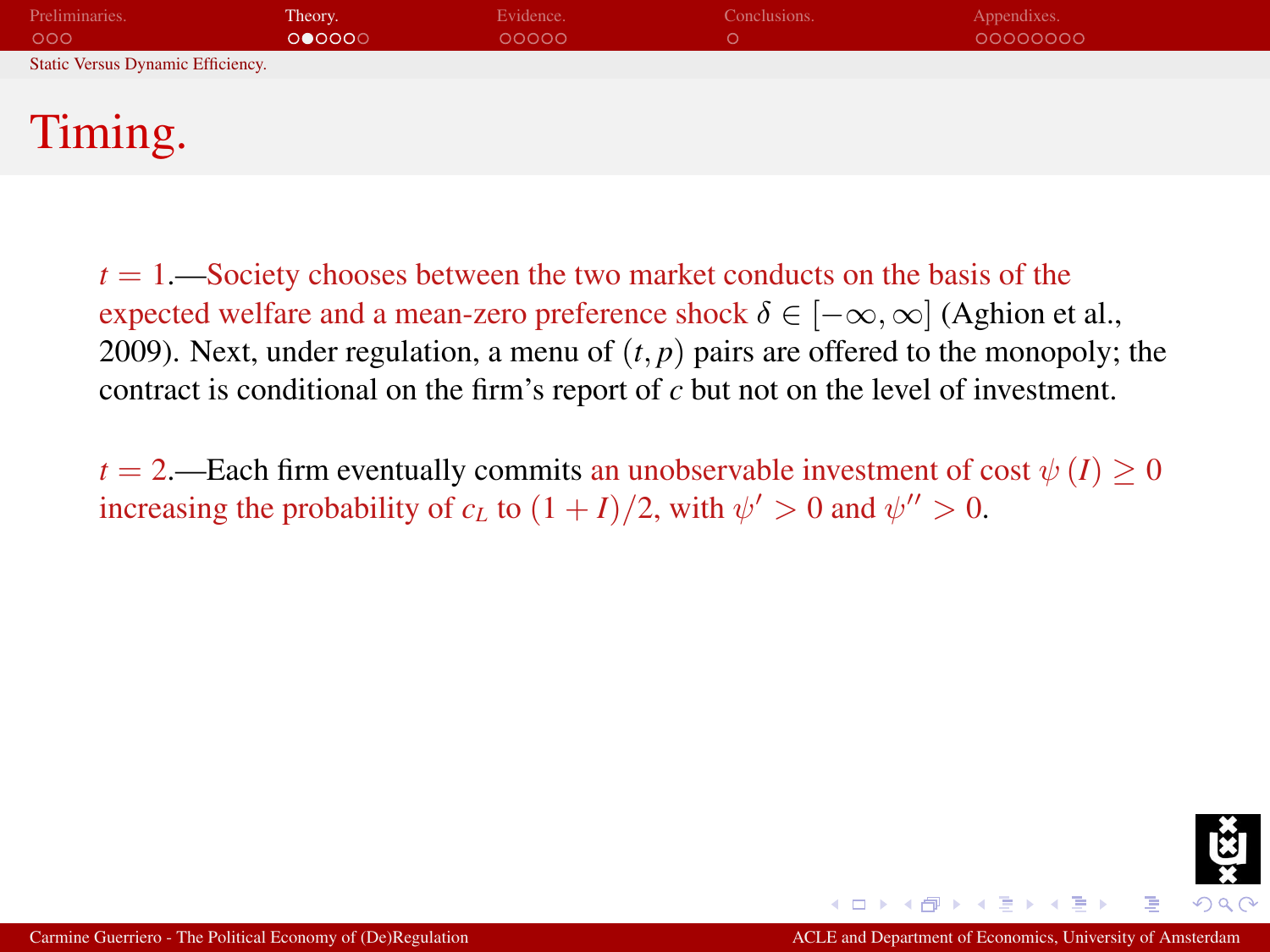| Preliminaries.                                 | Theory. | Evidence. | Conclusions. | Appendixes. |  |
|------------------------------------------------|---------|-----------|--------------|-------------|--|
| 000                                            | 000000  | 00000     |              | 00000000    |  |
| Static Versus Dynamic Efficiency.              |         |           |              |             |  |
|                                                |         |           |              |             |  |
| <b>The Contract Contract Contract Contract</b> |         |           |              |             |  |

## Timing.

 $t = 1$ —Society chooses between the two market conducts on the basis of the expected welfare and a mean-zero preference shock  $\delta \in [-\infty, \infty]$  (Aghion et al., 2009). Next, under regulation, a menu of  $(t, p)$  pairs are offered to the monopoly; the contract is conditional on the firm's report of *c* but not on the level of investment.

*t* = 2.—Each firm eventually commits an unobservable investment of cost  $\psi(I) \geq 0$ increasing the probability of  $c_L$  to  $(1 + I)/2$ , with  $\psi' > 0$  and  $\psi'' > 0$ .

 $t = 3$ —Each firm discovers the realizations of  $c$ .

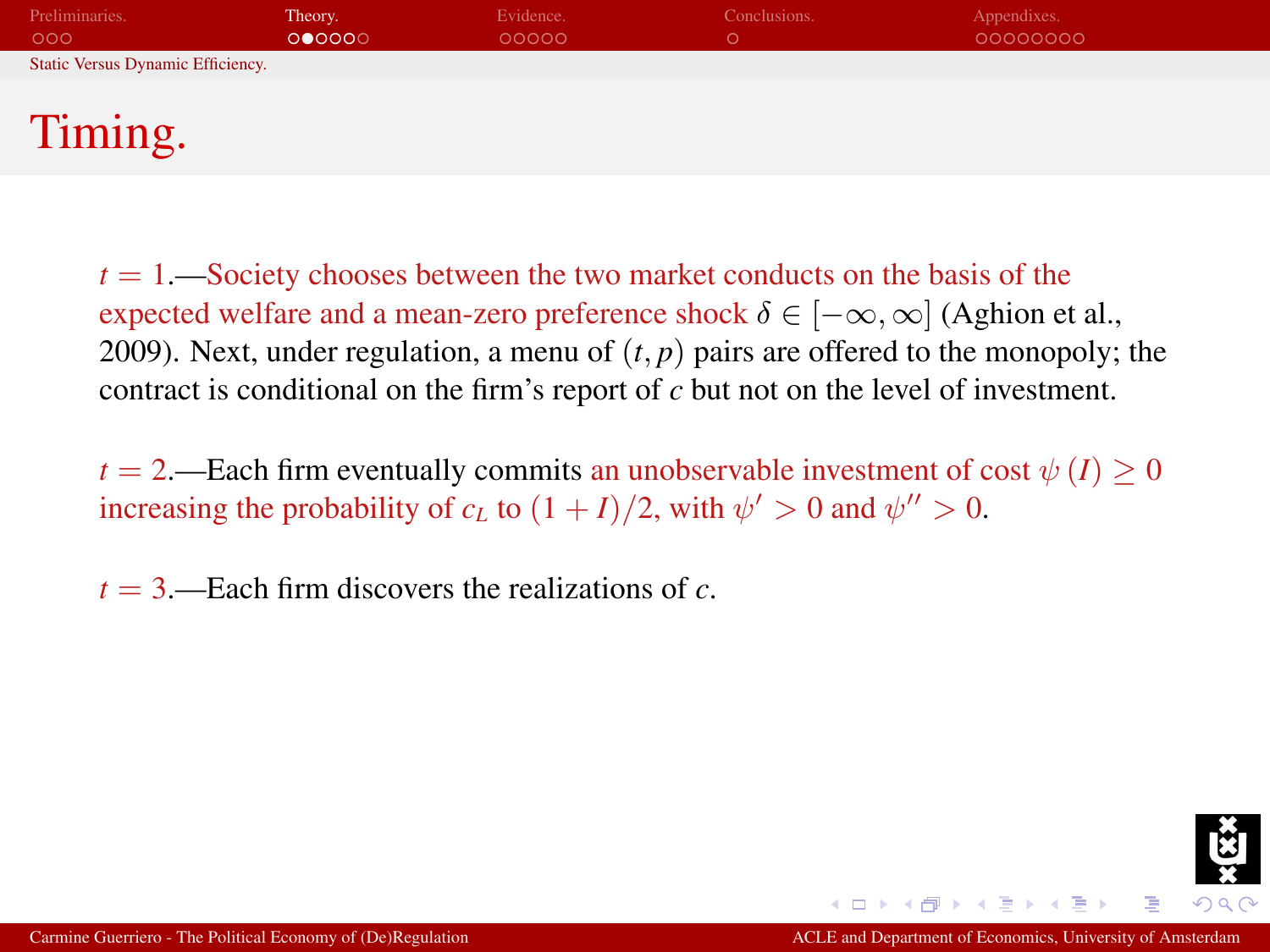| Preliminaries.<br>000             | Theory.<br>000000 | Evidence.<br>00000 | Conclusions.<br>O. | Appendixes.<br>00000000 |  |
|-----------------------------------|-------------------|--------------------|--------------------|-------------------------|--|
| Static Versus Dynamic Efficiency. |                   |                    |                    |                         |  |
|                                   |                   |                    |                    |                         |  |
| Timing.                           |                   |                    |                    |                         |  |

 $t = 1$ —Society chooses between the two market conducts on the basis of the expected welfare and a mean-zero preference shock  $\delta \in [-\infty, \infty]$  (Aghion et al., 2009). Next, under regulation, a menu of  $(t, p)$  pairs are offered to the monopoly; the contract is conditional on the firm's report of *c* but not on the level of investment.

 $t = 2$ .—Each firm eventually commits an unobservable investment of cost  $\psi(I) \geq 0$ increasing the probability of  $c_L$  to  $(1 + I)/2$ , with  $\psi' > 0$  and  $\psi'' > 0$ .

 $t = 3$ —Each firm discovers the realizations of *c*.

 $t = 4$ .—Under regulation the firm executes the contract if she finds it acceptable. Under competition each firm announces a price. A firm serves all the market at the price announced by the opponent if able to undercut it and half if the bids are equal. Thus, the equilibrium is the same as under symmetric information.

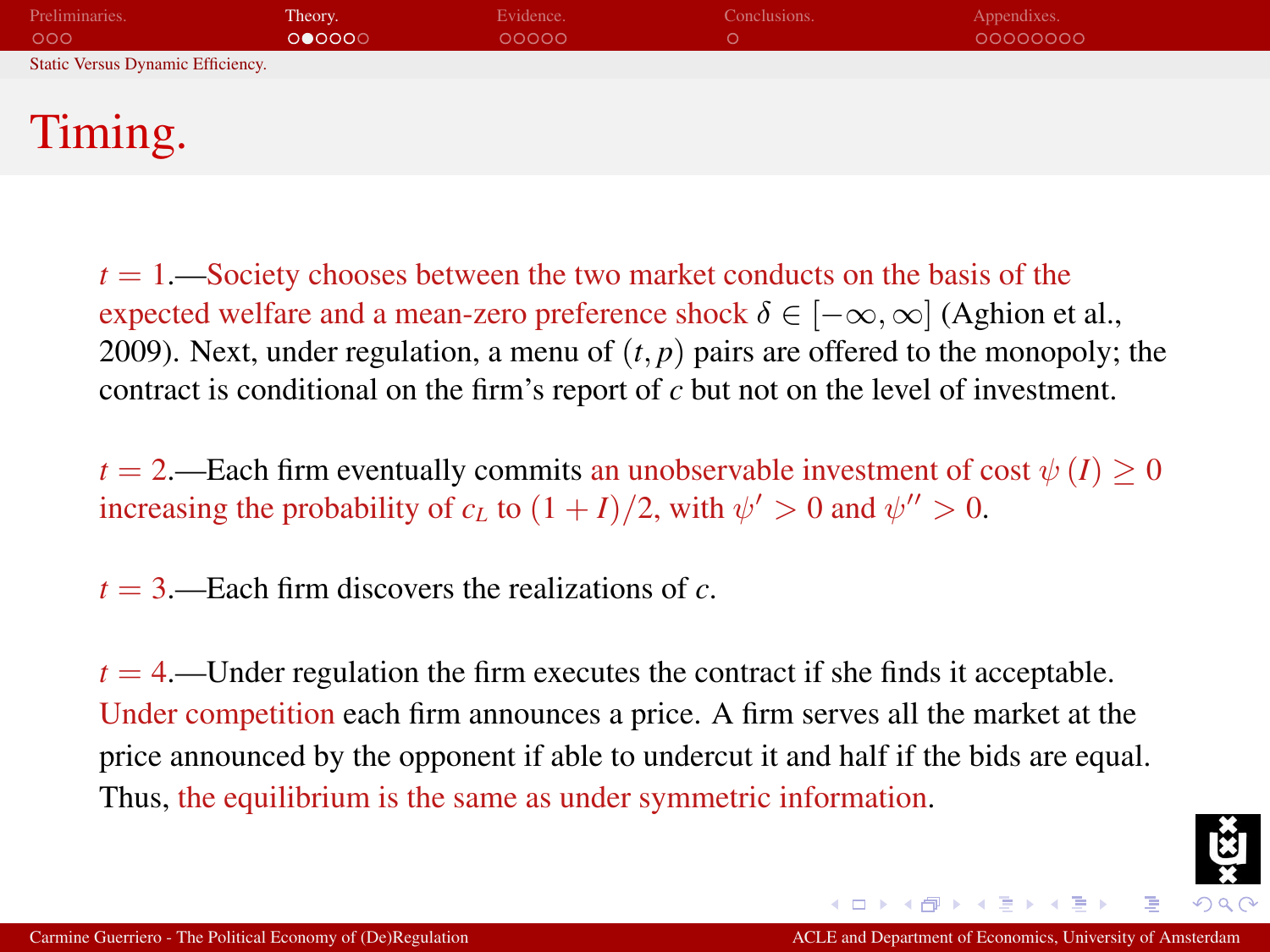| Preliminaries.                    | Theory. | Evidence. | Conclusions. | Appendixes. |
|-----------------------------------|---------|-----------|--------------|-------------|
| 000                               | 000000  | 00000     |              | 00000000    |
| Static Versus Dynamic Efficiency. |         |           |              |             |

## Pricing: Regulation Versus Competition.

Focus on symmetric investment profiles under competition and  $\lambda = 0$ .

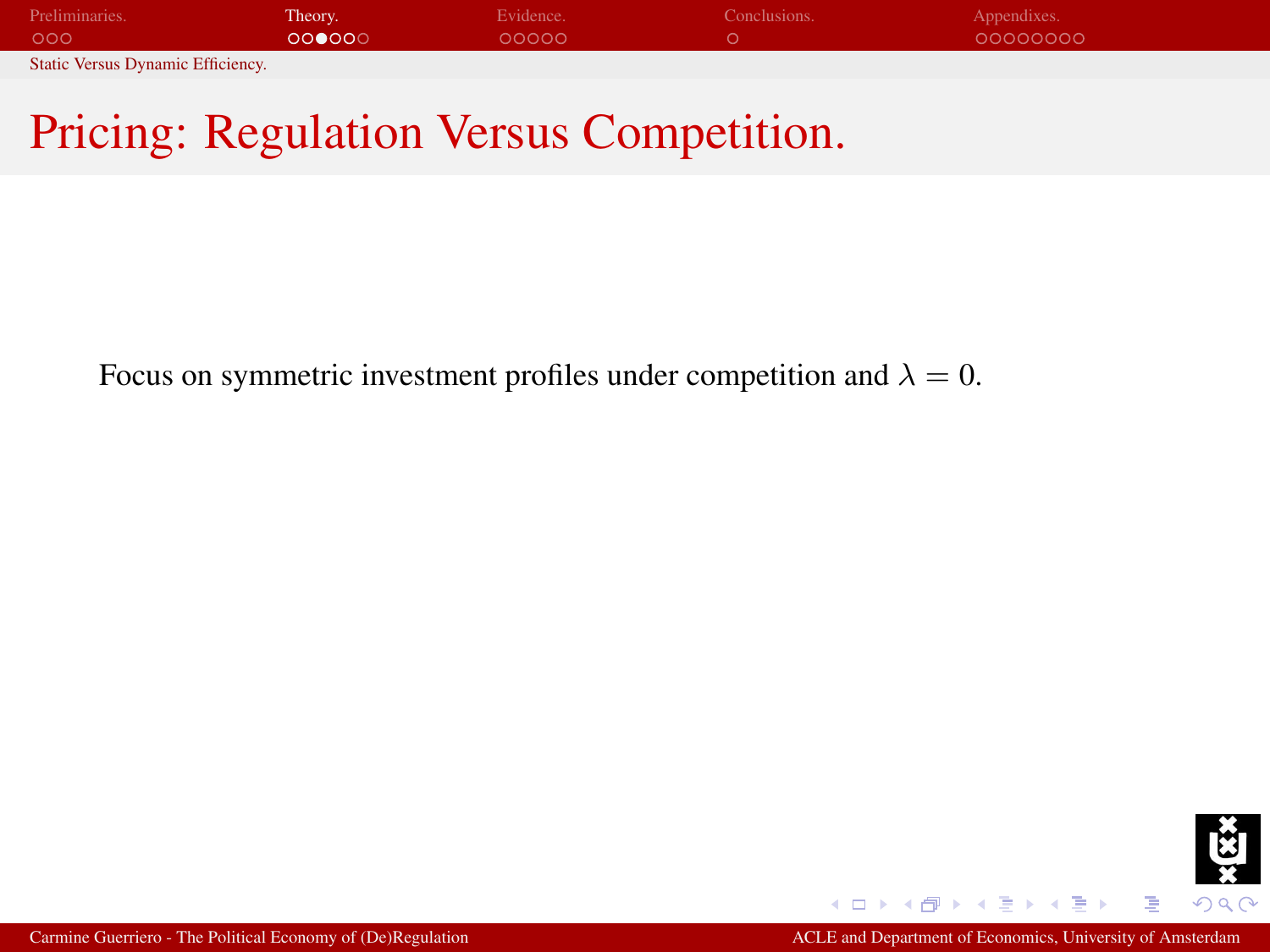| Preliminaries.                    | Theory. | Evidence. | Conclusions. | Appendixes. |
|-----------------------------------|---------|-----------|--------------|-------------|
| 000                               | 000000  | 00000     |              | 00000000    |
| Static Versus Dynamic Efficiency. |         |           |              |             |

## Pricing: Regulation Versus Competition.

Focus on symmetric investment profiles under competition and  $\lambda = 0$ .

*Regulation*.—The expected social welfare is  $\frac{1+i^2}{2}$  $\frac{\partial^2 F}{\partial x^2} S(c_L) + \frac{1-\hat{I}^R}{2}$  $\frac{-I^{\prime\prime}}{2}S\left(\hat{c}_{H}^{I}\right),$ with  $\hat{c}_H \equiv c_H + (1 + \hat{I}^R) (1 - \hat{I}^R)^{-1} (1 - \alpha) \Delta$ .

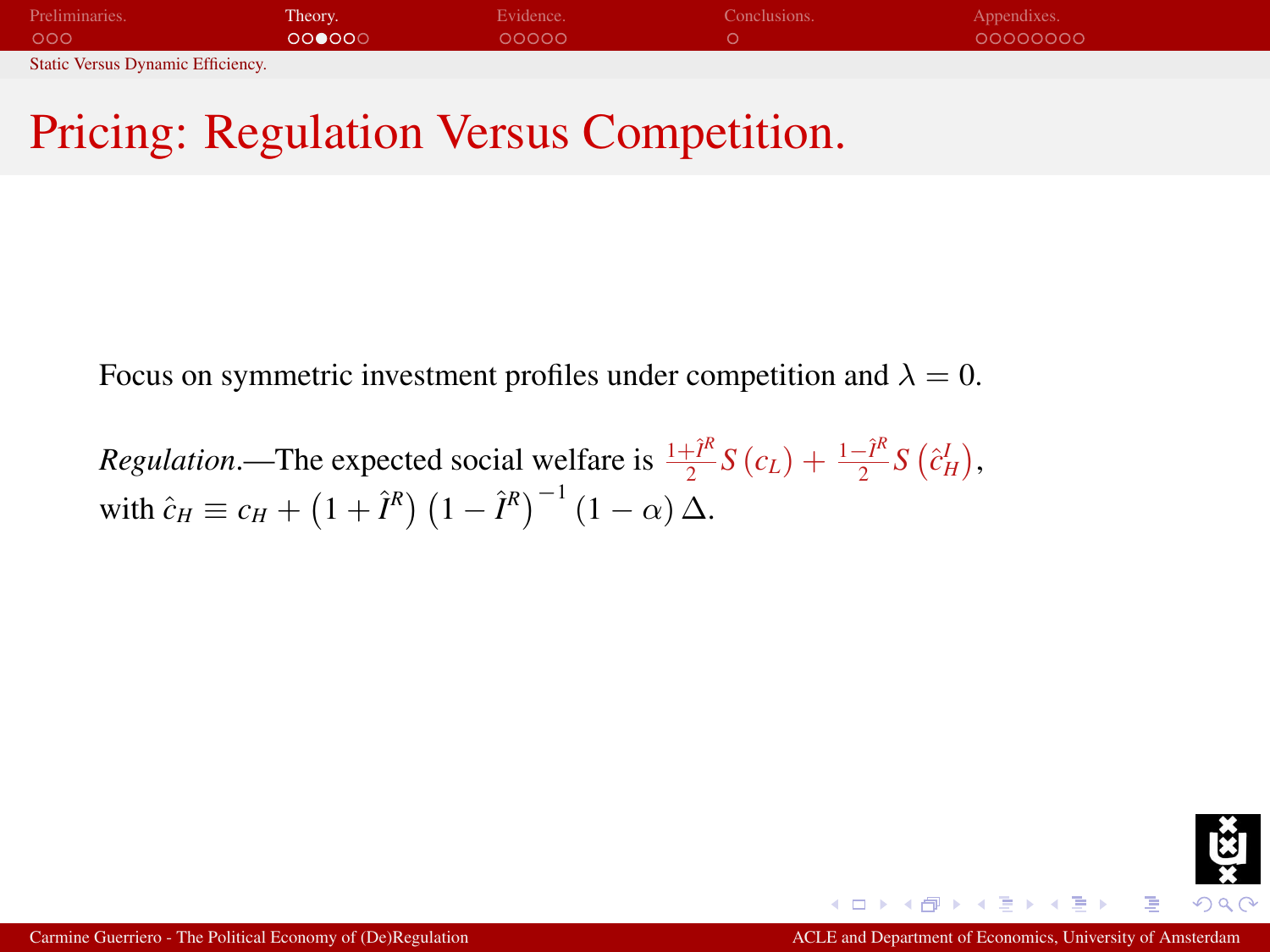| Preliminaries.                    | Theory. | Evidence. | Conclusions. | Appendixes. |
|-----------------------------------|---------|-----------|--------------|-------------|
| 000                               | 000000  | 00000     |              | 00000000    |
| Static Versus Dynamic Efficiency. |         |           |              |             |

## Pricing: Regulation Versus Competition.

Focus on symmetric investment profiles under competition and  $\lambda = 0$ .

*Regulation*.—The expected social welfare is  $\frac{1+i^2}{2}$  $\frac{\partial^2 F}{\partial x^2} S(c_L) + \frac{1-\hat{I}^R}{2}$  $\frac{-I^{\prime\prime}}{2}S\left(\hat{c}_{H}^{I}\right),$ with  $\hat{c}_H \equiv c_H + (1 + \hat{I}^R) (1 - \hat{I}^R)^{-1} (1 - \alpha) \Delta$ .

*Competition*.—The expected social welfare is:  $(1 + \hat{I}^C)^2$  $\frac{(i^{C})^2}{4}S(c_L) + \frac{(1-i^{C})^2+2-2(i^{C})^2}{4}$  $\frac{(-1)^{2}-2(i^{C})^{2}}{4}S(c_{H})+\frac{1-(i^{C})^{2}}{2}$  $\frac{1}{2}$ <sup> $\alpha \Delta q$ </sup> $(c_H)$ .

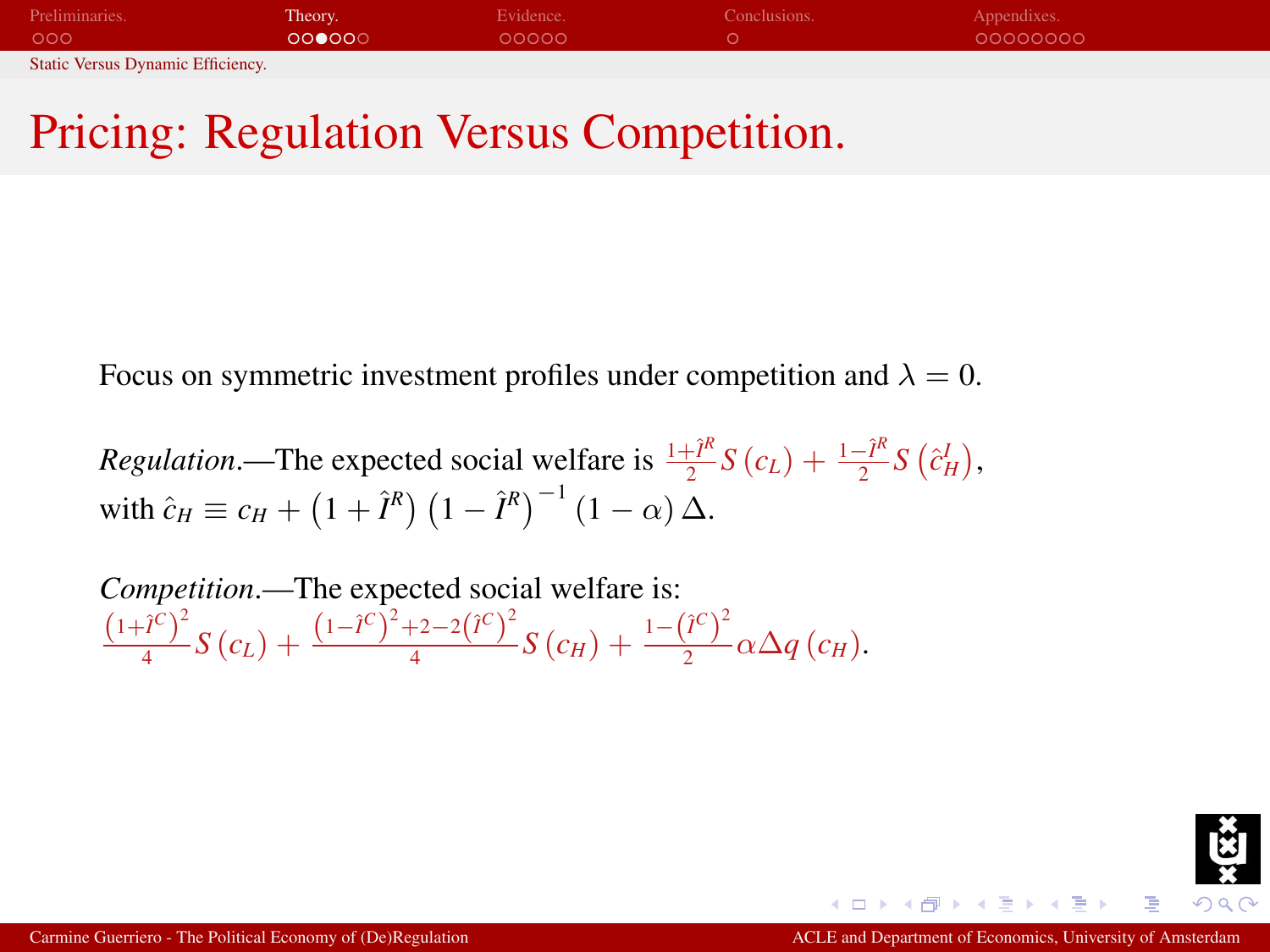| Preliminaries.                    | Theory. | Evidence. | Conclusions. | Appendixes. |
|-----------------------------------|---------|-----------|--------------|-------------|
| 000                               | 000000  | 00000     |              | 00000000    |
| Static Versus Dynamic Efficiency. |         |           |              |             |

## Cost Reducing Investments: Regulation Vs. Competition.

Under regulation:  $\hat{I}^R = \arg \max_{I \geq 0} (1/2) (1 + I) \Delta q (\hat{c}_H (\hat{I}^R)) - \psi (I)$ 

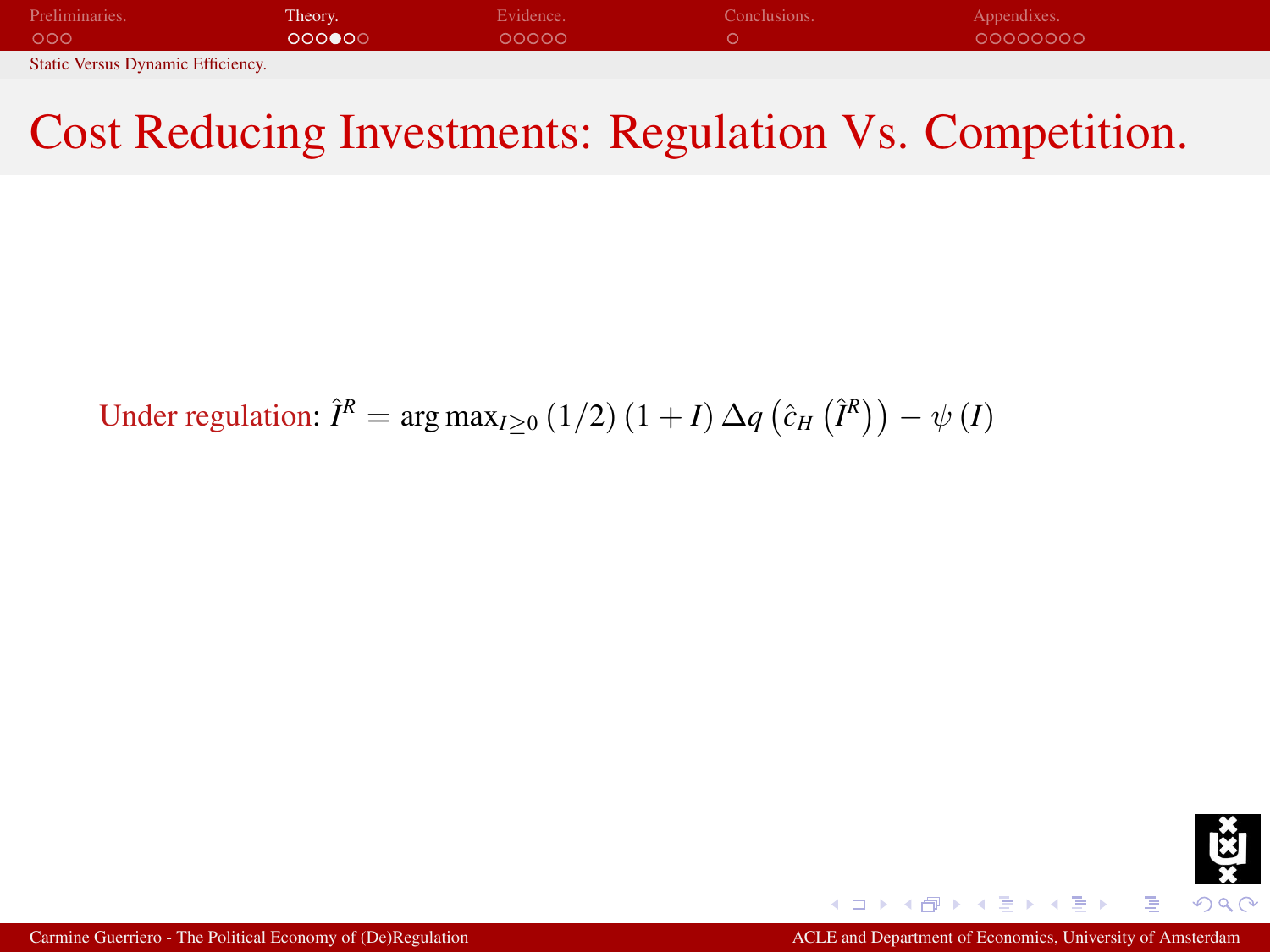| Preliminaries.                           | Theory. | Evidence. | Conclusions. | Appendixes. |
|------------------------------------------|---------|-----------|--------------|-------------|
| 000                                      | 000000  | 00000     |              | 00000000    |
| <b>Static Versus Dynamic Efficiency.</b> |         |           |              |             |

## Cost Reducing Investments: Regulation Vs. Competition.

Under regulation:  $\hat{I}^R = \arg \max_{I \geq 0} (1/2) (1 + I) \Delta q (\hat{c}_H (\hat{I}^R)) - \psi (I)$ 

Under competition: 
$$
\hat{I}^C = \arg \max_{I \geq 0} (1/4) (1 + I) (1 - \hat{I}^C) \Delta q (c_H) - \psi (I)
$$
.

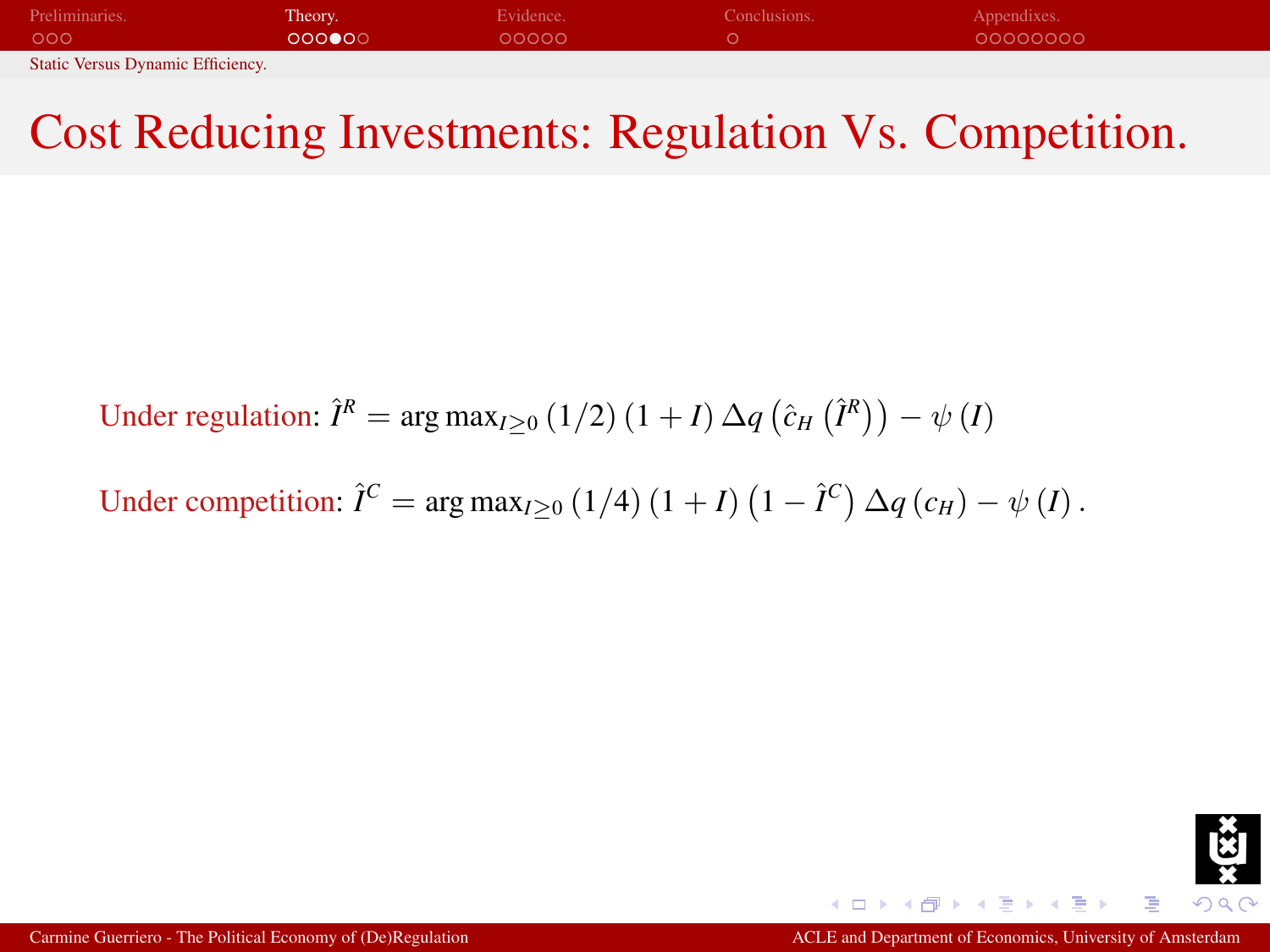| Preliminaries.                           | Theory. | Evidence. | Conclusions. | Appendixes. |
|------------------------------------------|---------|-----------|--------------|-------------|
| 000                                      | 000000  | 00000     |              | 00000000    |
| <b>Static Versus Dynamic Efficiency.</b> |         |           |              |             |

## Cost Reducing Investments: Regulation Vs. Competition.

Under regulation:  $\hat{I}^R = \arg \max_{I \geq 0} (1/2) (1 + I) \Delta q (\hat{c}_H (\hat{I}^R)) - \psi (I)$ 

Under competition:  $\hat{I}^C = \arg \max_{I \geq 0} (1/4) (1 + I) (1 - \hat{I}^C) \Delta q(c_H) - \psi(I)$ .

Under assumption A1:  $2q(\hat{c}_H) > q(c_H)$  and, in turn,  $I^R > I^C$ .

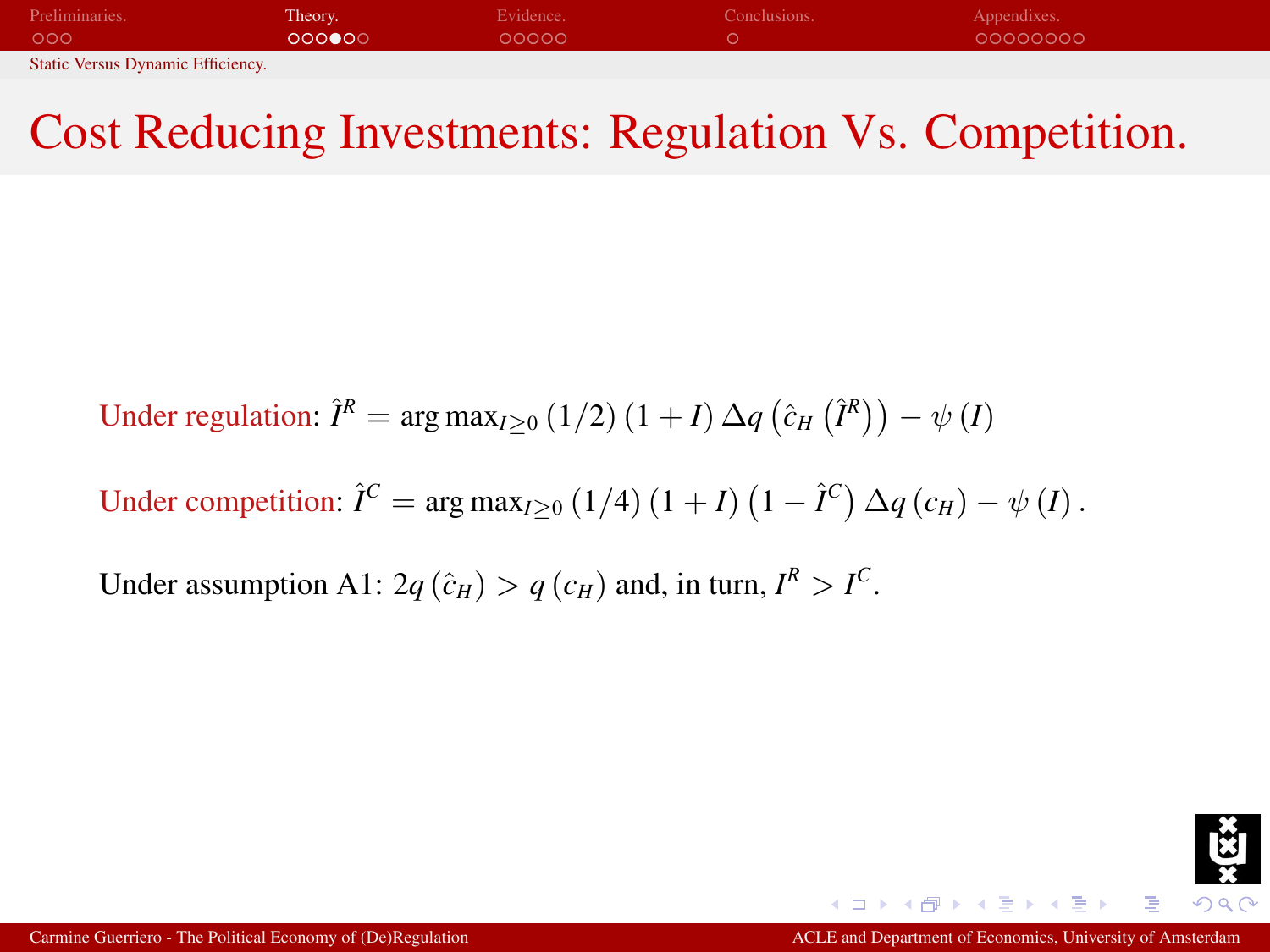| Preliminaries.                    | Theory. | Evidence. | Conclusions. | Appendixes. |
|-----------------------------------|---------|-----------|--------------|-------------|
| 000                               | 000000  | 00000     |              | 00000000    |
| Static Versus Dynamic Efficiency. |         |           |              |             |

<span id="page-22-0"></span>For 
$$
\delta = 0
$$
 competition prevails if:  $\frac{(1+\hat{i}^c)^2}{4}S(c_L) + \frac{(1-\hat{i}^c)^2+2-2(\hat{i}^c)^2}{4}S(c_H) + \frac{1-(\hat{i}^c)^2}{2}\alpha\Delta q(c_H) > \frac{1+\hat{i}^R}{2}S(c_L) + \frac{1-\hat{i}^R}{2}S(\hat{c}_H).$ 

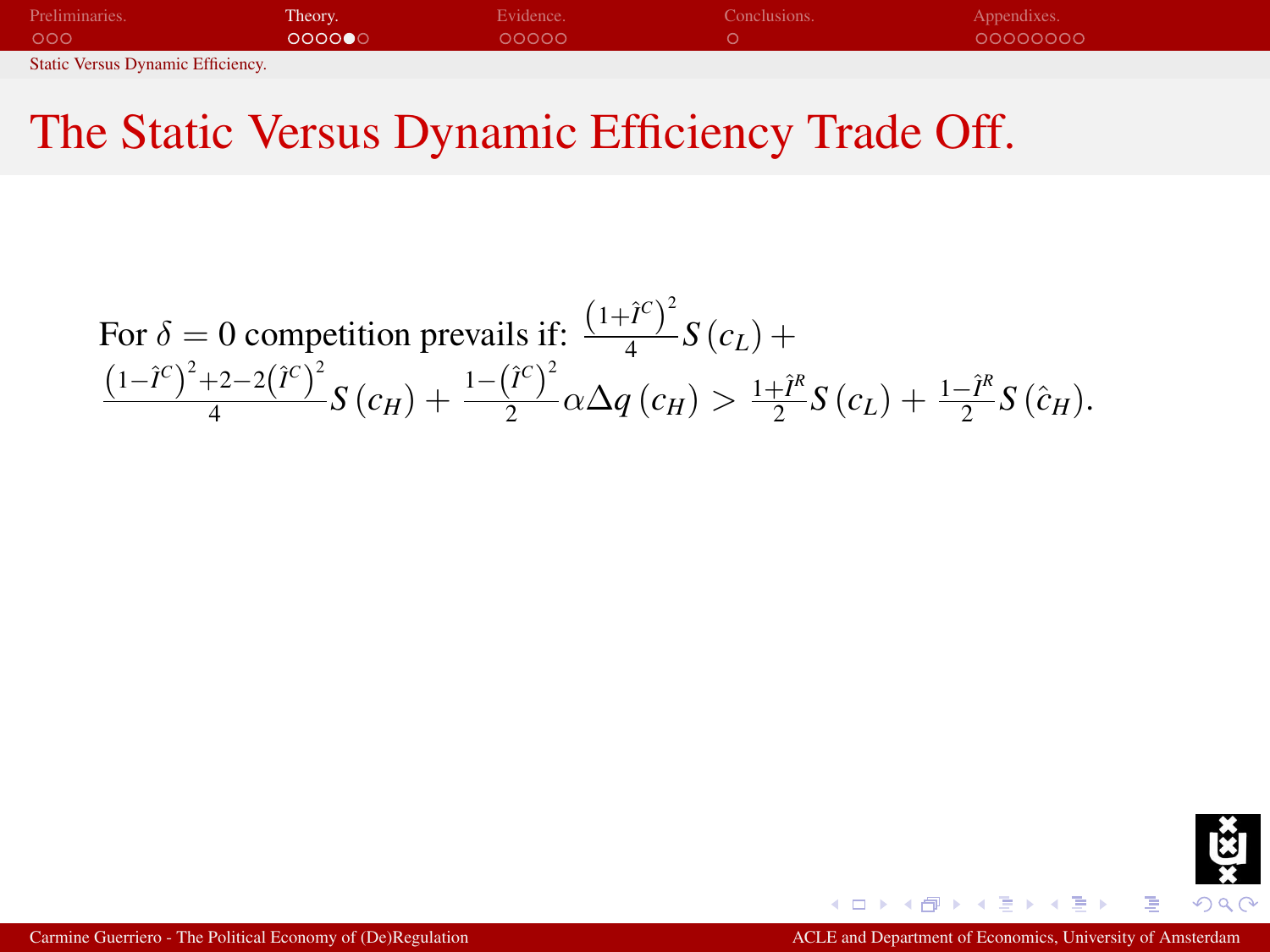| Preliminaries.                    | Theory. | Evidence. | Conclusions. | Appendixes. |
|-----------------------------------|---------|-----------|--------------|-------------|
| 000                               | 000000  | 00000     |              | 00000000    |
| Static Versus Dynamic Efficiency. |         |           |              |             |

For 
$$
\delta = 0
$$
 competition prevails if:  $\frac{(1+\hat{i}^c)^2}{4}S(c_L) + \frac{(1-\hat{i}^c)^2+2-2(\hat{i}^c)^2}{4}S(c_H) + \frac{1-(\hat{i}^c)^2}{2}\alpha\Delta q(c_H) > \frac{1+\hat{i}^R}{2}S(c_L) + \frac{1-\hat{i}^R}{2}S(\hat{c}_H).$ 

Assumption A2: *The investment technology is sufficiently efficient or*  $\psi'(1/2) \leq (\Delta/8) q(c_H).$ 

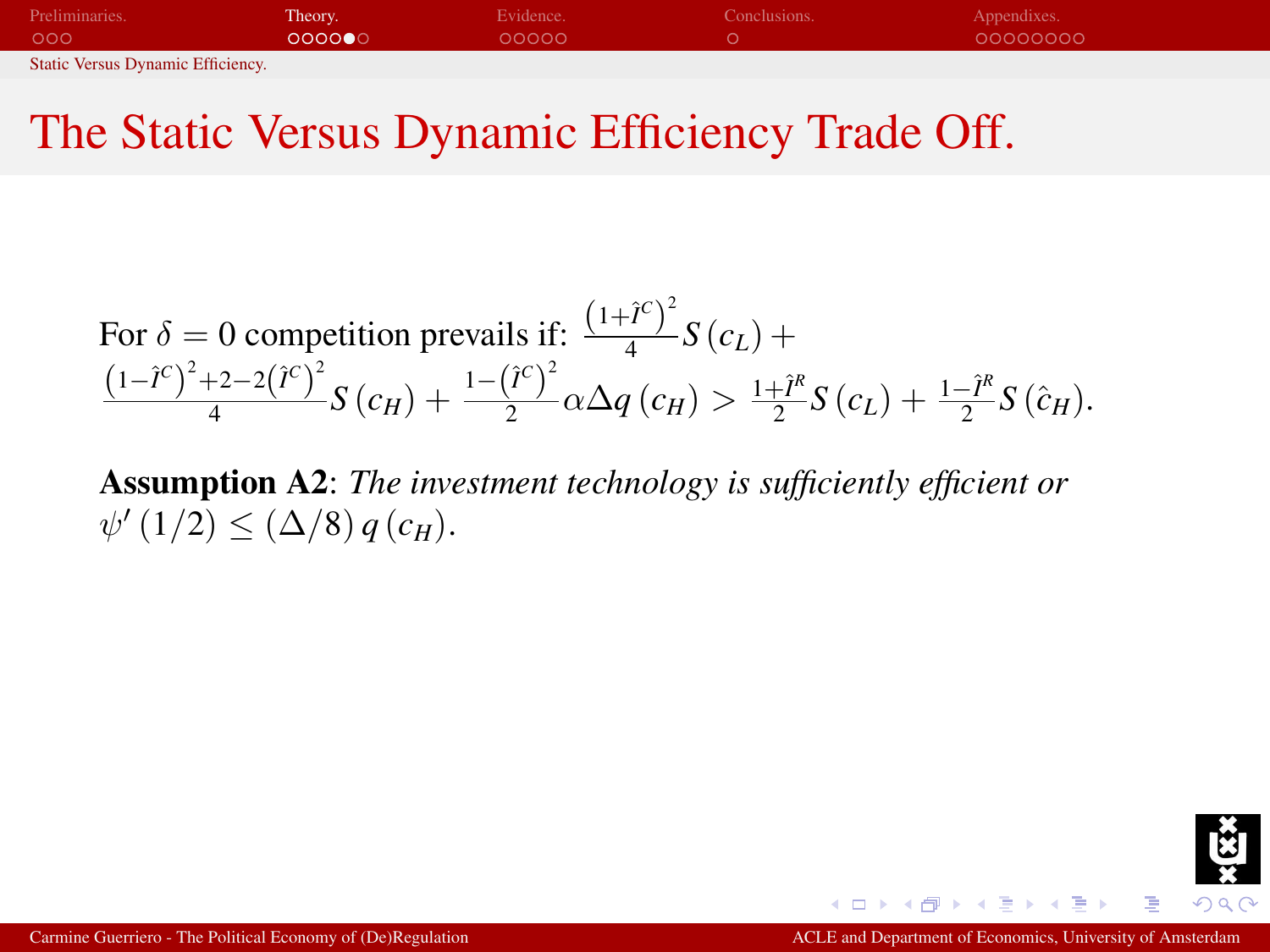| Preliminaries.                    | Theory. | Evidence. | Conclusions. | Appendixes. |
|-----------------------------------|---------|-----------|--------------|-------------|
| 000                               | 000000  | 00000     |              | 00000000    |
| Static Versus Dynamic Efficiency. |         |           |              |             |

For 
$$
\delta = 0
$$
 competition prevails if:  $\frac{(1+\hat{i}^c)^2}{4}S(c_L) + \frac{(1-\hat{i}^c)^2+2-2(\hat{i}^c)^2}{4}S(c_H) + \frac{1-(\hat{i}^c)^2}{2}\alpha\Delta q(c_H) > \frac{1+\hat{i}^R}{2}S(c_L) + \frac{1-\hat{i}^R}{2}S(\hat{c}_H).$ 

Assumption A2: *The investment technology is sufficiently efficient or*  $\psi'(1/2) \leq (\Delta/8) q(c_H).$ 

**Proposition 1:** Under assumptions A1 and A2, the probability of adopting competition falls with  $\alpha$ .

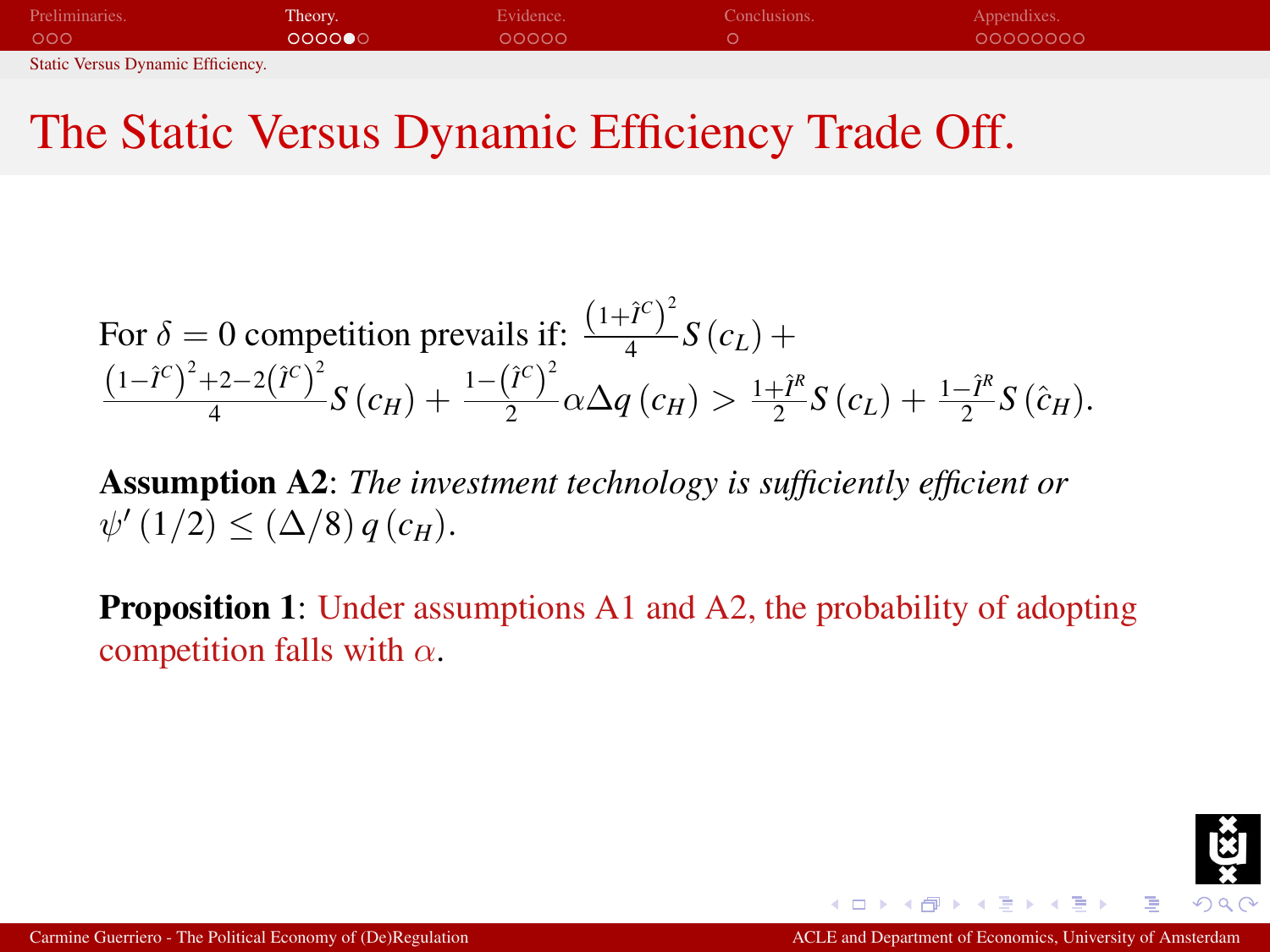| Preliminaries.                    | Theory. | Evidence. | Conclusions. | Appendixes. |  |
|-----------------------------------|---------|-----------|--------------|-------------|--|
| 000                               | 000000  | 00000     |              | 00000000    |  |
| Static Versus Dynamic Efficiency. |         |           |              |             |  |

For 
$$
\delta = 0
$$
 competition prevails if:  $\frac{(1+\hat{i}^c)^2}{4}S(c_L) + \frac{(1-\hat{i}^c)^2+2-2(\hat{i}^c)^2}{4}S(c_H) + \frac{1-(\hat{i}^c)^2}{2}\alpha\Delta q(c_H) > \frac{1+\hat{i}^R}{2}S(c_L) + \frac{1-\hat{i}^R}{2}S(\hat{c}_H).$ 

Assumption A2: *The investment technology is sufficiently efficient or*  $\psi'(1/2) \leq (\Delta/8) q(c_H).$ 

**Proposition 1:** Under assumptions A1 and A2, the probability of adopting competition falls with  $\alpha$ .

→<br>▶ Static Efficiency

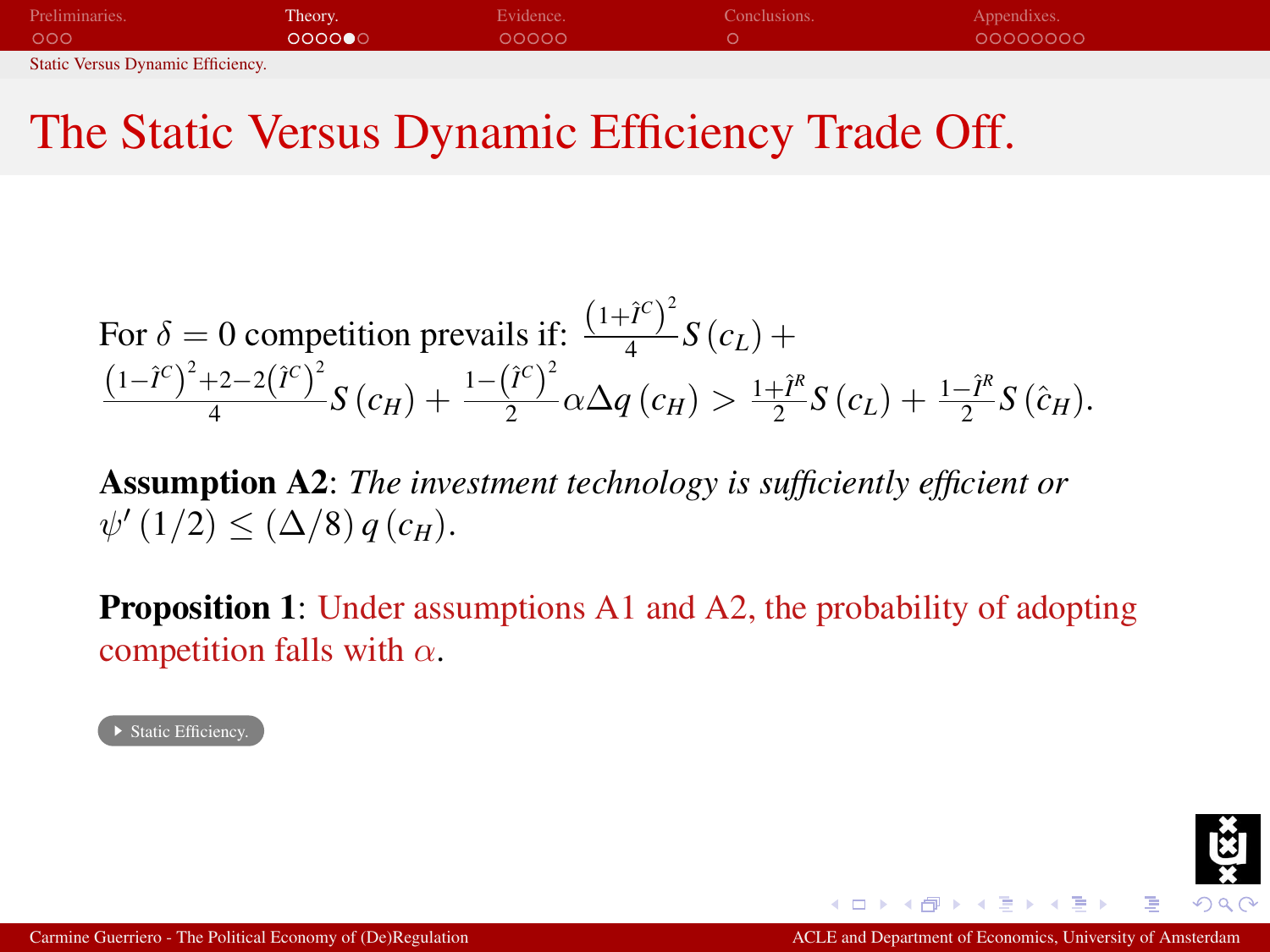| Preliminaries.            | Theory. | Evidence. | Conclusions. | Appendixes. |
|---------------------------|---------|-----------|--------------|-------------|
| 000                       | 00000   | ററററ      |              | 00000000    |
| Information and Politics. |         |           |              |             |

<span id="page-26-1"></span><span id="page-26-0"></span>A signal  $\phi$  on *c* whose precision increases with the regulator's effort: **Proposition 2:** If  $\varepsilon_{p,q} < \bar{\varepsilon}_{p,q}$ , the probability of adopting competition rises with the precision of the signal and, in particular, when the regulator is elected.

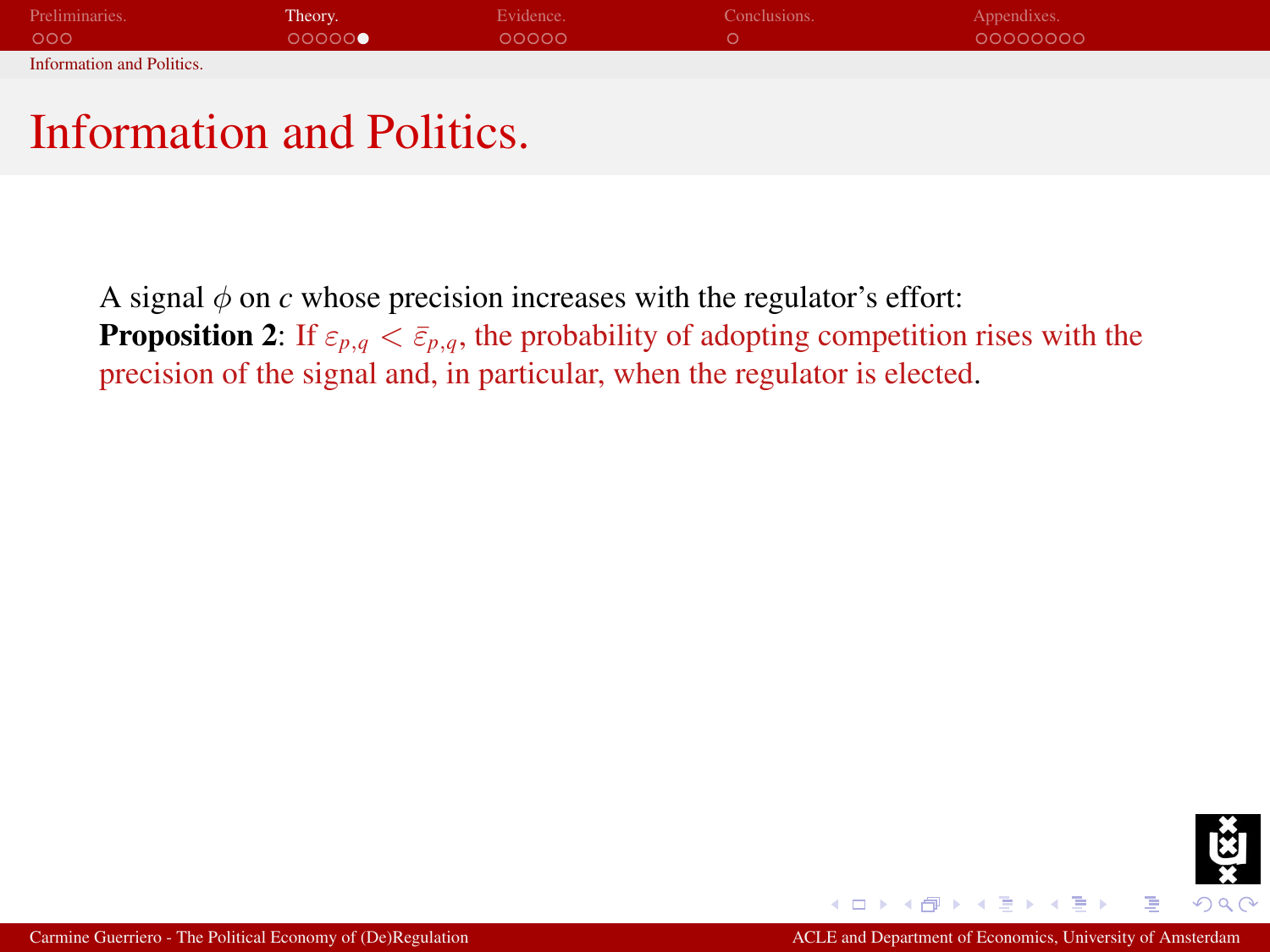| Preliminaries.                   | Theory. | Evidence. | Conclusions. | Appendixes. |
|----------------------------------|---------|-----------|--------------|-------------|
| 000                              | 00000   | LOOOO O   |              | 00000000    |
| <b>Information and Politics.</b> |         |           |              |             |

A signal  $\phi$  on *c* whose precision increases with the regulator's effort: **Proposition 2:** If  $\varepsilon_{p,q} < \bar{\varepsilon}_{p,q}$ , the probability of adopting competition rises with the precision of the signal and, in particular, when the regulator is elected.

Ex post investment, random elections and partisan interests: Proposition 3: Under assumptions A1, A2 and A3, the probability that competition is selected falls with the reformer hold on power and is greater if she is pro-consumer.

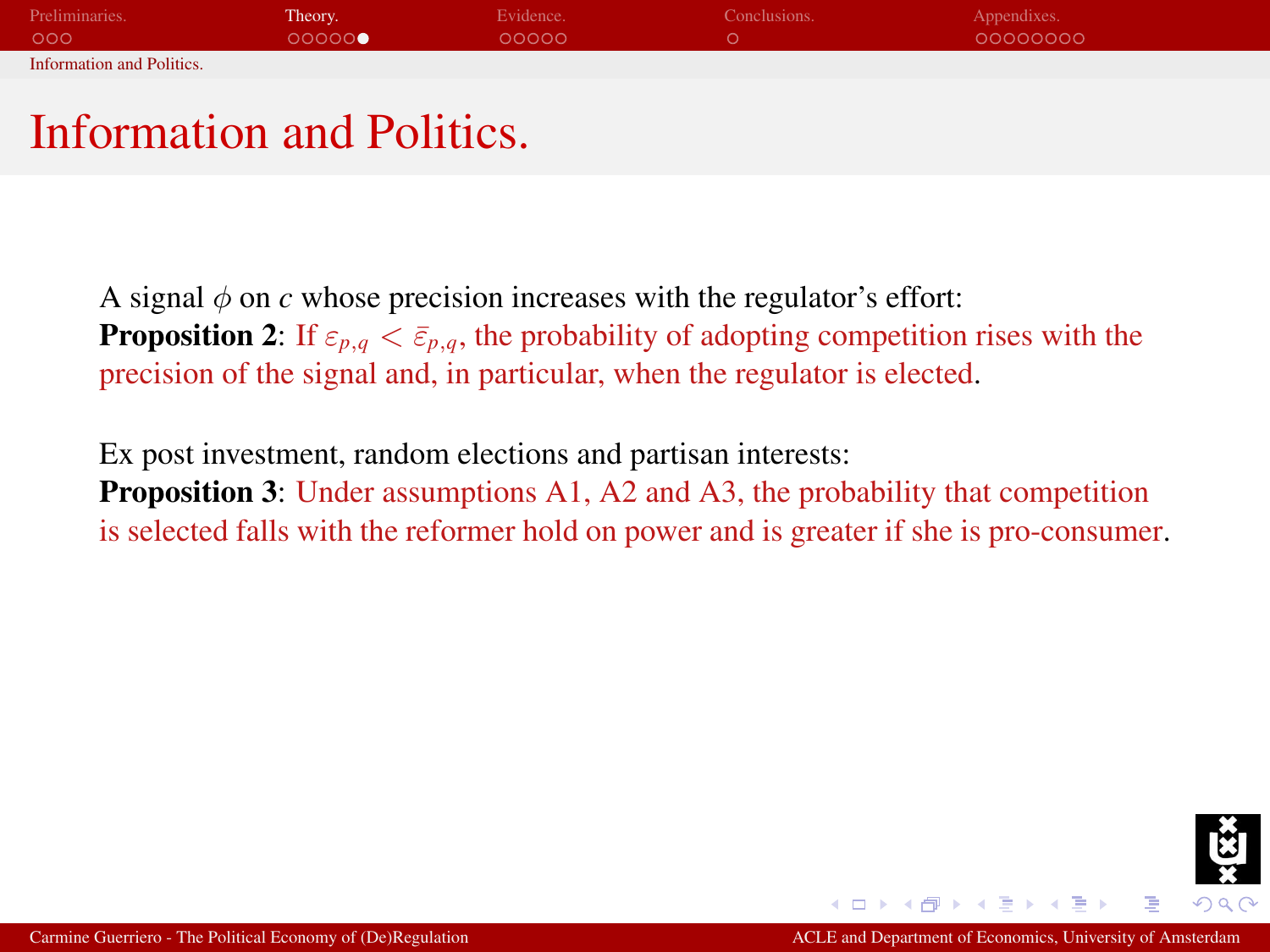| Preliminaries.                   | Theory. | Evidence. | Conclusions. | Appendixes. |
|----------------------------------|---------|-----------|--------------|-------------|
| 000                              | 00000   | LOOOO O   |              | 00000000    |
| <b>Information and Politics.</b> |         |           |              |             |

A signal  $\phi$  on *c* whose precision increases with the regulator's effort: **Proposition 2:** If  $\varepsilon_{p,q} < \bar{\varepsilon}_{p,q}$ , the probability of adopting competition rises with the precision of the signal and, in particular, when the regulator is elected.

Ex post investment, random elections and partisan interests: Proposition 3: Under assumptions A1, A2 and A3, the probability that competition is selected falls with the reformer hold on power and is greater if she is pro-consumer.

**Information and Politics** 

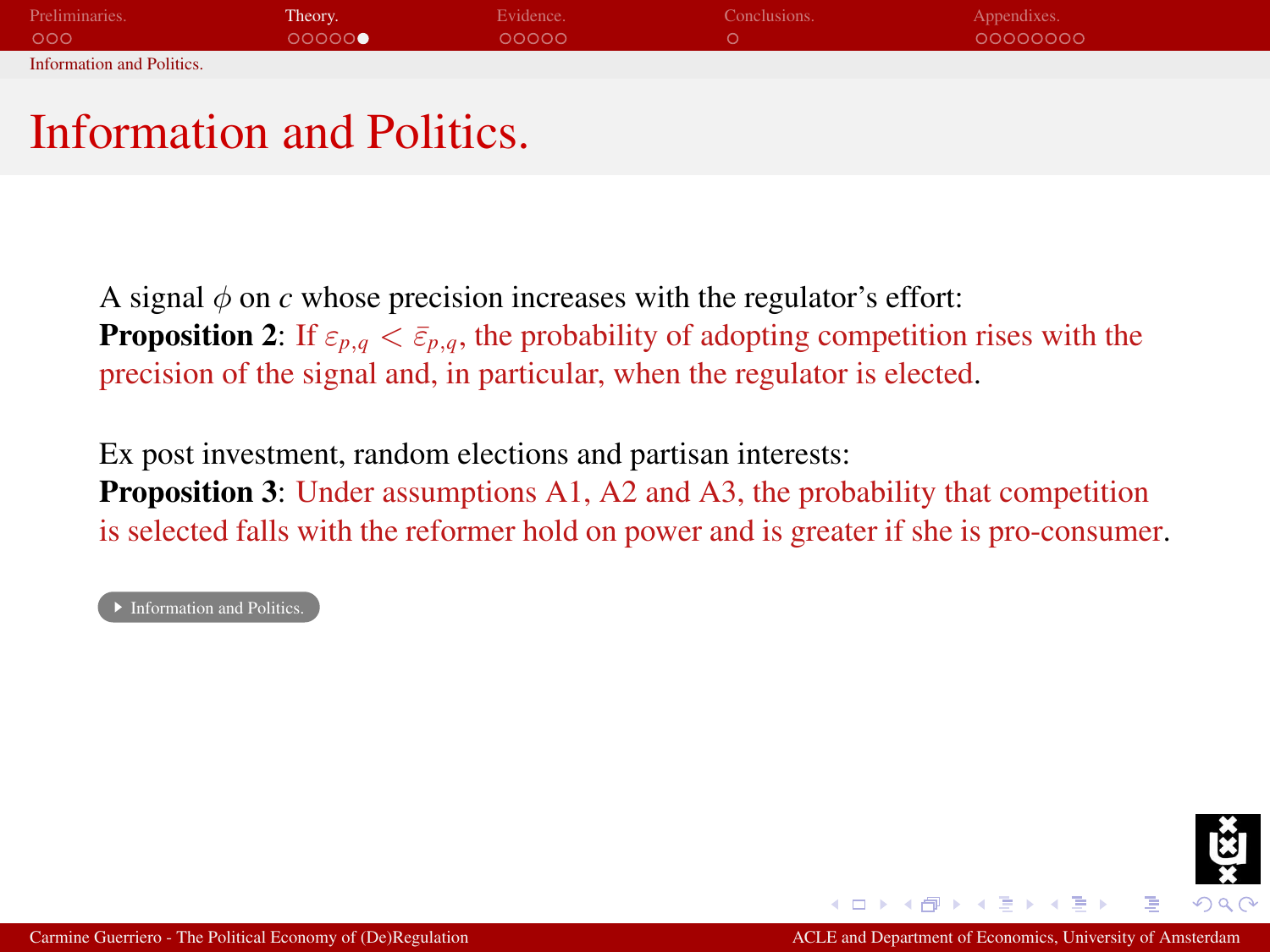| Preliminaries.                   | Theory. | Evidence. | Conclusions. | Appendixes. |
|----------------------------------|---------|-----------|--------------|-------------|
| 000                              | 00000   | LOOOO O   |              | 00000000    |
| <b>Information and Politics.</b> |         |           |              |             |

A signal  $\phi$  on *c* whose precision increases with the regulator's effort: **Proposition 2:** If  $\varepsilon_{p,q} < \bar{\varepsilon}_{p,q}$ , the probability of adopting competition rises with the precision of the signal and, in particular, when the regulator is elected.

Ex post investment, random elections and partisan interests: **Proposition 3:** Under assumptions A1, A2 and A3, the probability that competition is selected falls with the reformer hold on power and is greater if she is pro-consumer.

#### **[Information and Politics.](#page-43-0)**

Should several key assumptions be relaxed, the message of the model would stand.

#### ▶ Robustness

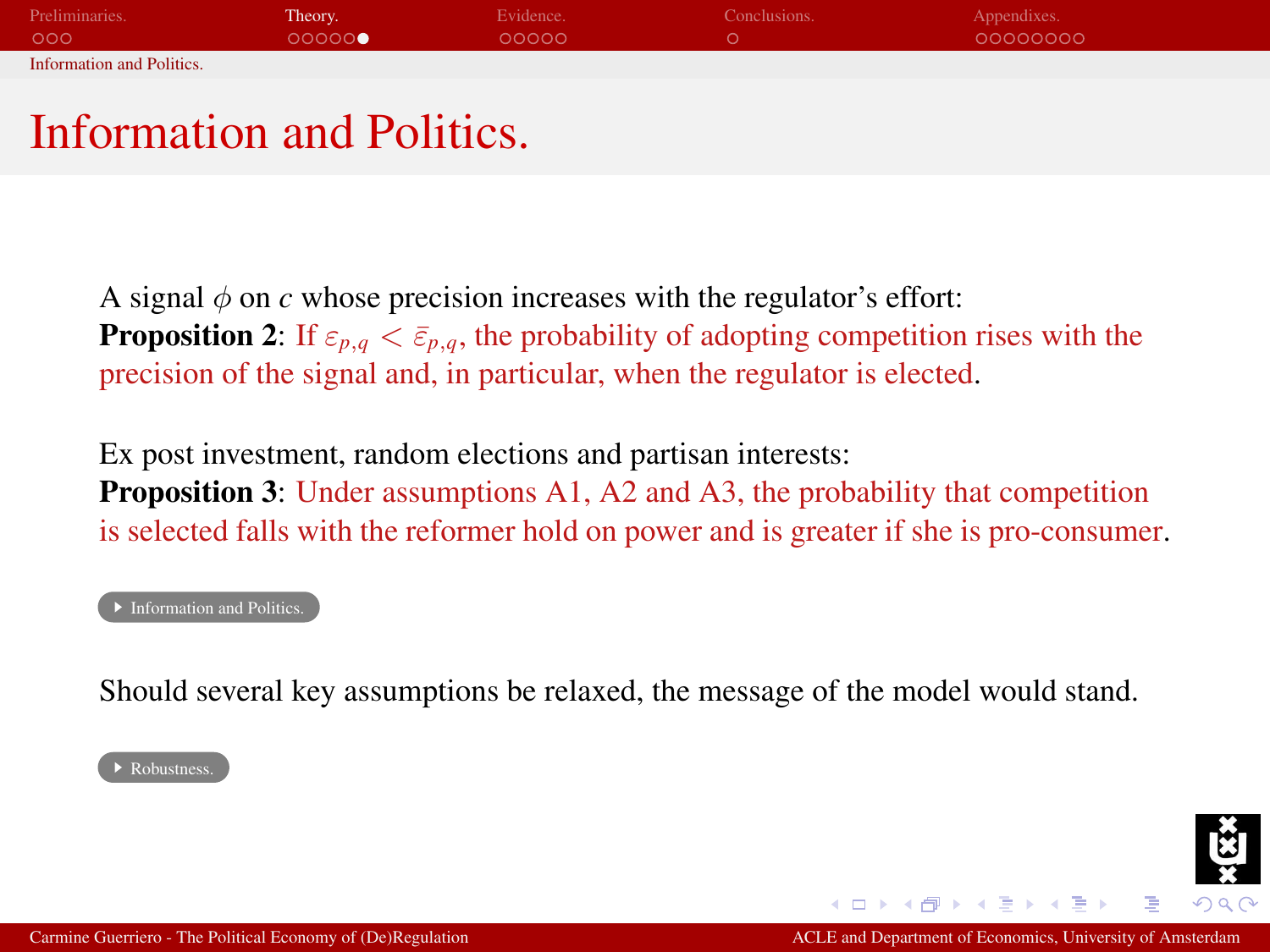| Preliminaries. | Theory. | Evidence. | Conclusions. | Appendixes. |
|----------------|---------|-----------|--------------|-------------|
| 000            | 000000  | 00000     |              | 00000000    |
| Preliminaries. |         |           |              |             |

#### Testable Predictions.

Prediction 1: The likelihood of a reform toward more competition will fall:

- 1. when regulators are appointed;
- 2. with society's concerns for cost-reducing investments;
- 3. with the reformer hold on power;
- 4. when the reformer is pro-shareholder.



<span id="page-30-0"></span>Þ

 $-10<sup>-1</sup>$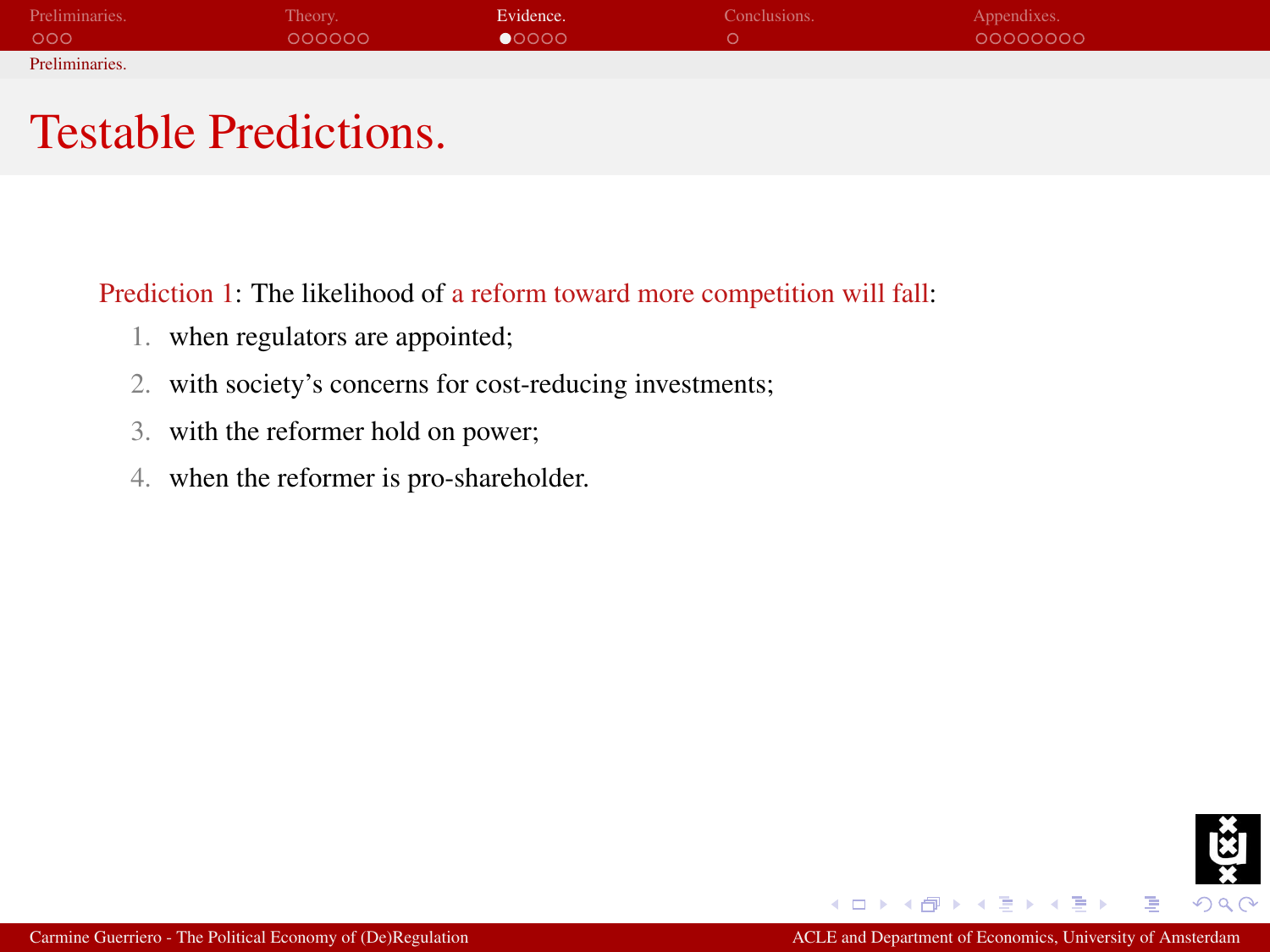| Preliminaries. | Theory. | Evidence. | Conclusions. | Appendixes. |
|----------------|---------|-----------|--------------|-------------|
| 000            | 000000  | 00000     |              | 00000000    |
| Preliminaries. |         |           |              |             |

#### Testable Predictions.

Prediction 1: The likelihood of a reform toward more competition will fall:

- 1. when regulators are appointed;
- 2. with society's concerns for cost-reducing investments;
- 3. with the reformer hold on power;
- 4. when the reformer is pro-shareholder.

Prediction 2: Expected production costs could be either greater or lower under competition.

Why? Because competition will assure a lower expected average cost whenever:  $\left[2\frac{1-(\hat{l}^C)^2}{4} + \frac{(1+\hat{l}^C)^2}{4}\right]$ 4  $c_L + \frac{(1-\hat{i}^C)^2}{4}$  $\frac{(1)^{c}}{4}$  *c<sub>H</sub>*  $\lt \frac{1+\hat{I}^{R}}{2}$  $\frac{1-\hat{I}^R}{2}c_L + \frac{1-\hat{I}^R}{2}$  $\frac{e^{-T}}{2}c_H$  $\leftrightarrow \frac{1-2(\hat{I}^R-\hat{I}^C)-(\hat{I}^C)^2}{4}$  $\frac{c}{4}$   $\frac{f - (t)}{f}$   $(c_L - c_H) < 0$ 

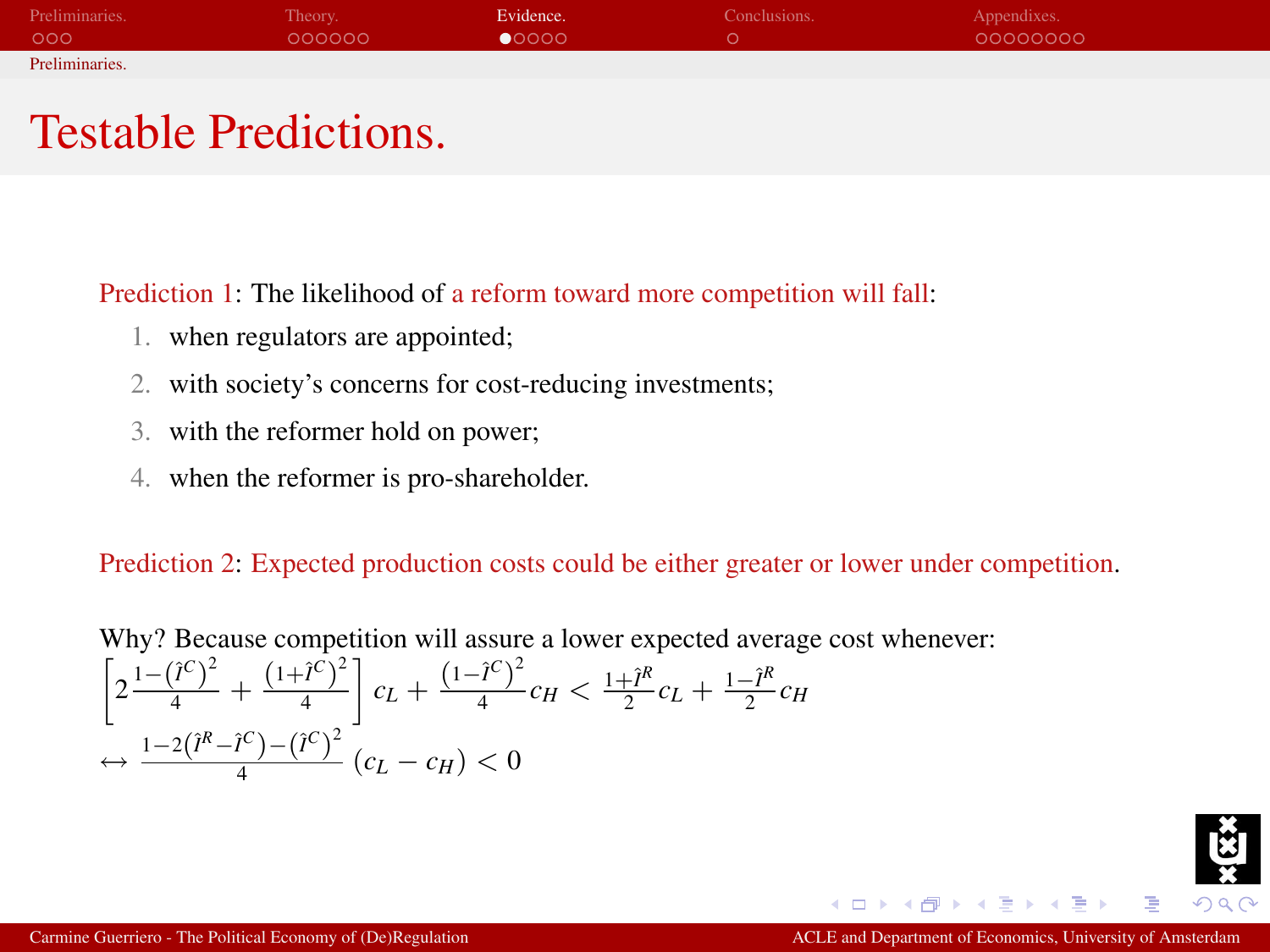| Preliminaries.                       | Theory. | Evidence. | Conclusions. | Appendixes. |  |
|--------------------------------------|---------|-----------|--------------|-------------|--|
| 000                                  | 000000  | ി∩െറ      |              | 00000000    |  |
| Non Random Market Conduct Selection. |         |           |              |             |  |

#### Dataset and Dependent Variables.

Reforms.—All states held hearings between 1993 and 1998; 23 states and the District of Columbia enacted legislation between 1996 and 2000.

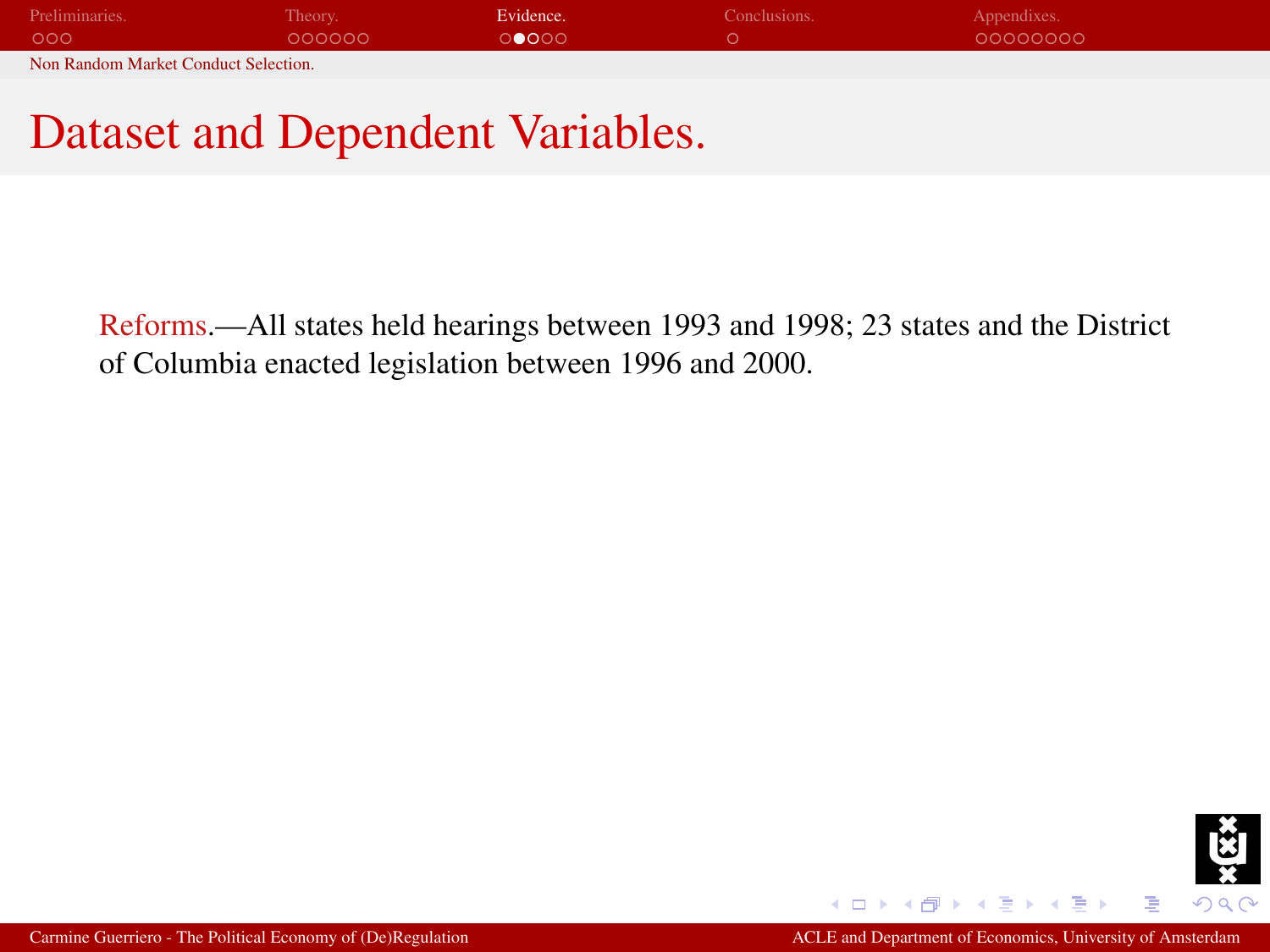| Preliminaries.                       | Theory. | Evidence. | Conclusions. | Appendixes. |  |
|--------------------------------------|---------|-----------|--------------|-------------|--|
| 000                                  | 000000  | ി∩െറ      |              | 00000000    |  |
| Non Random Market Conduct Selection. |         |           |              |             |  |

## Dataset and Dependent Variables.

Reforms.—All states held hearings between 1993 and 1998; 23 states and the District of Columbia enacted legislation between 1996 and 2000.

Data-set.—All the large fossil-fuel steam and combined cycle gas turbine generating plants for which data were reported to the FERC between 1981 and 1999 and enough observations on the quality of information gathering and political competition are available: 8,059 observations on 503 plant-epochs—i.e. years when the plant capacity was "stable"—in 43 states (Fabrizio, Rose and Wolfram, 2007).

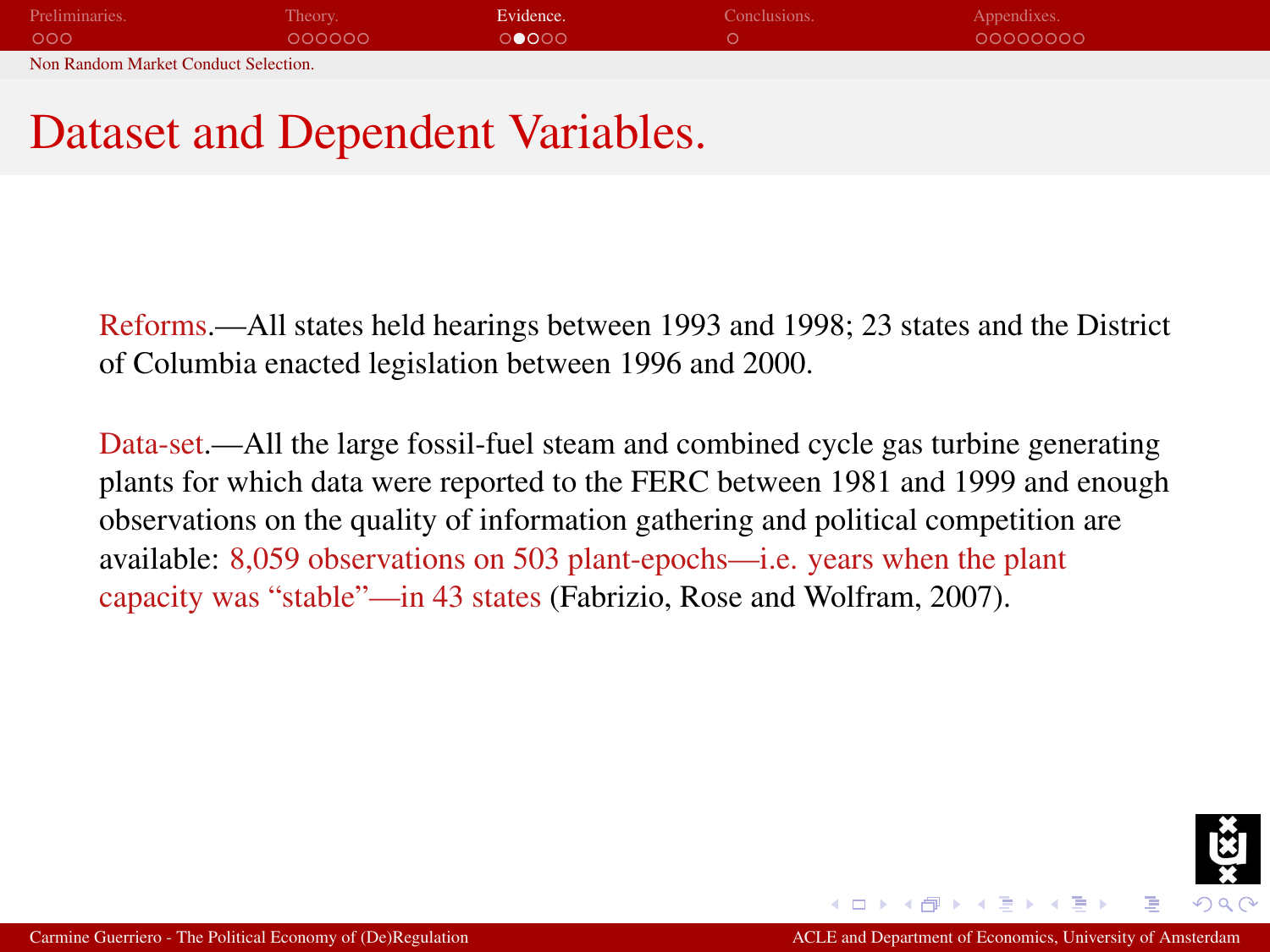| Preliminaries.                       | Theory. | Evidence. | Conclusions. | Appendixes. |  |
|--------------------------------------|---------|-----------|--------------|-------------|--|
| 000                                  | COOOOO  | ാരറെ      |              | 00000000    |  |
| Non Random Market Conduct Selection. |         |           |              |             |  |

## Dataset and Dependent Variables.

Reforms.—All states held hearings between 1993 and 1998; 23 states and the District of Columbia enacted legislation between 1996 and 2000.

Data-set.—All the large fossil-fuel steam and combined cycle gas turbine generating plants for which data were reported to the FERC between 1981 and 1999 and enough observations on the quality of information gathering and political competition are available: 8,059 observations on 503 plant-epochs—i.e. years when the plant capacity was "stable"—in 43 states (Fabrizio, Rose and Wolfram, 2007).

Institutions.—*Deregulation* equals one for states—or plants in states—that restructured beginning in the year of the first hearing and zero otherwise.

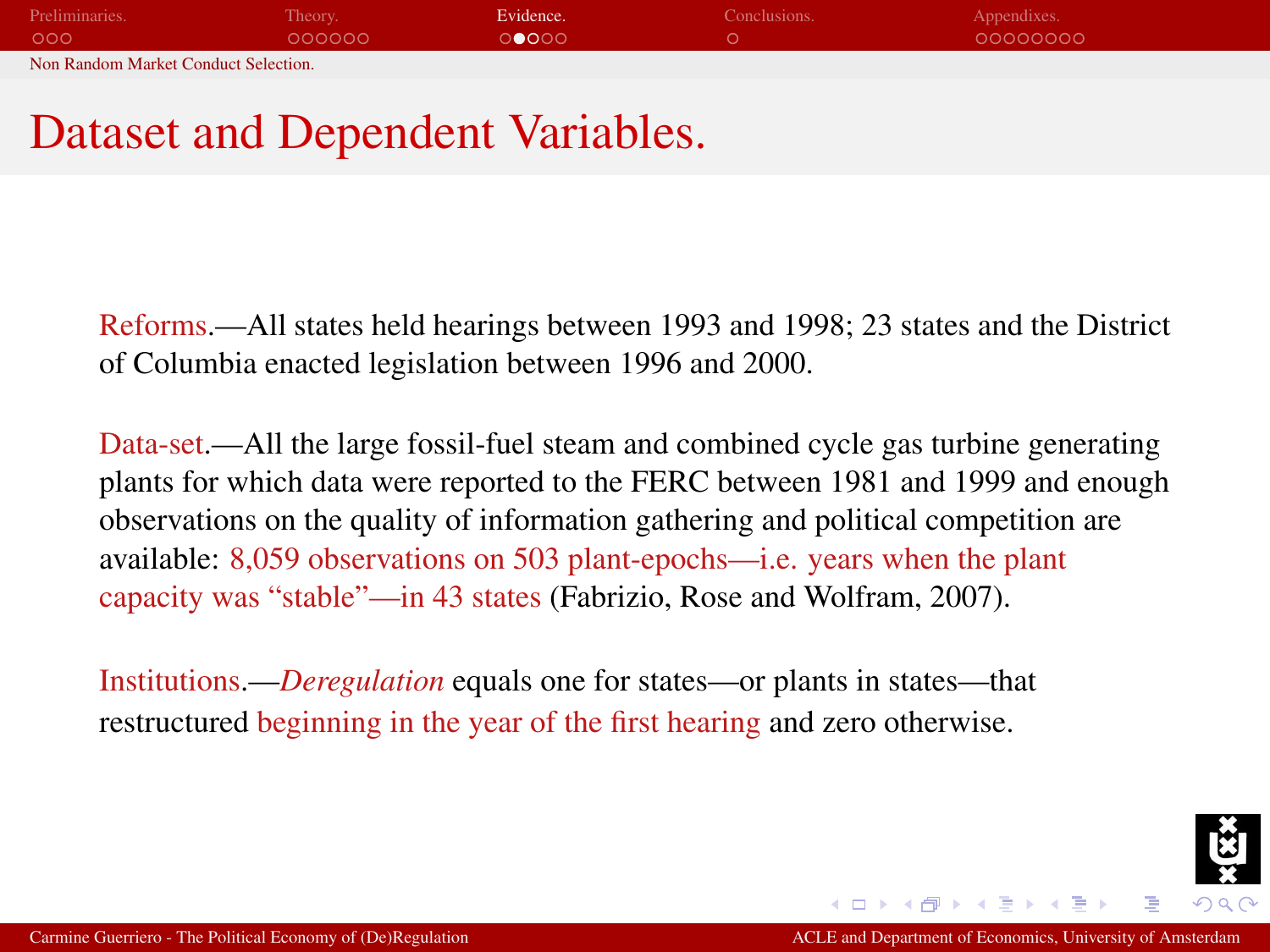| Preliminaries.                       | Theory. | Evidence. | Conclusions. | Appendixes. |  |
|--------------------------------------|---------|-----------|--------------|-------------|--|
| 000                                  | 000000  | ೧೧●೧೧     |              | 00000000    |  |
| Non Random Market Conduct Selection. |         |           |              |             |  |

## Table 1: Deregulation — Logit.

|                        | The dependent variable is the likelihood of: |               |               |               |  |  |
|------------------------|----------------------------------------------|---------------|---------------|---------------|--|--|
|                        | Deregulation                                 |               |               |               |  |  |
|                        | $-0.001$                                     | 0.011         | 0.009         | 0.008         |  |  |
| Elec Reg               | (0.017)                                      | (0.026)       | (0.024)       | (0.023)       |  |  |
|                        | $-0.082$                                     |               |               |               |  |  |
| $Mc$ Fuel $(-3)$       | $(0.013)$ ***                                |               |               |               |  |  |
|                        |                                              | $-0.013$      |               |               |  |  |
| Heat_Rate(-3)          |                                              | $(0.004)$ *** |               |               |  |  |
|                        |                                              |               | $-0.105$      |               |  |  |
| Ratio Mfc(-3)          |                                              |               | $(0.034)$ *** |               |  |  |
| <i>Ratio Hr</i> $(-3)$ |                                              |               |               | $-0.130$      |  |  |
|                        |                                              |               |               | $(0.031)$ *** |  |  |
|                        | 0.018                                        | 0.030         | 0.027         | 0.024         |  |  |
| Republican             | (0.020)                                      | (0.028)       | (0.027)       | (0.025)       |  |  |
|                        | $-0.038$                                     | $-0.065$      | $-0.069$      | $-0.066$      |  |  |
| Majority               | (0.027)                                      | $(0.037)*$    | $(0.035)$ **  | $(0.033)$ **  |  |  |
|                        | 0.256                                        | 0.401         | 0.392         | 0.372         |  |  |
| Der Nei                | $(0.047)$ ***                                | $(0.052)$ *** | $(0.051)$ *** | $(0.053)$ *** |  |  |
| Pseudo $R^2$           | 0.48                                         | 0.46          | 0.46          | 0.47          |  |  |
| Log Pseudo-Likelihood  | $-159.60$                                    | $-165.56$     | $-165.58$     | $-163.42$     |  |  |
| Number of Observations | 688                                          | 688           | 688           | 688           |  |  |

L,

÷

Notes: 1. Robust standard errors—z distribution—in parentheses;

<span id="page-35-0"></span>2. The entries are marginal effects and \*\*\* denotes significant at the 1% confidence level; \*\*, 5%; \*, 10%.



 $\mathcal{A}$  . 重

**K ロ ト K 伊** 

 $\rightarrow$ 

 $\Omega$ 

E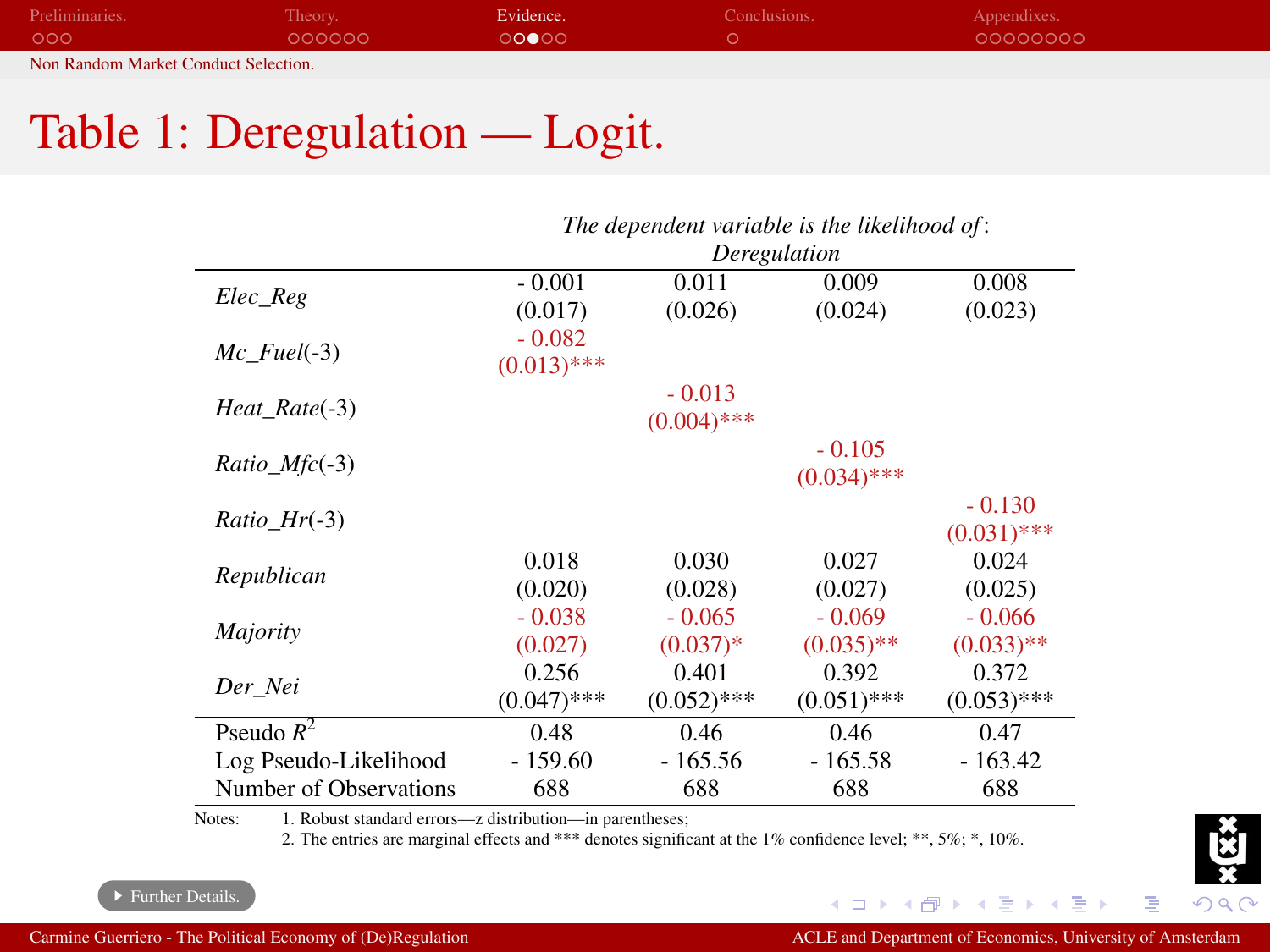| Preliminaries.                               | Theory. | Evidence. | Conclusions. | Appendixes. |  |
|----------------------------------------------|---------|-----------|--------------|-------------|--|
| 000                                          | 000000  | ററൈ       |              | 00000000    |  |
| <b>Costs and Endogenous Market Conducts.</b> |         |           |              |             |  |

# Methodology.

Examine whether deregulation pushes the firm to use a better mix of inputs given prices, estimating by OLS and GMM the equations (Fabrizio, Rose and Wolfram, 2007):

$$
\ln\left(N_{p,t}\right) = \beta_1^N \ln\left(Q_{p,t}^N\right) + \beta_2^N \ln\left(P_{p,t}^N\right) + \mathbf{j'}\mathbf{x}_{p,t}^N + \gamma_{p,t}^N + \alpha_p^N + \delta_t^N + \varepsilon_{p,t}^N
$$

*Np*,*t*: *Ln\_Emp*, *Ln\_Btu* or *Ln\_Hr*;  $Q_{p,t}^N$ : annual net MWh generation for plant *p* in year *t*;  $P_{p,t}^N$ : price of the  $N_{p,t}$  if the latter is an input—i.e., the BLS annual wage bill in dollars divided by total employment for *Ln\_Emp* and none for *Ln\_Btu*;  $\mathbf{x}_{p,t}^N$  gathers the determinants of deregulation which cannot be excluded by the input use equation and a dummy for the presence of a FGD scrubber;

 $\gamma_{p,t}^N$  is the dummy *Deregulation*;  $\alpha_p^N$  are plant fixed effects;  $\delta_t^N$  are time effects.

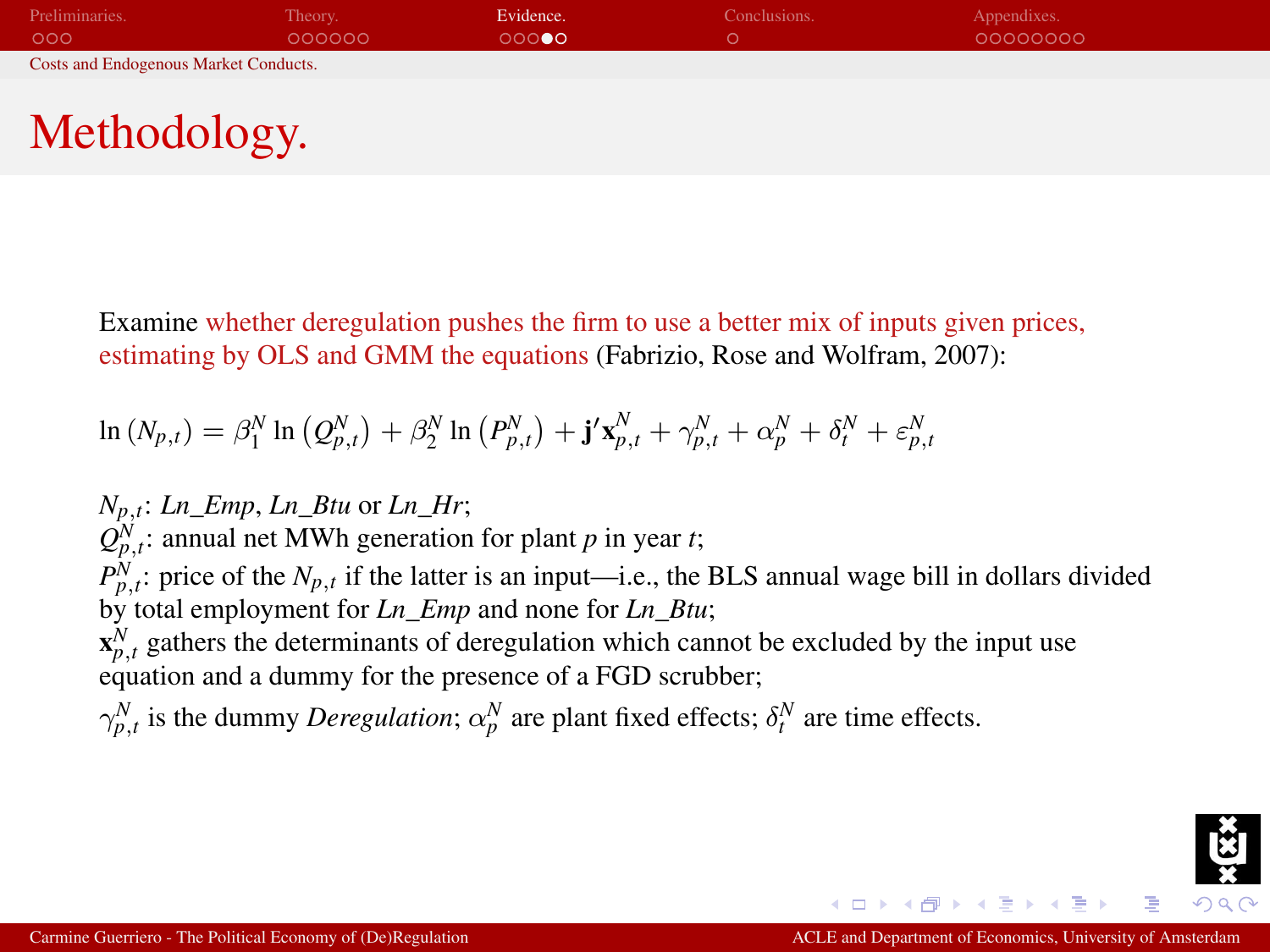| Preliminaries.                               | Theory. | Evidence. | Conclusions. | Appendixes. |
|----------------------------------------------|---------|-----------|--------------|-------------|
| 000                                          | 000000  | 0000      |              | 00000000    |
| <b>Costs and Endogenous Market Conducts.</b> |         |           |              |             |

## Table 2: Input Use — OLS Versus Difference GMM.

|                     |                                                                                                                                                                                                                                                                                                                   | The dependent variable is: |               |             |            |            |  |
|---------------------|-------------------------------------------------------------------------------------------------------------------------------------------------------------------------------------------------------------------------------------------------------------------------------------------------------------------|----------------------------|---------------|-------------|------------|------------|--|
|                     | Ln Emp                                                                                                                                                                                                                                                                                                            | Ln Emp                     | Ln Btu        | Ln Btu      | Ln Hr      | Ln Hr      |  |
|                     | $-0.069$                                                                                                                                                                                                                                                                                                          | $-0.127$                   | $-0.021$      | $-0.153$    | 0.005      | $-0.122$   |  |
| Deregulation        | $(0.010)$ ***                                                                                                                                                                                                                                                                                                     | $(0.032)$ ***              | $(0.007)$ *** | $(0.081)$ * | (0.008)    | (0.080)    |  |
| Estimation          | <b>OLS</b>                                                                                                                                                                                                                                                                                                        | <b>GMM</b>                 | <b>OLS</b>    | <b>GMM</b>  | <b>OLS</b> | <b>GMM</b> |  |
| Instr. count        |                                                                                                                                                                                                                                                                                                                   | 25                         |               | 24          |            | 23         |  |
| Hansen test         |                                                                                                                                                                                                                                                                                                                   | 0.51                       |               | 0.34        |            | 0.25       |  |
| Test for $AR(3)$ in |                                                                                                                                                                                                                                                                                                                   |                            |               |             |            |            |  |
| first differences   |                                                                                                                                                                                                                                                                                                                   | 0.36                       |               | 0.10        |            | 0.25       |  |
| Number of           |                                                                                                                                                                                                                                                                                                                   |                            |               |             |            |            |  |
| observations        | 8059                                                                                                                                                                                                                                                                                                              | 7429                       | 8059          | 7429        | 8059       | 7429       |  |
| Notes:              | 1. All specifications consider also <i>Elec_Reg, Republican, Majority, Ln_Mwhs</i> and <i>Scrubber</i> and fixed<br>plant and time effects; those in columns $(1)$ to $(3)$ include also <i>Wage</i> ;<br>2. Robust standard errors in parentheses; Windmeijer correction in col. $(2)$ , $(3)$ , $(5)$ , $(6)$ ; |                            |               |             |            |            |  |

2. In the GMM model the endogenous variable is *Deregulation* and the excluded instruments are *Mc\_Fuel*(-3) (*Ratio\_Mfc*(-3)) and *Der\_Nei* in columns 2 and 4 (3 and 6).

4日)

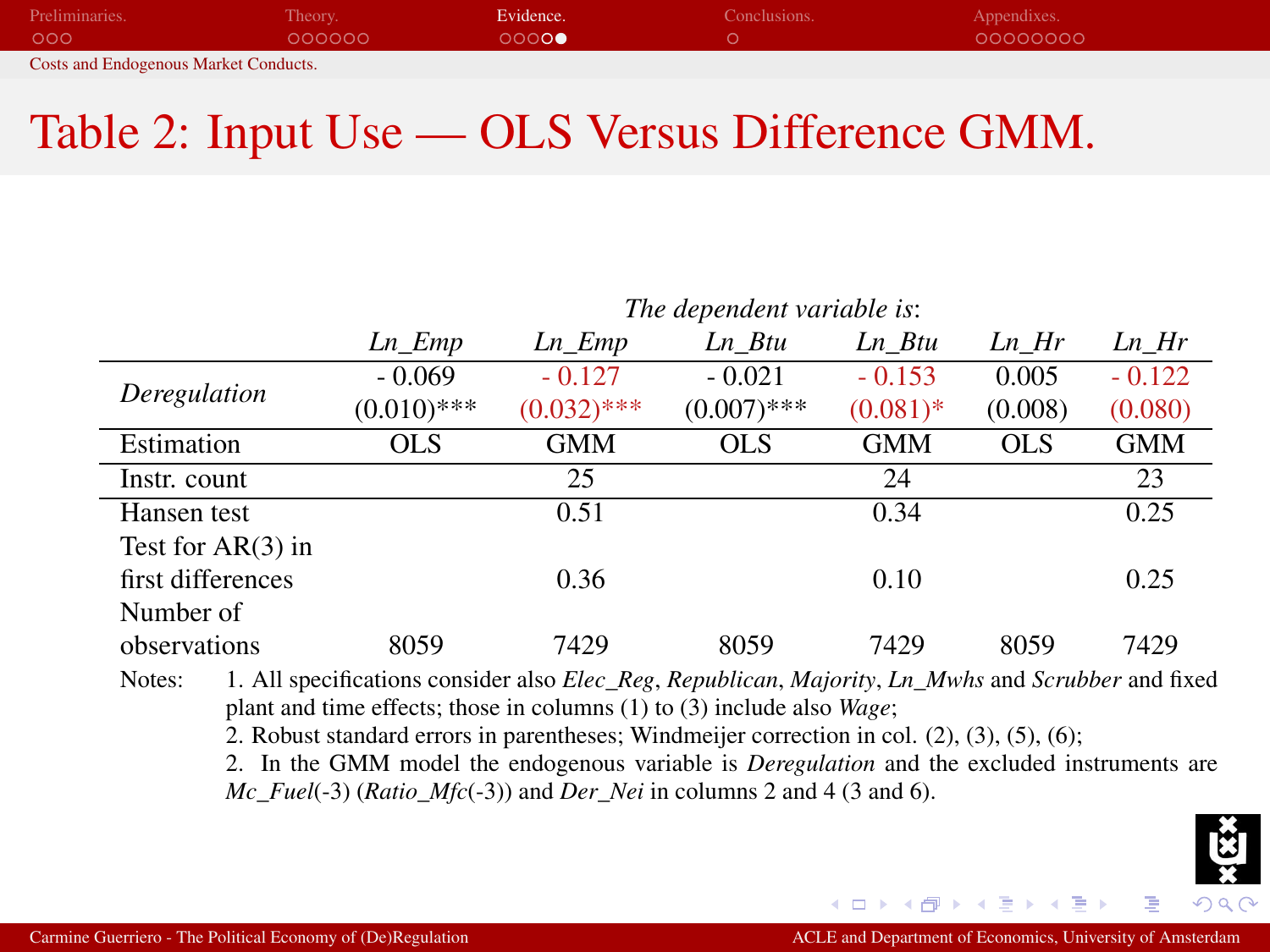| Preliminaries.                        | Theory. | Evidence. | Conclusions. | Appendixes. |
|---------------------------------------|---------|-----------|--------------|-------------|
| 000                                   | 000000  | 00000     |              | 00000000    |
| Main Achievements and Open Questions. |         |           |              |             |

## Standing on the Shoulders of the Giants.

I developed a property right on sunk investments theory of "endogenous market institutions" (Guerriero, 2010 and 2011).

<span id="page-38-0"></span>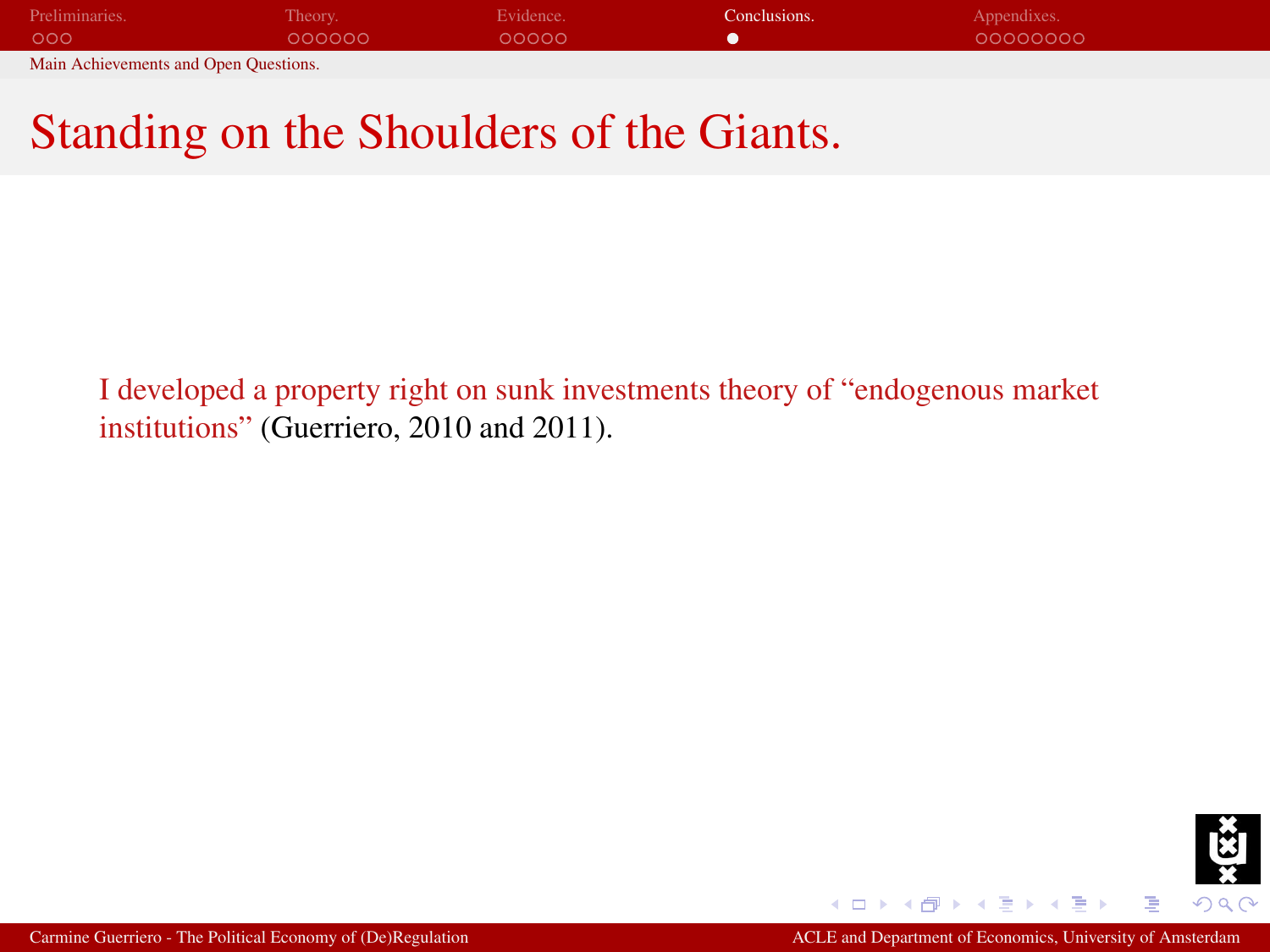| Preliminaries.                        | Theory. | Evidence. | Conclusions. | Appendixes. |
|---------------------------------------|---------|-----------|--------------|-------------|
| 000                                   | 000000  | 00000     |              | 00000000    |
| Main Achievements and Open Questions. |         |           |              |             |

## Standing on the Shoulders of the Giants.

I developed a property right on sunk investments theory of "endogenous market institutions" (Guerriero, 2010 and 2011).

Avenues for further research:

- What about service quality (see Ajodhia and Hakvoort, [2005])?
- Endogenous deregulation in pharmaceutical and commercial banking markets.

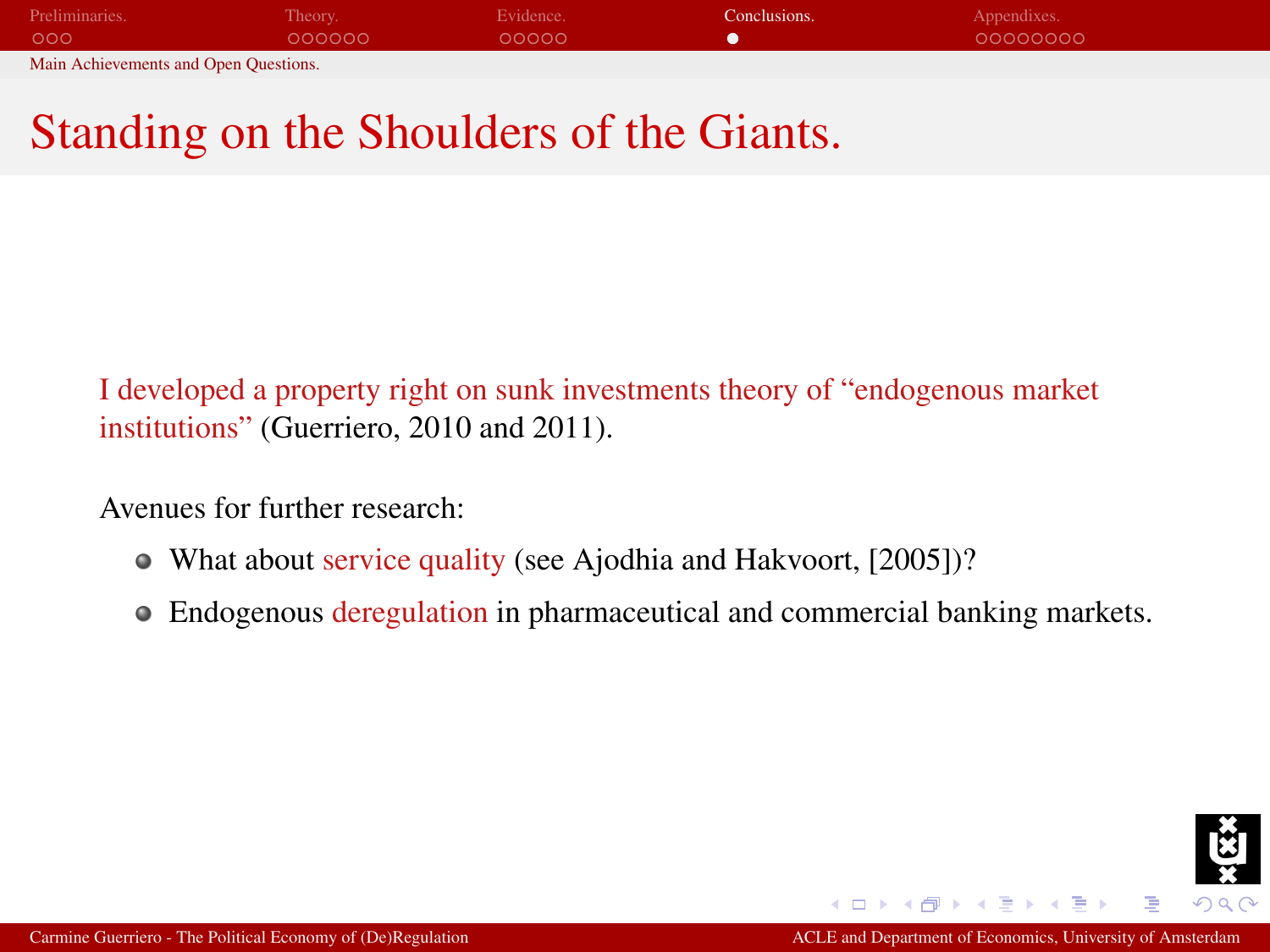| Preliminaries. | Theory. | Evidence. | Conclusions. | Appendixes.       |
|----------------|---------|-----------|--------------|-------------------|
| 000            | 000000  | 00000     |              | $\bullet$ 0000000 |
| Appendix 1.    |         |           |              |                   |

## Institutional Choice With No Investments.

<span id="page-40-1"></span>\nCompetition is chosen when 
$$
W^C > W^R + \delta
$$
 that, for  $\delta = 0$ , rewrites as:\n

\n\n
$$
\frac{1}{2} \left[ \frac{S(c_L) + S(c_H)}{2} - \frac{S(c_L) + S(\hat{c}_H)}{2} \right] > \frac{1}{2} \left\{ \frac{S(c_L) + S(\hat{c}_H)}{2} - \left[ S(c_H) + \alpha \Delta q(c_H) \right] \right\} \leftrightarrow 2 \left[ S(c_H) - S(\hat{c}_H) \right] + 2\alpha \Delta q(c_H) > \left[ S(c_L) - S(c_H) \right].
$$
\n



Þ

<span id="page-40-0"></span>Ξ

4日)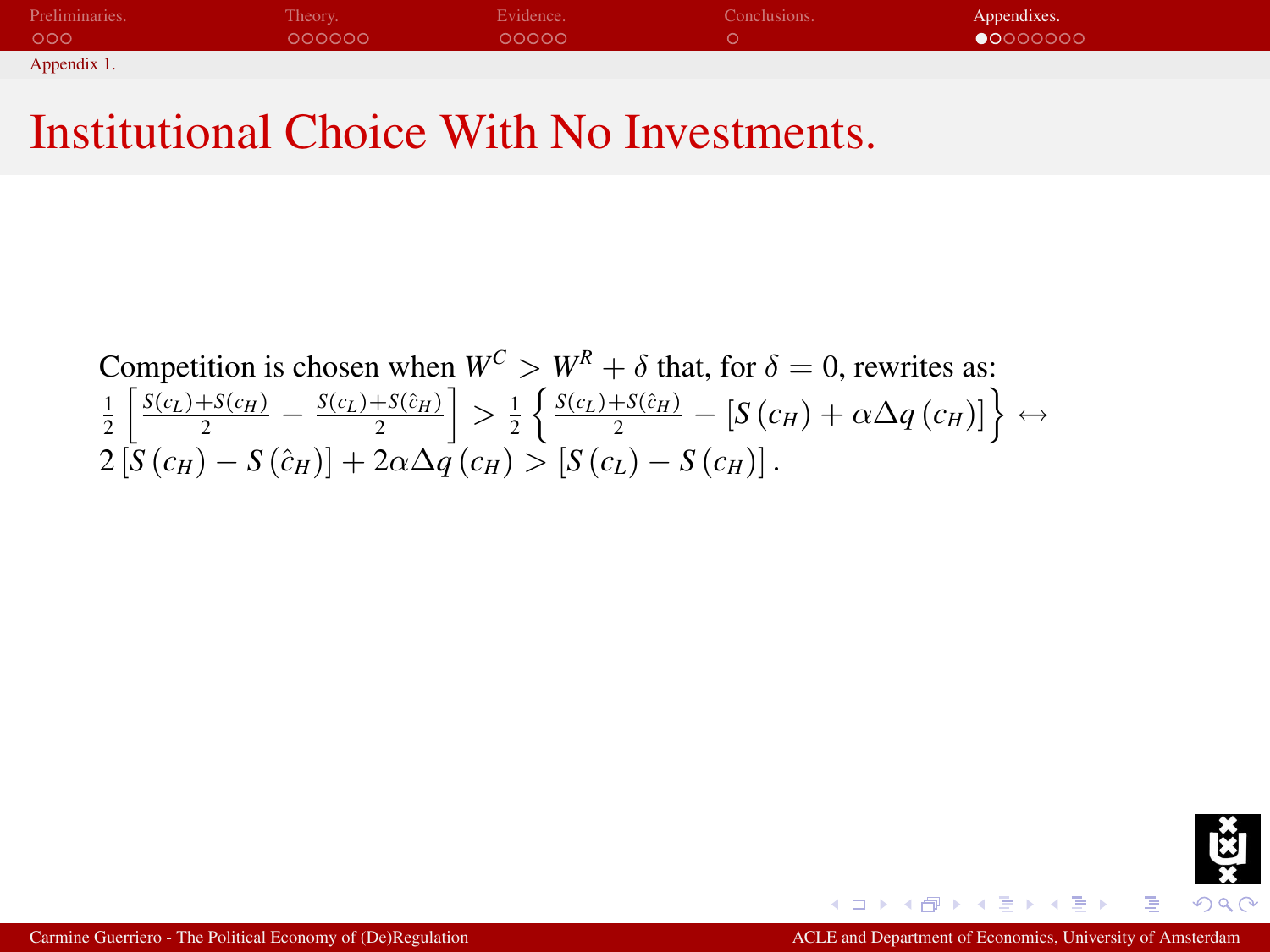| Preliminaries. | Theory. | Evidence. | Conclusions. | Appendixes.       |
|----------------|---------|-----------|--------------|-------------------|
| 000            | 000000  | 00000     |              | $\bullet$ 0000000 |
| Appendix 1.    |         |           |              |                   |

#### Institutional Choice With No Investments.

\nCompetition is chosen when 
$$
W^C > W^R + \delta
$$
 that, for  $\delta = 0$ , rewrites as:\n

\n\n
$$
\frac{1}{2} \left[ \frac{S(c_L) + S(c_H)}{2} - \frac{S(c_L) + S(\hat{c}_H)}{2} \right] > \frac{1}{2} \left\{ \frac{S(c_L) + S(\hat{c}_H)}{2} - \left[ S(c_H) + \alpha \Delta q(c_H) \right] \right\} \leftrightarrow 2 \left[ S(c_H) - S(\hat{c}_H) \right] + 2\alpha \Delta q(c_H) > \left[ S(c_L) - S(c_H) \right].
$$
\n

**Lemma 1:** For  $\delta = 0$ , competition always outperforms regulation when  $2 [S (c_L + \Delta) - S (c_L + 2\Delta)] > S (c_L) - S (c_L + \Delta)$ . Also, the probability of adopting competition rises with society's investment concerns  $\alpha$ .

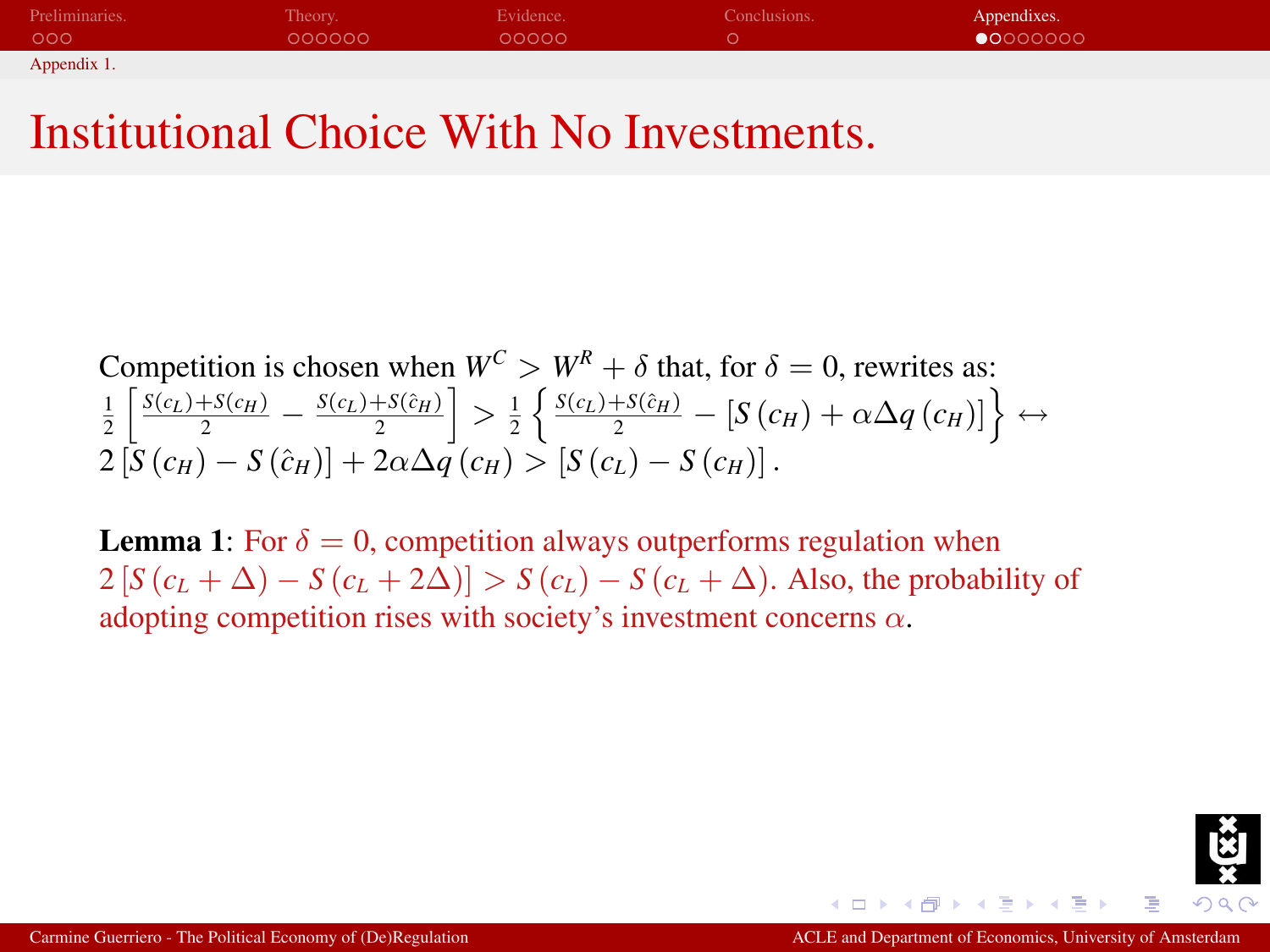| Preliminaries. | Theory. | Evidence. | Conclusions. | Appendixes. |
|----------------|---------|-----------|--------------|-------------|
| 000            | 000000  | 00000     |              | 00000000    |
| Appendix 1.    |         |           |              |             |

## Inelastic Demand.



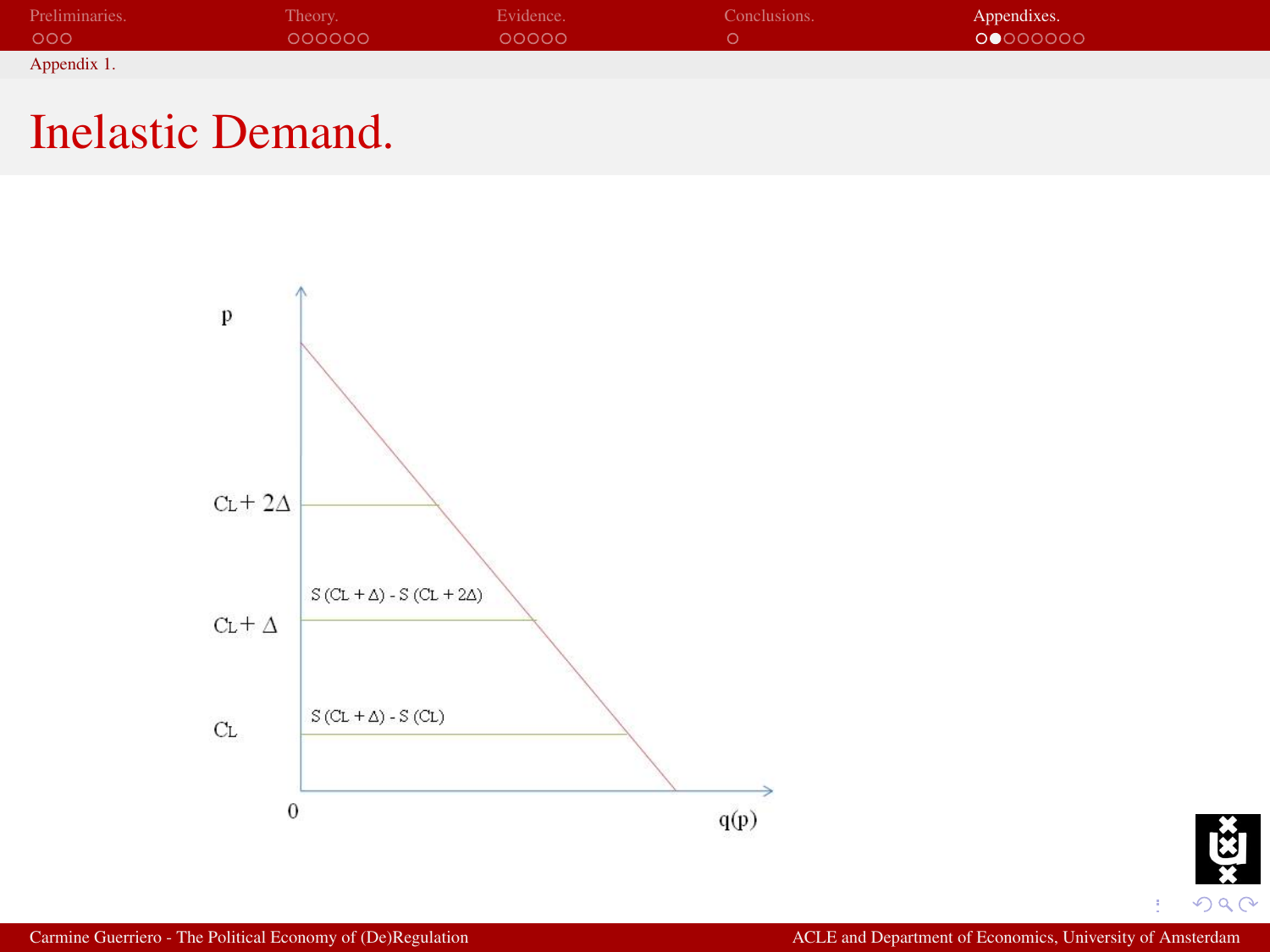| Preliminaries. | Theory. | Evidence. | Conclusions. | Appendixes. |
|----------------|---------|-----------|--------------|-------------|
| 000            | 000000  | 00000     |              | 0000000     |
| Appendix 2.    |         |           |              |             |

## The Information Gathering Technology.

<span id="page-43-0"></span>In  $t = 2$  the Constitutional table directly offers the firm  $(t, p)$  pairs conditional also on a signal on *c* observed by the regulator between  $t = 3$  and  $t = 4$ . If  $c = c<sub>L</sub>$  w. p.  $\phi \in [0, 1]$  the Constitutional table sees  $c_L$  and w. p.  $1 - \phi$  she remains uninformed. If  $c = c_H$ , she always remains uninformed. This time:

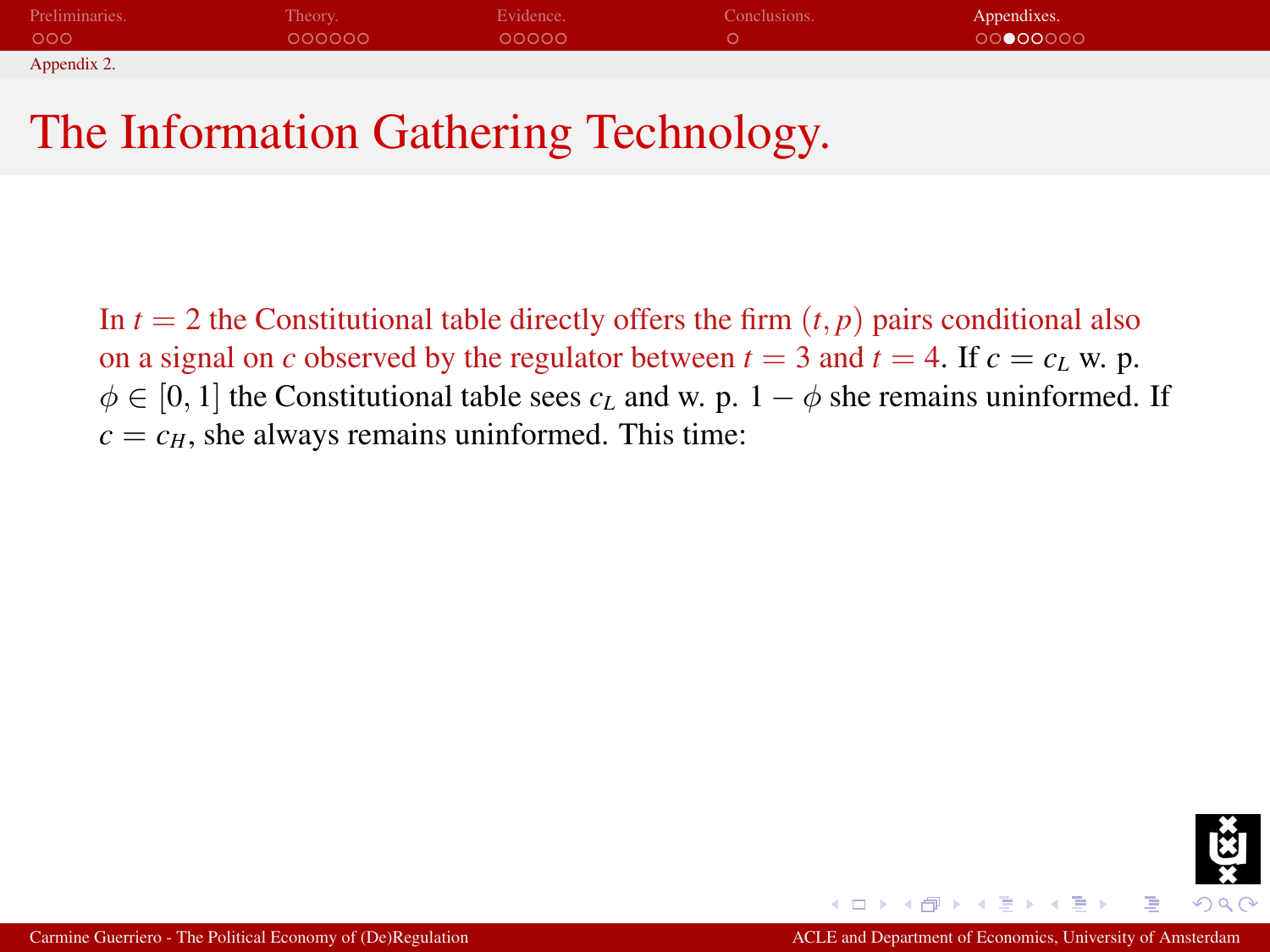| Preliminaries. | Theory. | Evidence. | Conclusions. | Appendixes. |
|----------------|---------|-----------|--------------|-------------|
| 000            | 000000  | 00000     |              | 0000000     |
| Appendix 2.    |         |           |              |             |

## The Information Gathering Technology.

In  $t = 2$  the Constitutional table directly offers the firm  $(t, p)$  pairs conditional also on a signal on *c* observed by the regulator between  $t = 3$  and  $t = 4$ . If  $c = c<sub>L</sub>$  w. p.  $\phi \in [0, 1]$  the Constitutional table sees  $c_L$  and w. p.  $1 - \phi$  she remains uninformed. If  $c = c_H$ , she always remains uninformed. This time:

 $W^{R,S} = \frac{1+\hat{I}^{R,S}}{2}$  $\frac{\hat{I}^{R,S}}{2} S(c_L) + \frac{1-\hat{I}^{R,S}}{2}$  $\frac{\hat{I}^{R,3}}{2} S\left(\hat{c}_H^S\right)$ where  $\hat{c}_H^S \equiv c_H + (1 + \hat{I}^{R,S}) (1 - \hat{I}^{R,S})^{-1} (1 - \phi) (1 - \alpha) \Delta$ . The monopoly invests  $\hat{I}^{R,S} = \arg \max_{I \geq 0} (1/2) (1 + I) (1 - \phi) \Delta q (\hat{c}_H^S(\hat{I}^{R,S})) - \psi(I).$ 

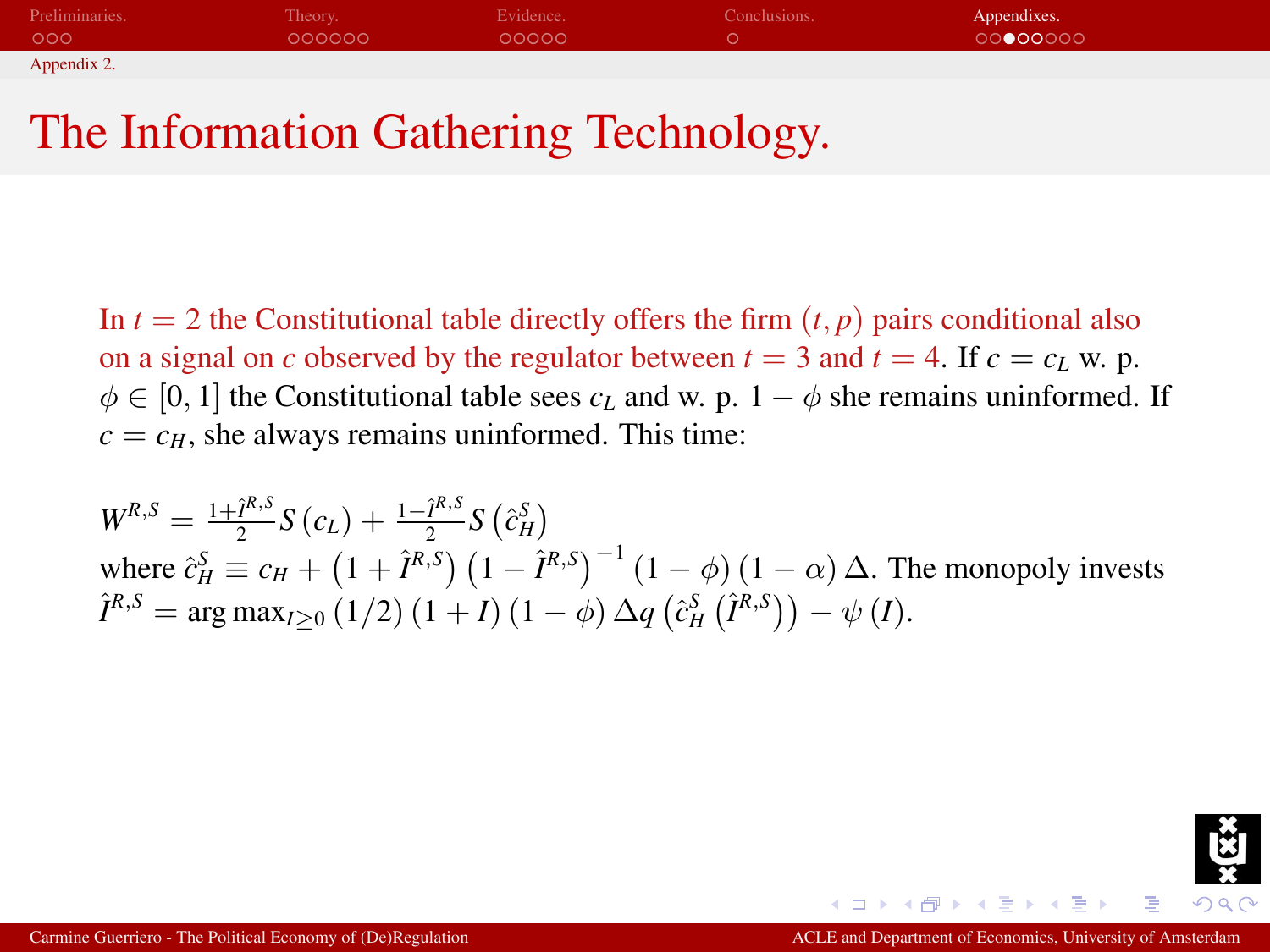| Preliminaries. | Theory. | Evidence. | Conclusions. | Appendixes. |
|----------------|---------|-----------|--------------|-------------|
| 000            | 000000  | 00000     |              | 0000000     |
| Appendix 2.    |         |           |              |             |

## The Information Gathering Technology.

In  $t = 2$  the Constitutional table directly offers the firm  $(t, p)$  pairs conditional also on a signal on *c* observed by the regulator between  $t = 3$  and  $t = 4$ . If  $c = c<sub>L</sub>$  w. p.  $\phi \in [0, 1]$  the Constitutional table sees  $c_L$  and w. p.  $1 - \phi$  she remains uninformed. If  $c = c_H$ , she always remains uninformed. This time:

 $W^{R,S} = \frac{1+\hat{I}^{R,S}}{2}$  $\frac{\hat{I}^{R,S}}{2} S(c_L) + \frac{1-\hat{I}^{R,S}}{2}$  $\frac{\hat{I}^{R,3}}{2} S\left(\hat{c}_H^S\right)$ where  $\hat{c}_H^S \equiv c_H + (1 + \hat{I}^{R,S}) (1 - \hat{I}^{R,S})^{-1} (1 - \phi) (1 - \alpha) \Delta$ . The monopoly invests  $\hat{I}^{R,S} = \arg \max_{I \geq 0} (1/2) (1 + I) (1 - \phi) \Delta q (\hat{c}_H^S(\hat{I}^{R,S})) - \psi(I).$ 

 $\phi_s = \theta e_s$  where  $\theta \in [0, 1]$  is the random ability,  $e_s \in [0, 1]$  is the effort, and  $s = \{A, E\}$  indexes implicit incentives.  $\theta$  has mean  $\bar{\theta}$  and is drawn from a density *g*.

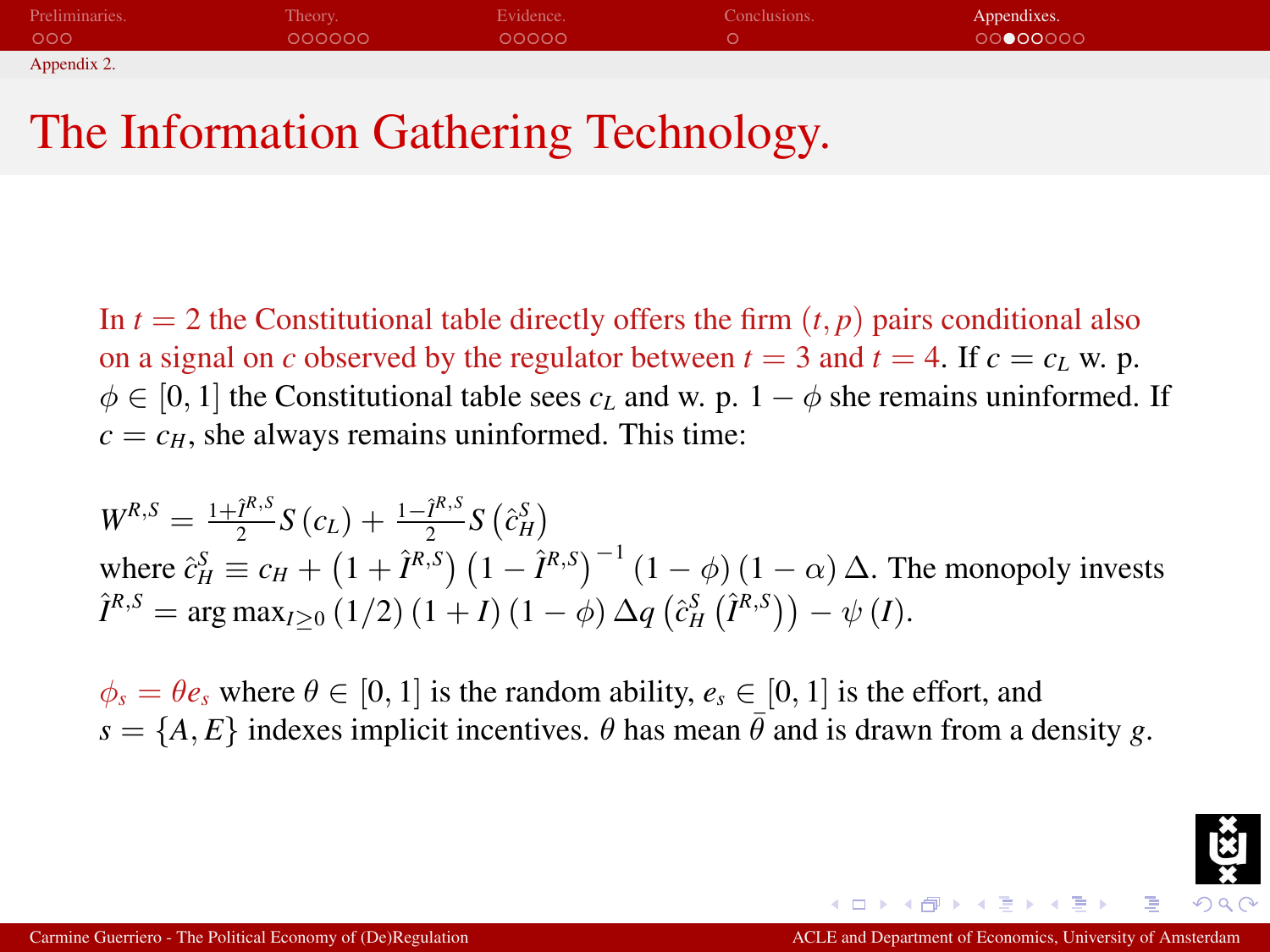| Preliminaries. | Theory. | Evidence. | Conclusions. | Appendixes. |
|----------------|---------|-----------|--------------|-------------|
| 000            | 000000  | 00000     |              | 00000000    |
| Appendix 2.    |         |           |              |             |

## Regulator's Implicit and Firm's Explicit Incentives.

The regulator maximizes:  $P + \tau [B(e_s) - C(e_s)]$  where  $C' > 0, C'' > 0$ ,  $B^E\left(e_E\right) = \Pr\big\{e_E \geq \bar{\theta}e^{\exp}\big\}, B^A\left(e_A\right) = \mathrm{E}_\theta\left[E_\theta\left(\theta\left|\phi_A, e_A^{-\exp}\right.\right)\right].$ 

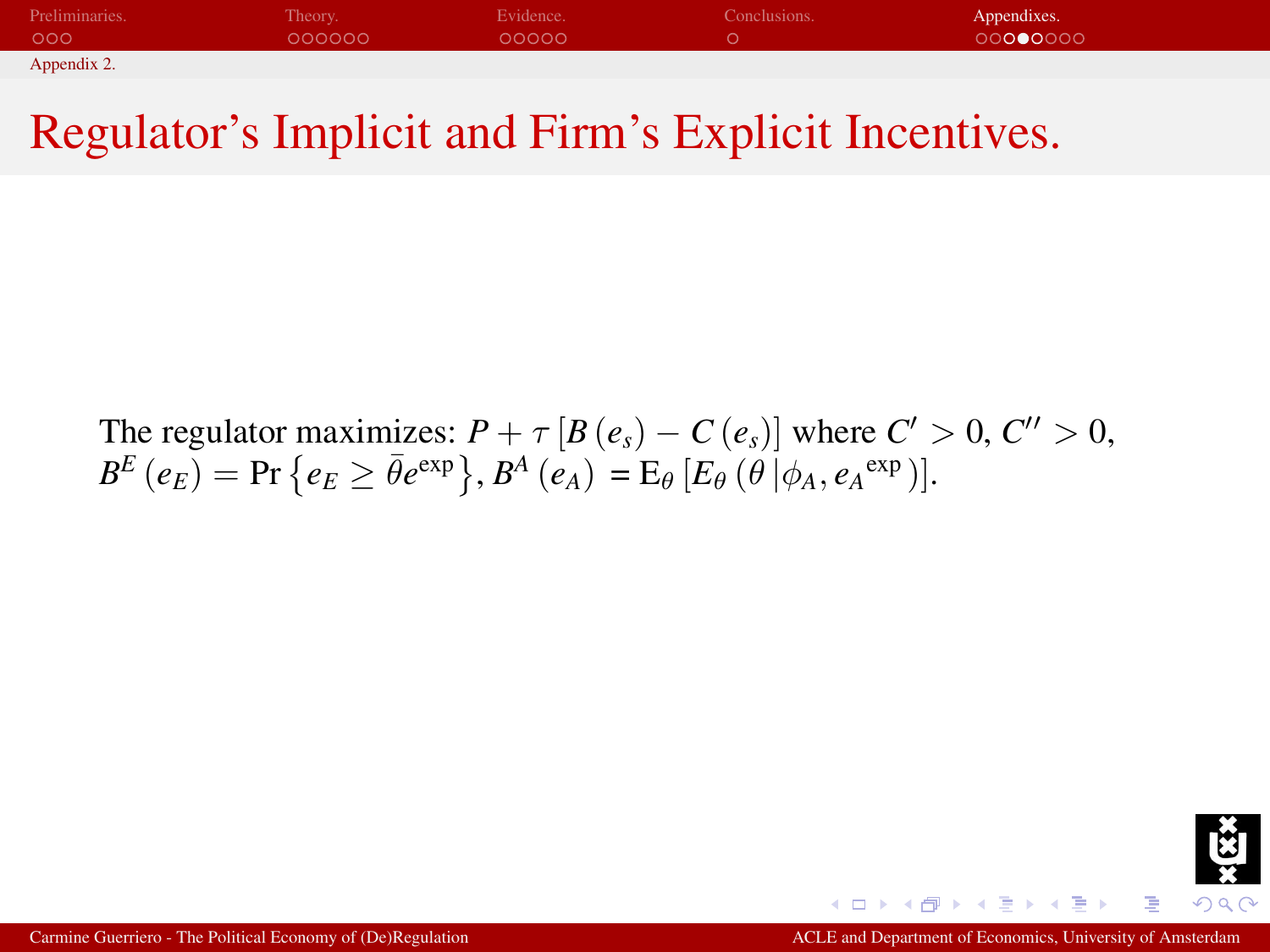| Preliminaries. | Theory. | Evidence. | Conclusions. | Appendixes. |
|----------------|---------|-----------|--------------|-------------|
| 000            | 000000  | 00000     |              | 00000000    |
| Appendix 2.    |         |           |              |             |

## Regulator's Implicit and Firm's Explicit Incentives.

The regulator maximizes:  $P + \tau [B(e_s) - C(e_s)]$  where  $C' > 0, C'' > 0$ ,  $B^E\left(e_E\right) = \Pr\big\{e_E \geq \bar{\theta}e^{\exp}\big\}, B^A\left(e_A\right) = \mathrm{E}_\theta\left[E_\theta\left(\theta\left|\phi_A, e_A^{-\exp}\right.\right)\right].$ 

If  $g(\bar{\theta}) > 1$ , elected regulators exert more effort than appointed ones do.

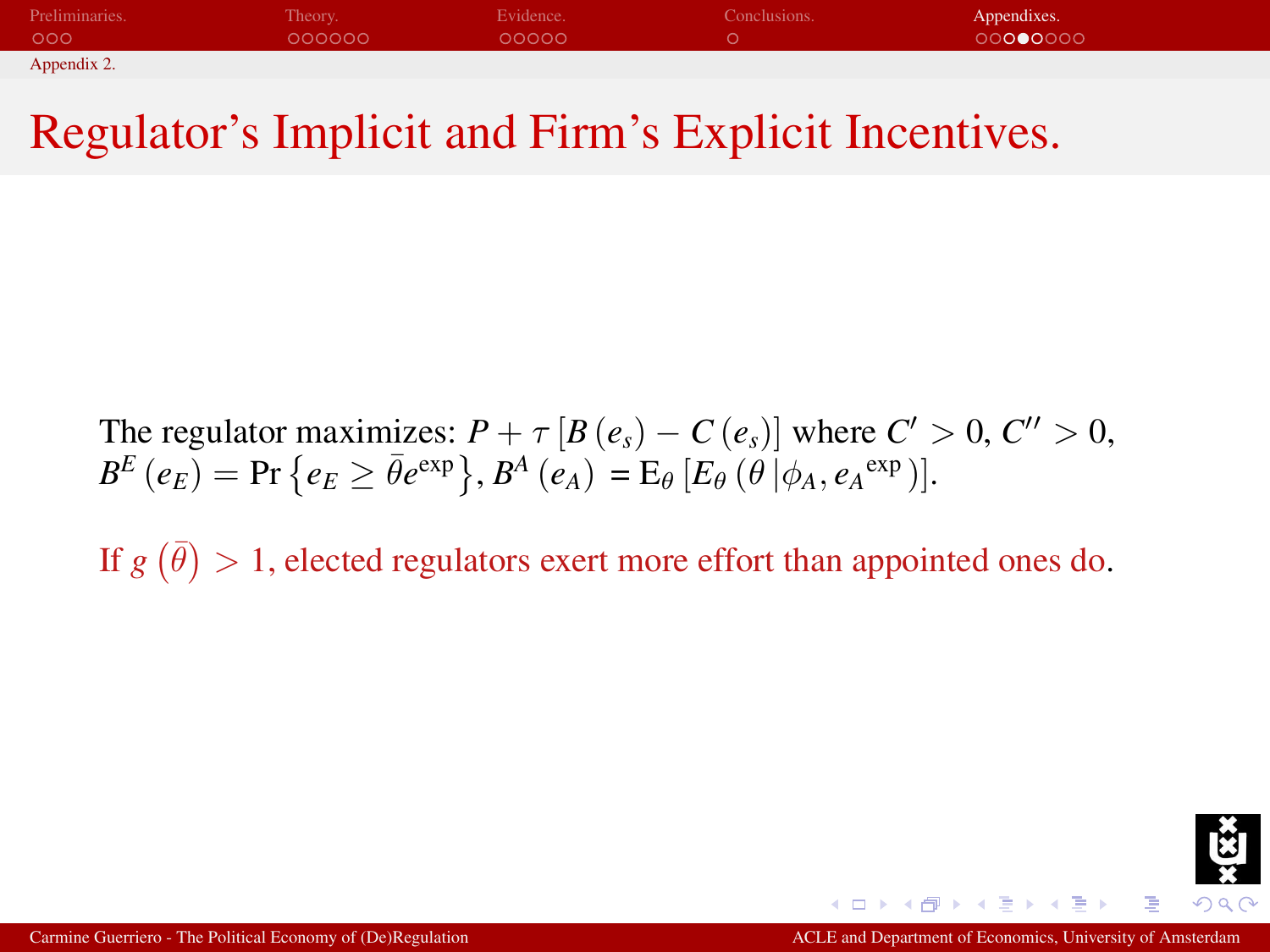| Preliminaries.   | Theory. | Evidence. | Conclusions. | Appendixes. |
|------------------|---------|-----------|--------------|-------------|
| 000 <sub>o</sub> | 000000  | 00000     |              | 00000000    |
| Appendix 2.      |         |           |              |             |

## Strategic Deregulation.

The reformer is an incumbent party  $\tilde{m}$ : either the pro-shareholder *Re* or the pro-consumer *De*. After period 4,  $\tilde{m}$  faces an election with exogenous winning probabilities  $x_{\tilde{m}}$  and the winner *m* implements an aid  $\rho_m > 0$  proportional to the firm's rent and paid out to the firm if it invests. Next, the firm decise whether spend  $\overline{I} > 0$  given the expected return  $\pi \overline{I}$  with  $\pi \equiv \overline{\pi} \delta + \underline{\pi} (1 - \delta) > 0$  and  $\overline{\pi} > 0 > \underline{\pi}$ .

Thus, only  $c_L$  invests if  $(1 + \rho_m) \hat{U}^j + \pi \overline{I} \geq 0$ .

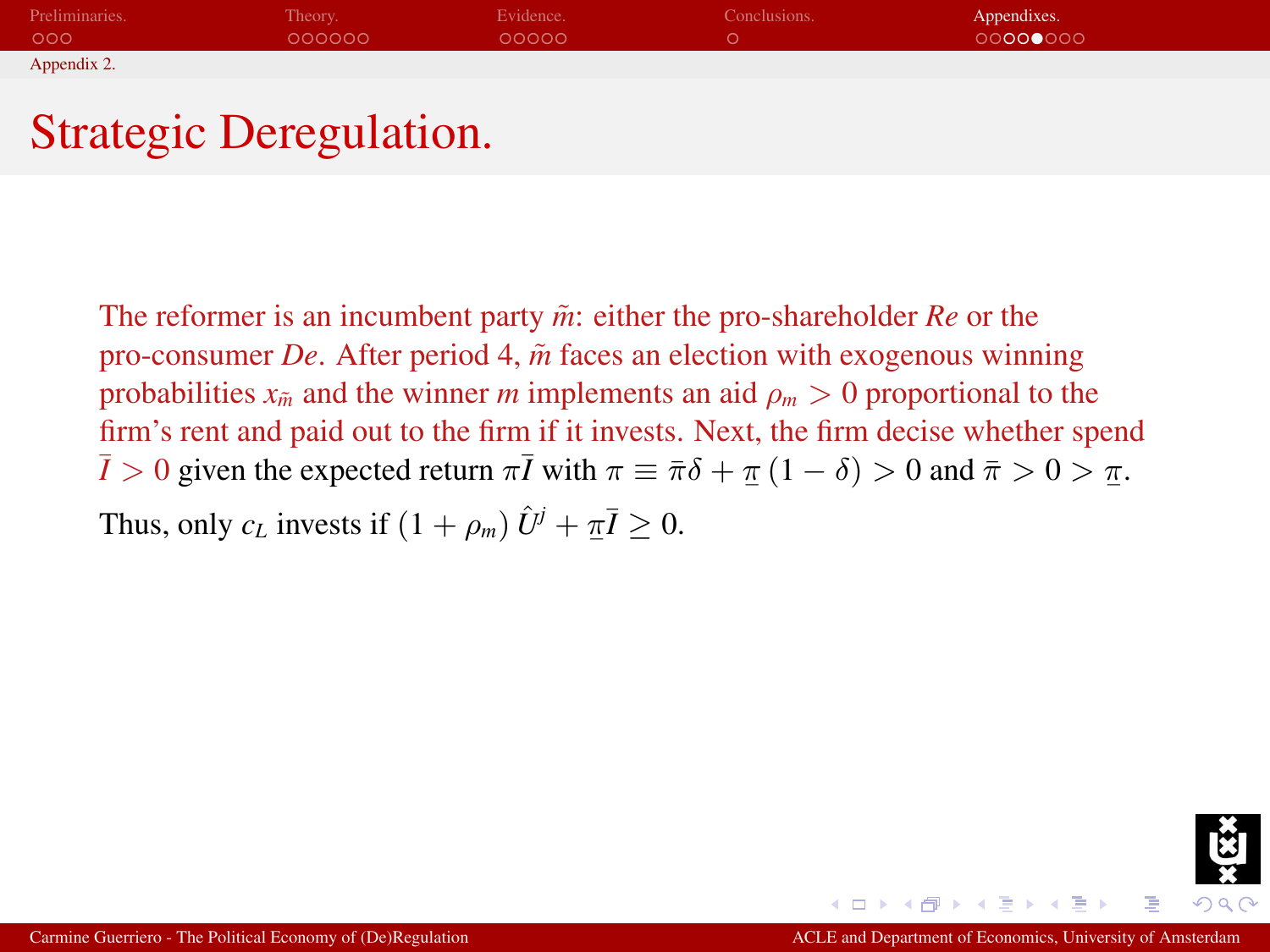| Preliminaries. | Theory. | Evidence. | Conclusions. | Appendixes. |
|----------------|---------|-----------|--------------|-------------|
| 000            | 000000  | 00000     |              | 00000000    |
| Appendix 2.    |         |           |              |             |

## Strategic Deregulation.

The reformer is an incumbent party  $\tilde{m}$ : either the pro-shareholder *Re* or the pro-consumer *De*. After period 4,  $\tilde{m}$  faces an election with exogenous winning probabilities  $x_{\tilde{m}}$  and the winner *m* implements an aid  $\rho_m > 0$  proportional to the firm's rent and paid out to the firm if it invests. Next, the firm decise whether spend  $\overline{I} > 0$  given the expected return  $\pi \overline{I}$  with  $\pi \equiv \overline{\pi} \delta + \underline{\pi} (1 - \delta) > 0$  and  $\overline{\pi} > 0 > \underline{\pi}$ . Thus, only  $c_L$  invests if  $(1 + \rho_m) \hat{U}^j + \pi \overline{I} \geq 0$ .

 $\tilde{m}$  evaluates the ex-post PC at the shadow price  $\chi_{\tilde{m}}$  and the aid  $\rho_m \hat{U}^j$  at  $\lambda$ . Also,  $\tilde{x} \equiv \rho_{De} x_{De} + \rho_{Re} x_{Re}$  and **Assumption A3**:  $\rho_{Re} > \rho_{De}$ ;  $\chi_{Re} > \lambda > \chi_{De}$ .

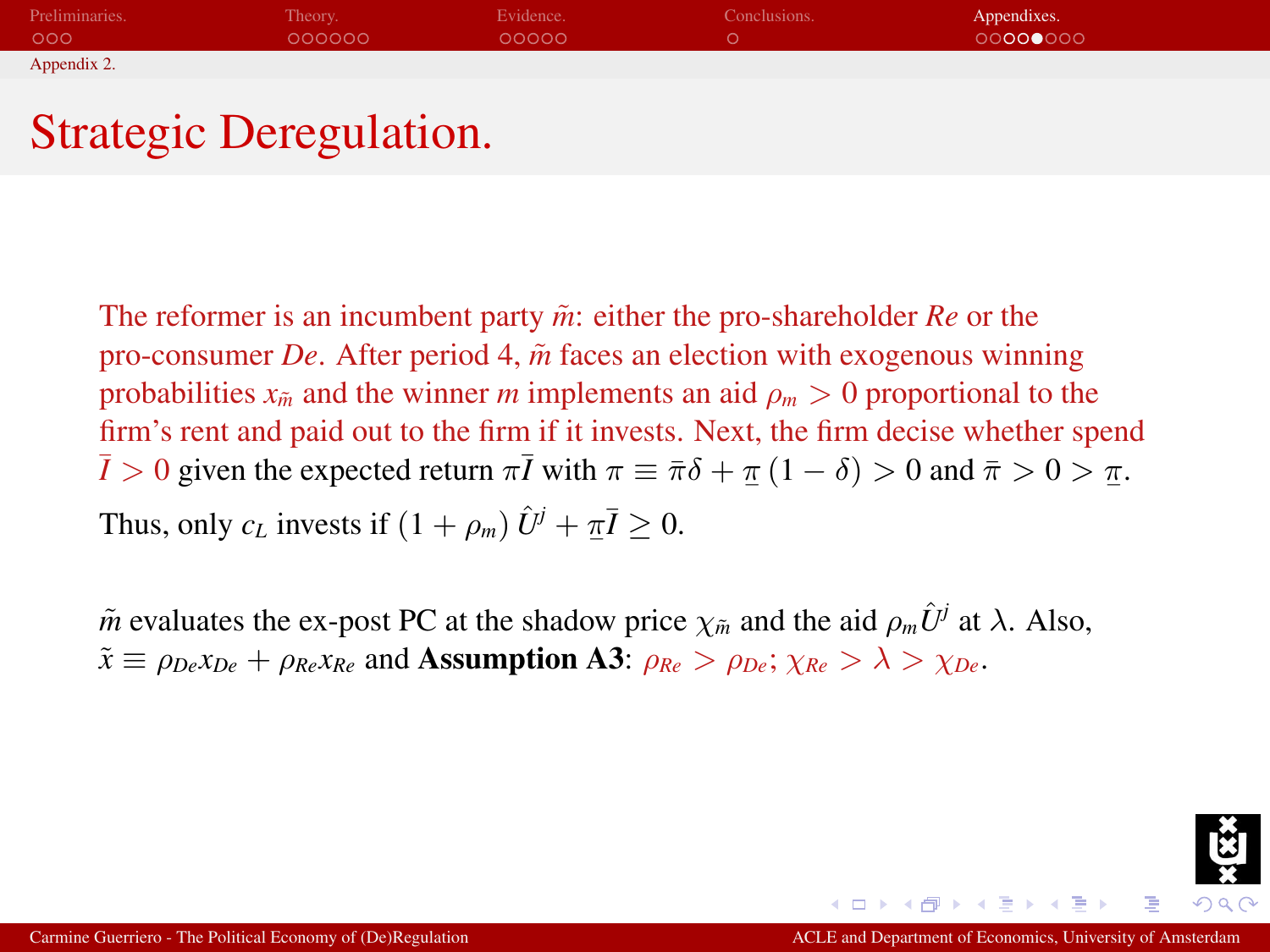| Preliminaries. | Theory. | Evidence. | Conclusions. | Appendixes. |
|----------------|---------|-----------|--------------|-------------|
| 000            | 000000  | 00000     |              | 00000000    |
| Appendix 2.    |         |           |              |             |

## Strategic Deregulation.

The reformer is an incumbent party  $\tilde{m}$ : either the pro-shareholder *Re* or the pro-consumer *De*. After period 4,  $\tilde{m}$  faces an election with exogenous winning probabilities  $x_{\tilde{m}}$  and the winner *m* implements an aid  $\rho_m > 0$  proportional to the firm's rent and paid out to the firm if it invests. Next, the firm decise whether spend  $\overline{I} > 0$  given the expected return  $\pi \overline{I}$  with  $\pi \equiv \overline{\pi} \delta + \underline{\pi} (1 - \delta) > 0$  and  $\overline{\pi} > 0 > \underline{\pi}$ . Thus, only  $c_L$  invests if  $(1 + \rho_m) \hat{U}^j + \pi \overline{I} \geq 0$ .

 $\tilde{m}$  evaluates the ex-post PC at the shadow price  $\chi_{\tilde{m}}$  and the aid  $\rho_m \hat{U}^j$  at  $\lambda$ . Also,  $\tilde{x} \equiv \rho_{De} x_{De} + \rho_{Re} x_{Re}$  and **Assumption A3:**  $\rho_{Re} > \rho_{De}$ ;  $\chi_{Re} > \lambda > \chi_{De}$ .

[Return 2](#page-26-0)

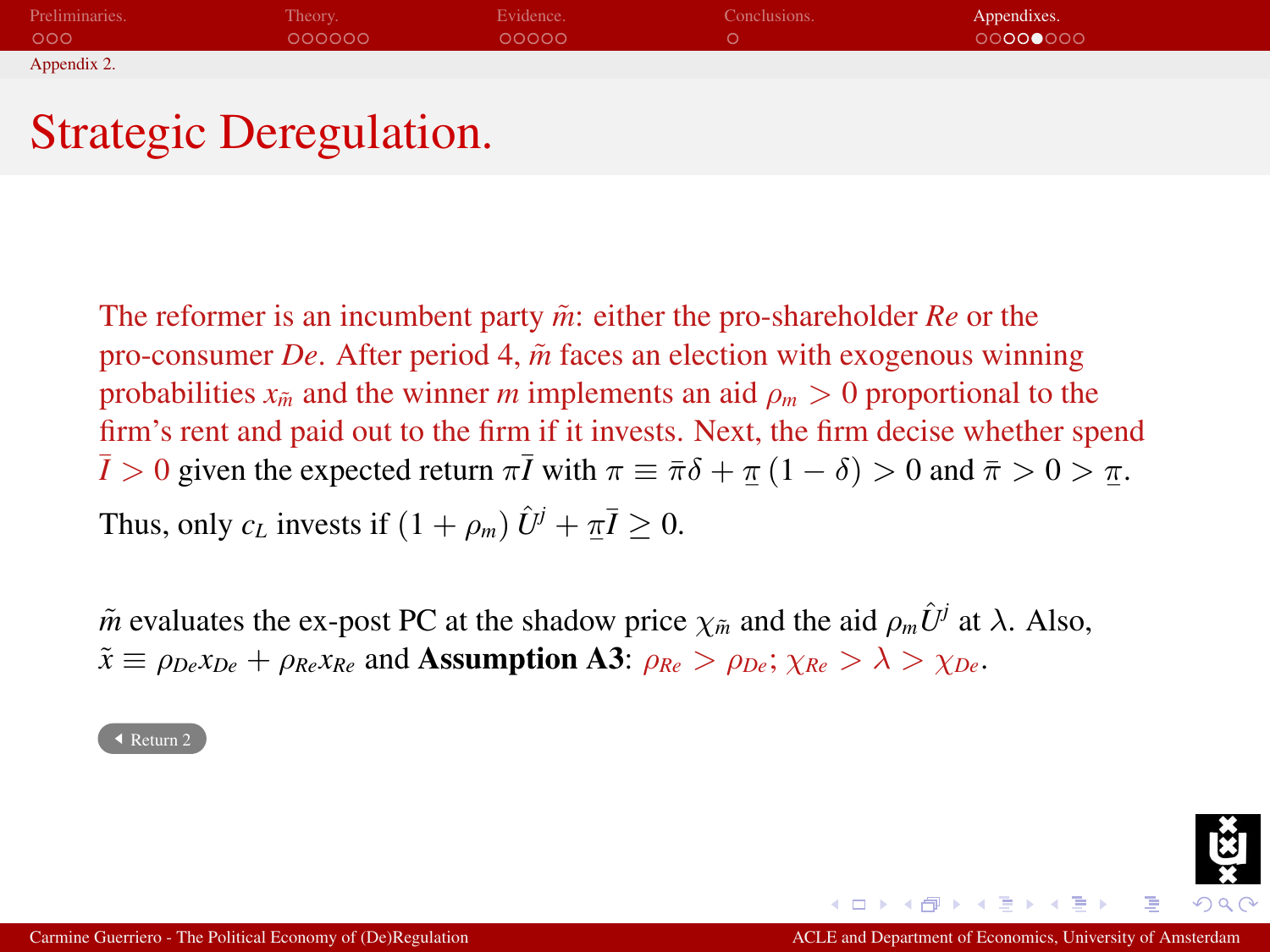| Preliminaries. | Theory. | Evidence. | Conclusions. | Appendixes. |
|----------------|---------|-----------|--------------|-------------|
| 000            | 000000  | 00000     |              | 00000000    |
| Appendix 3.    |         |           |              |             |

## Robustness: Competition.

<span id="page-51-0"></span>*A generic number of Bertrand competitors under symmetric information*.—As the number of competitors *N* rises, the firm's incentive to invest will fall. Regulation will have an even higher dynamic advantag and the model's message continues to stand.

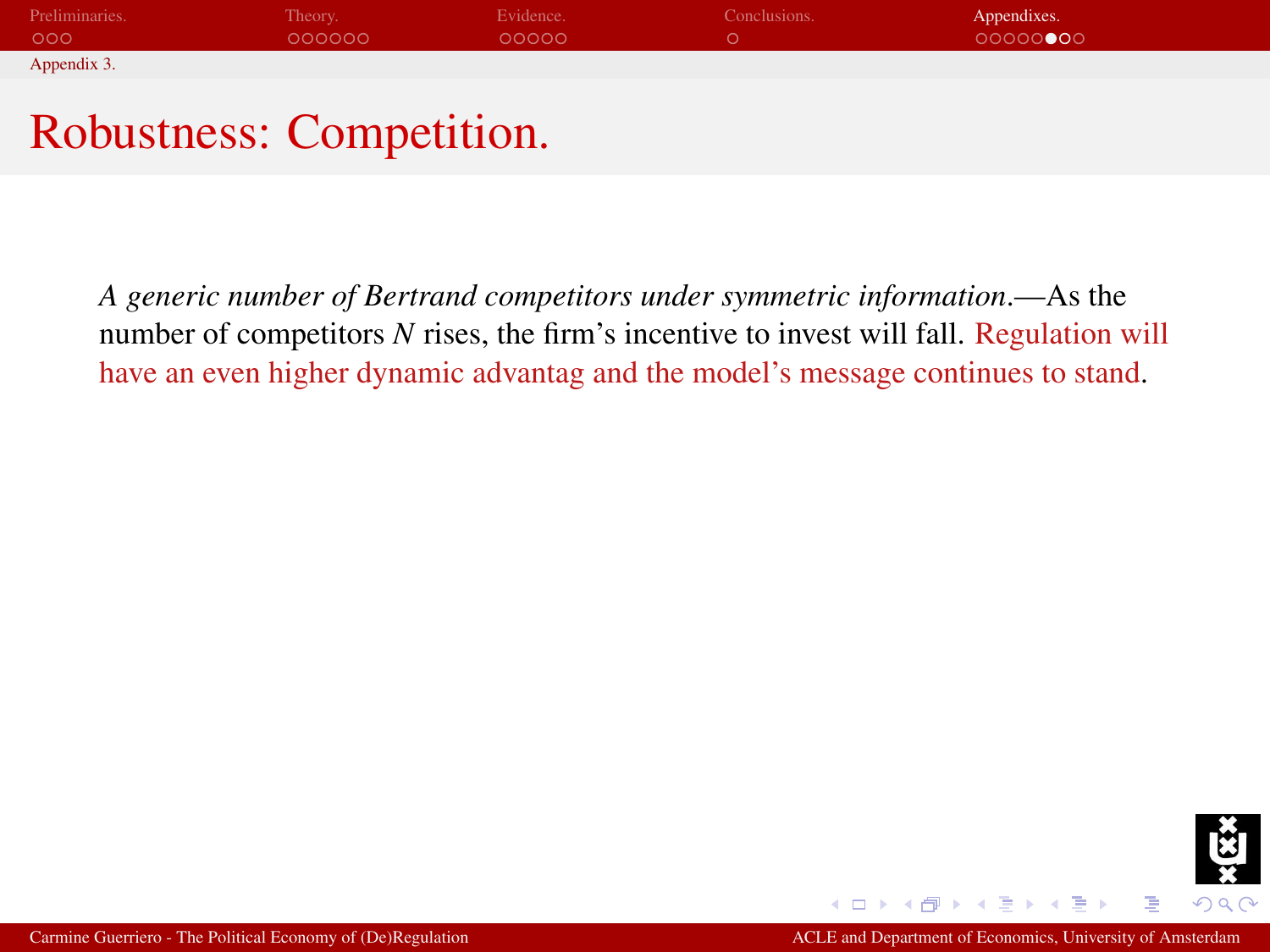| Preliminaries. | Theory. | Evidence. | Conclusions. | Appendixes. |
|----------------|---------|-----------|--------------|-------------|
| 000            | 000000  | ററററ      |              | 00000000    |
| Appendix 3.    |         |           |              |             |
|                |         |           |              |             |

## Robustness: Competition.

*A generic number of Bertrand competitors under symmetric information*.—As the number of competitors *N* rises, the firm's incentive to invest will fall. Regulation will have an even higher dynamic advantag and the model's message continues to stand.

*Cournout Competition*.—With symmetric information on *c*, free entry at  $\kappa > 0$  and downward sloping best replies or  $P' + P''q(c, i, N - i)$ , where  $q(c, i, N - i)$  is the choice of a *c* firm when, among the *N* entrants, *i* have type  $c<sub>L</sub>$  and  $N - i$  a type  $c<sub>H</sub>$ :

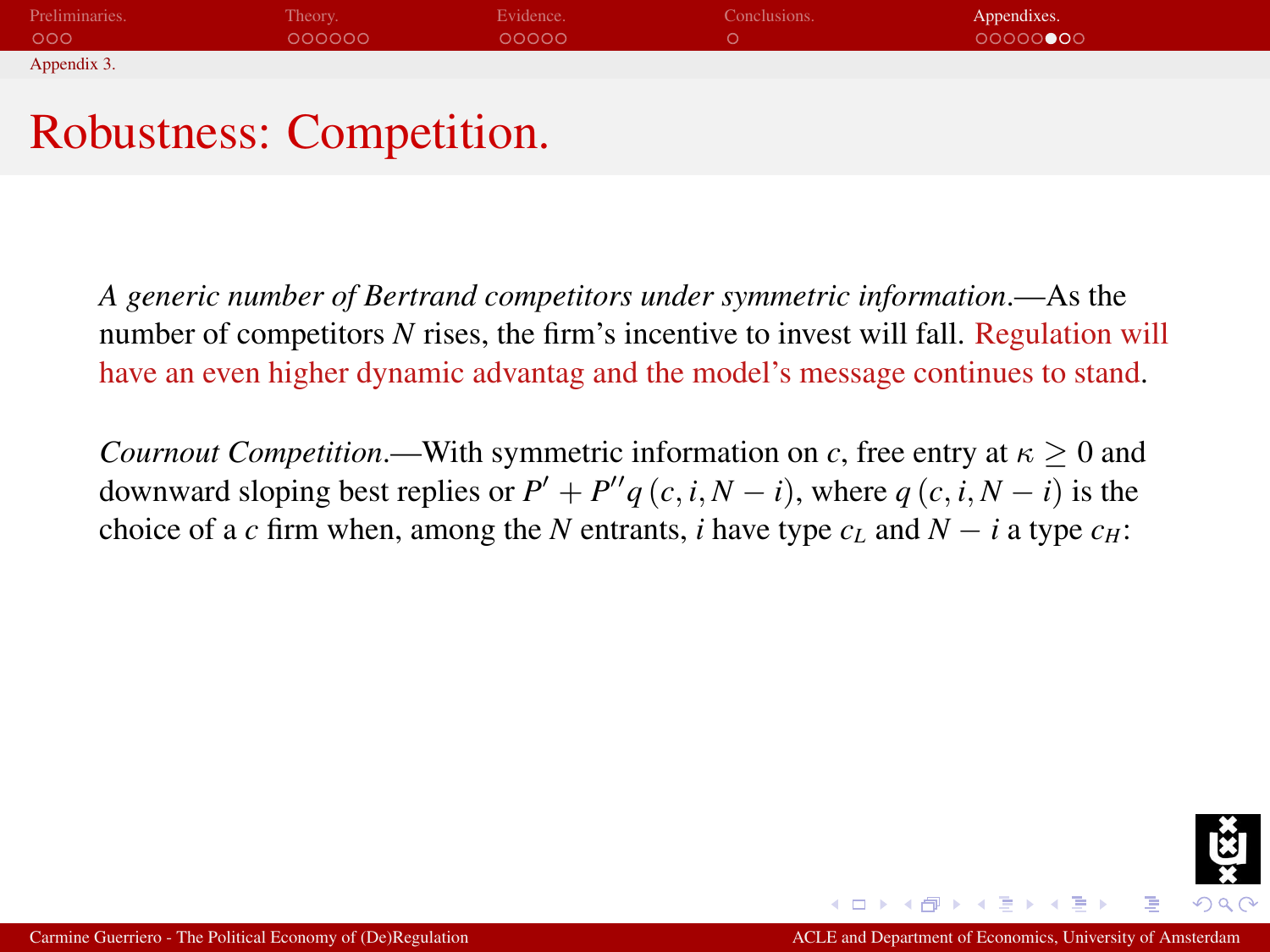| Preliminaries. | Theory. | Evidence. | Conclusions. | Appendixes. |
|----------------|---------|-----------|--------------|-------------|
| 000            | 000000  | ററററ      |              | 00000000    |
| Appendix 3.    |         |           |              |             |
|                |         |           |              |             |

## Robustness: Competition.

*A generic number of Bertrand competitors under symmetric information*.—As the number of competitors *N* rises, the firm's incentive to invest will fall. Regulation will have an even higher dynamic advantag and the model's message continues to stand.

*Cournout Competition*.—With symmetric information on *c*, free entry at  $\kappa > 0$  and downward sloping best replies or  $P' + P''q(c, i, N - i)$ , where  $q(c, i, N - i)$  is the choice of a *c* firm when, among the *N* entrants, *i* have type  $c<sub>L</sub>$  and  $N - i$  a type  $c<sub>H</sub>$ :

- if the elasticity of the demand is not too low, a price respecting the usual Cournout conditions and strictly greater than the mean marginal cost exists;
- for a sufficiently low entry cost and sufficiently efficient investment technology, the firm's incentive to invest are lower under competition.

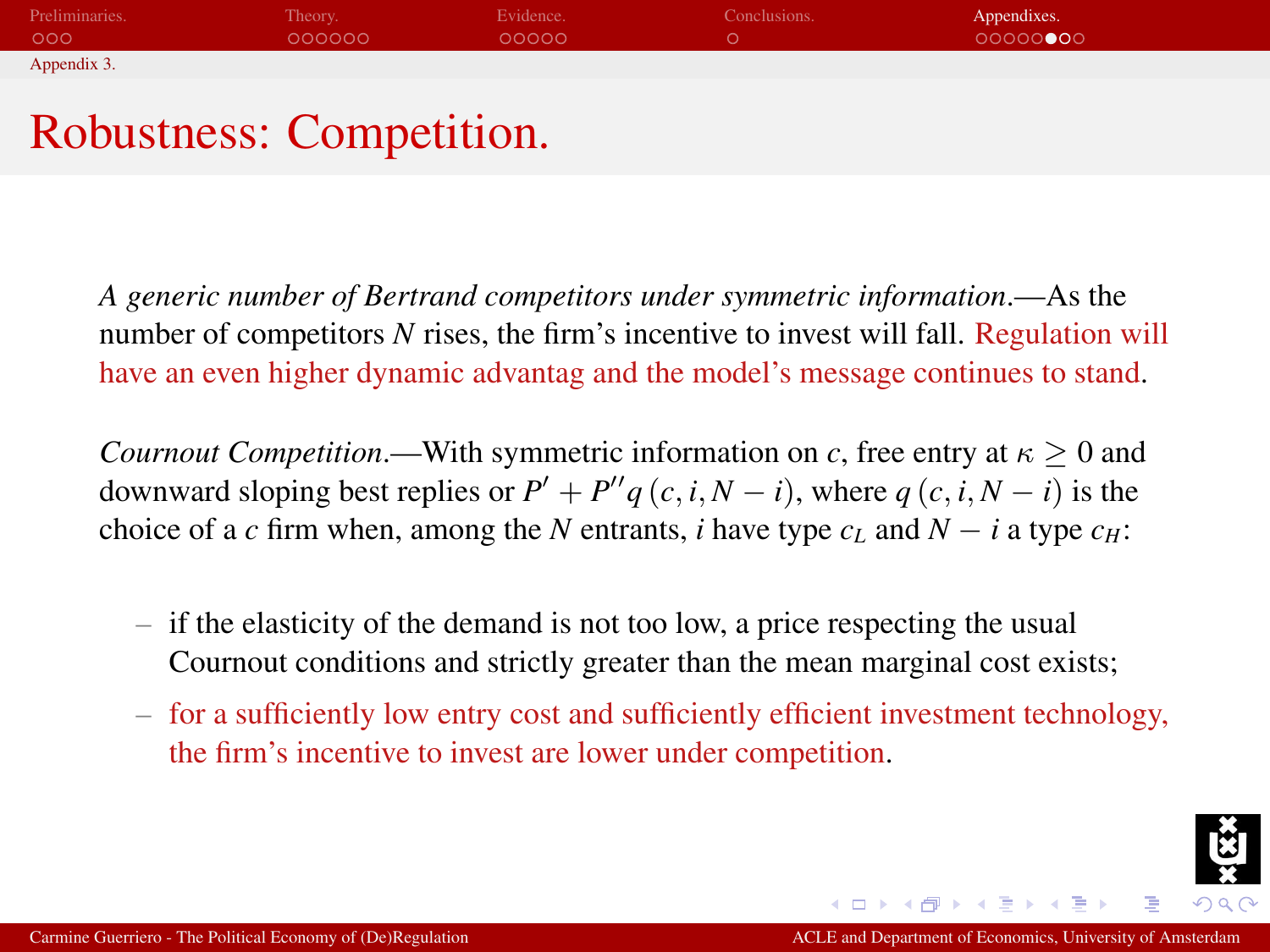| Preliminaries. | Theory. | Evidence. | Conclusions. | Appendixes. |
|----------------|---------|-----------|--------------|-------------|
| 000            | 000000  | 00000     |              | 00000000    |
| Appendix 3.    |         |           |              |             |

*A positive shadow cost of public funds*.—The equilibrium Ramsey pricing rule is implicitly defined by  $p + \lambda (1 + \lambda)^{-1} q(p) [q'(p)]^{-1} = c$  so that  $\partial p / \partial c > 0$ :

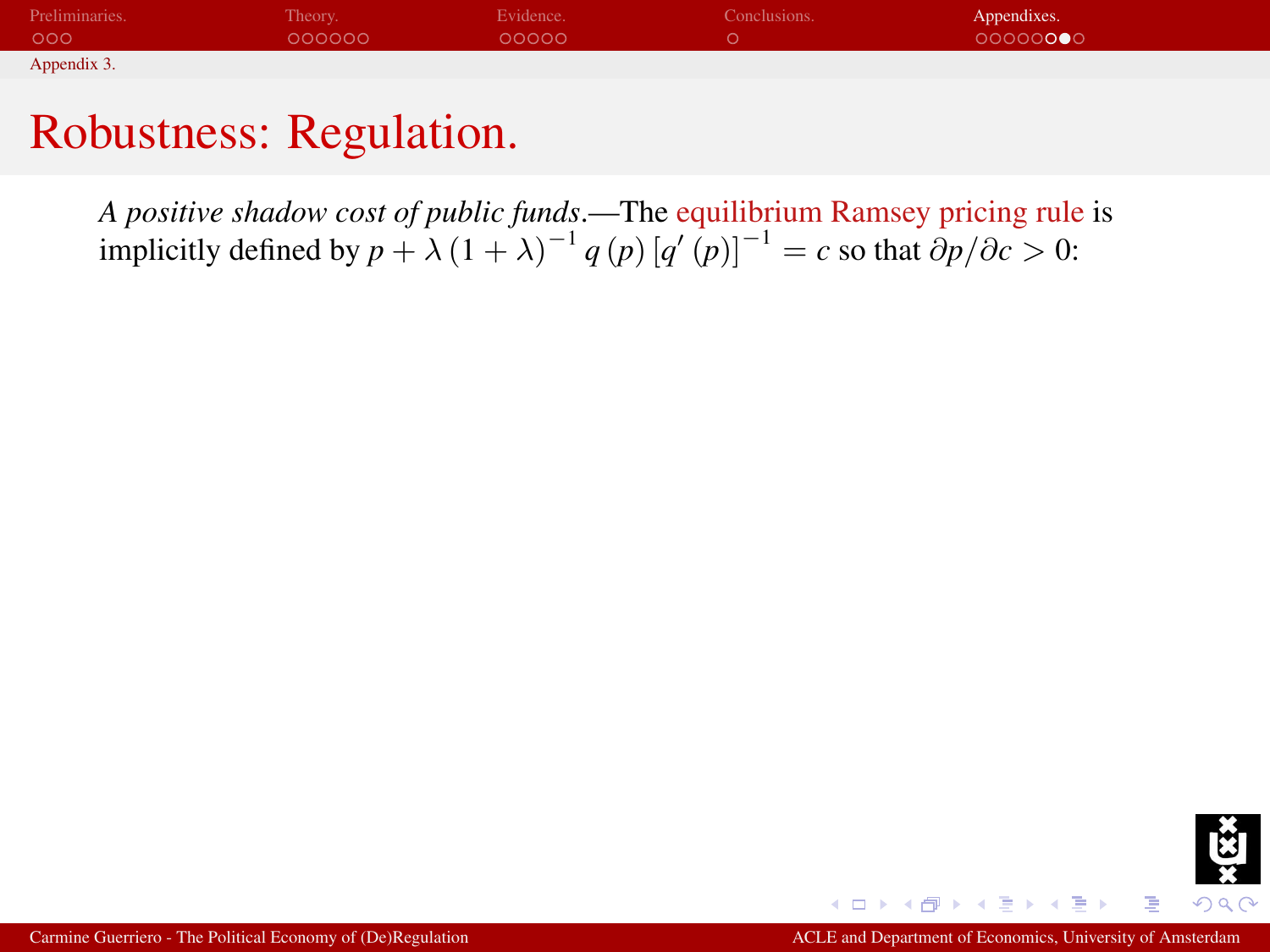| Preliminaries. | Theory. | Evidence. | Conclusions. | Appendixes. |
|----------------|---------|-----------|--------------|-------------|
| 000            | 000000  | 00000     |              | 00000000    |
| Appendix 3.    |         |           |              |             |

*A positive shadow cost of public funds*.—The equilibrium Ramsey pricing rule is implicitly defined by  $p + \lambda (1 + \lambda)^{-1} q(p) [q'(p)]^{-1} = c$  so that  $\partial p / \partial c > 0$ :

- the level of investment continues to be higher under regulation;
- the effect of a change in  $\alpha$  and  $\gamma$  on the welfare under regulation is multiplied by ∂*p*/∂*c*; provided that a condition similar to A2 holds and the elasticity of the demand is sufficiently low, the model conveys the same message.

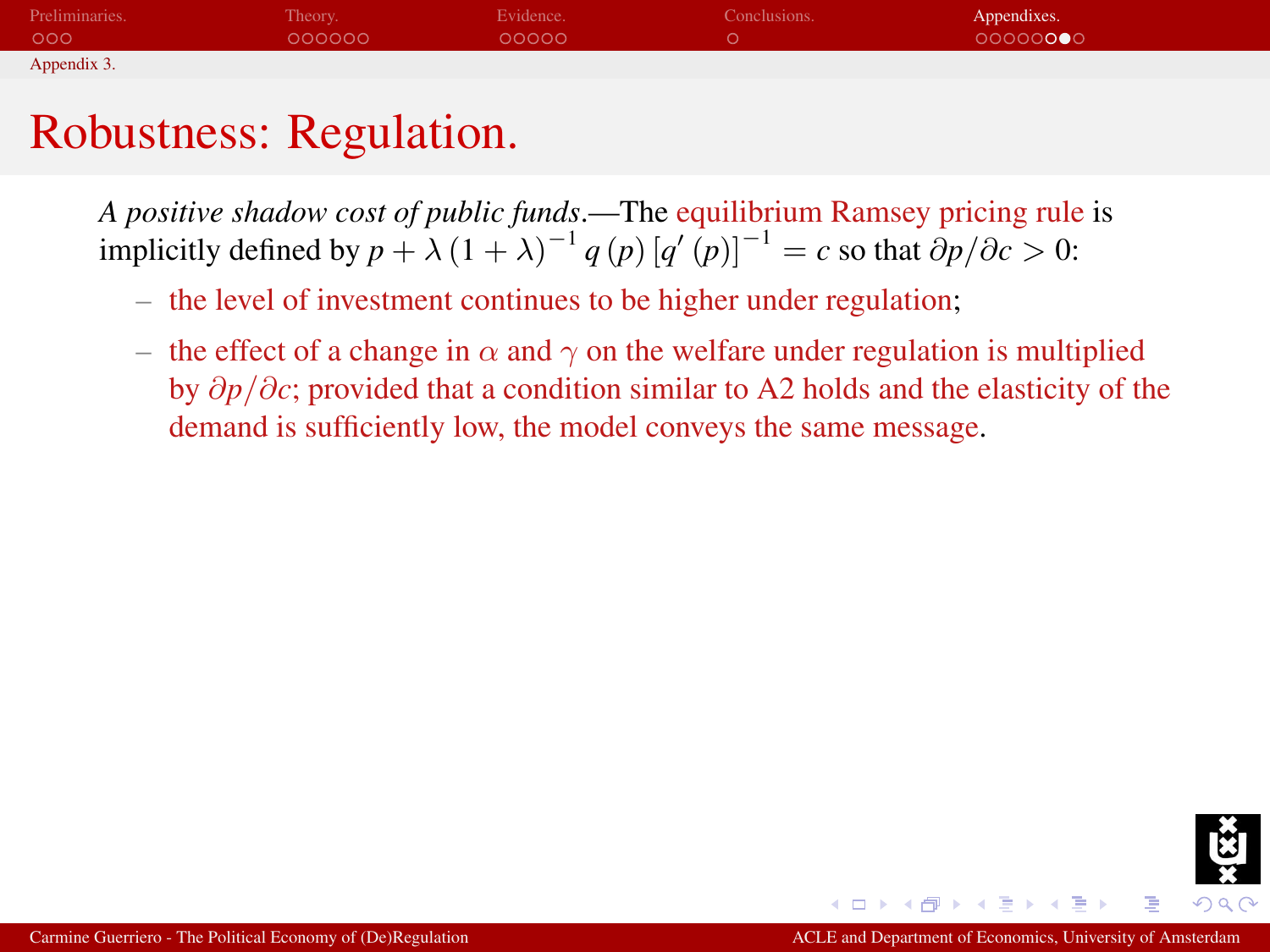| Preliminaries. | Theory. | Evidence. | Conclusions. | Appendixes. |
|----------------|---------|-----------|--------------|-------------|
| 000            | 000000  | 00000     |              | 00000000    |
| Appendix 3.    |         |           |              |             |

*A positive shadow cost of public funds*.—The equilibrium Ramsey pricing rule is implicitly defined by  $p + \lambda (1 + \lambda)^{-1} q(p) [q'(p)]^{-1} = c$  so that  $\partial p / \partial c > 0$ :

- the level of investment continues to be higher under regulation;
- the effect of a change in  $\alpha$  and  $\gamma$  on the welfare under regulation is multiplied by ∂*p*/∂*c*; provided that a condition similar to A2 holds and the elasticity of the demand is sufficiently low, the model conveys the same message.

*Regulatory commitment*.—When an ex post participation constraint is imposed:

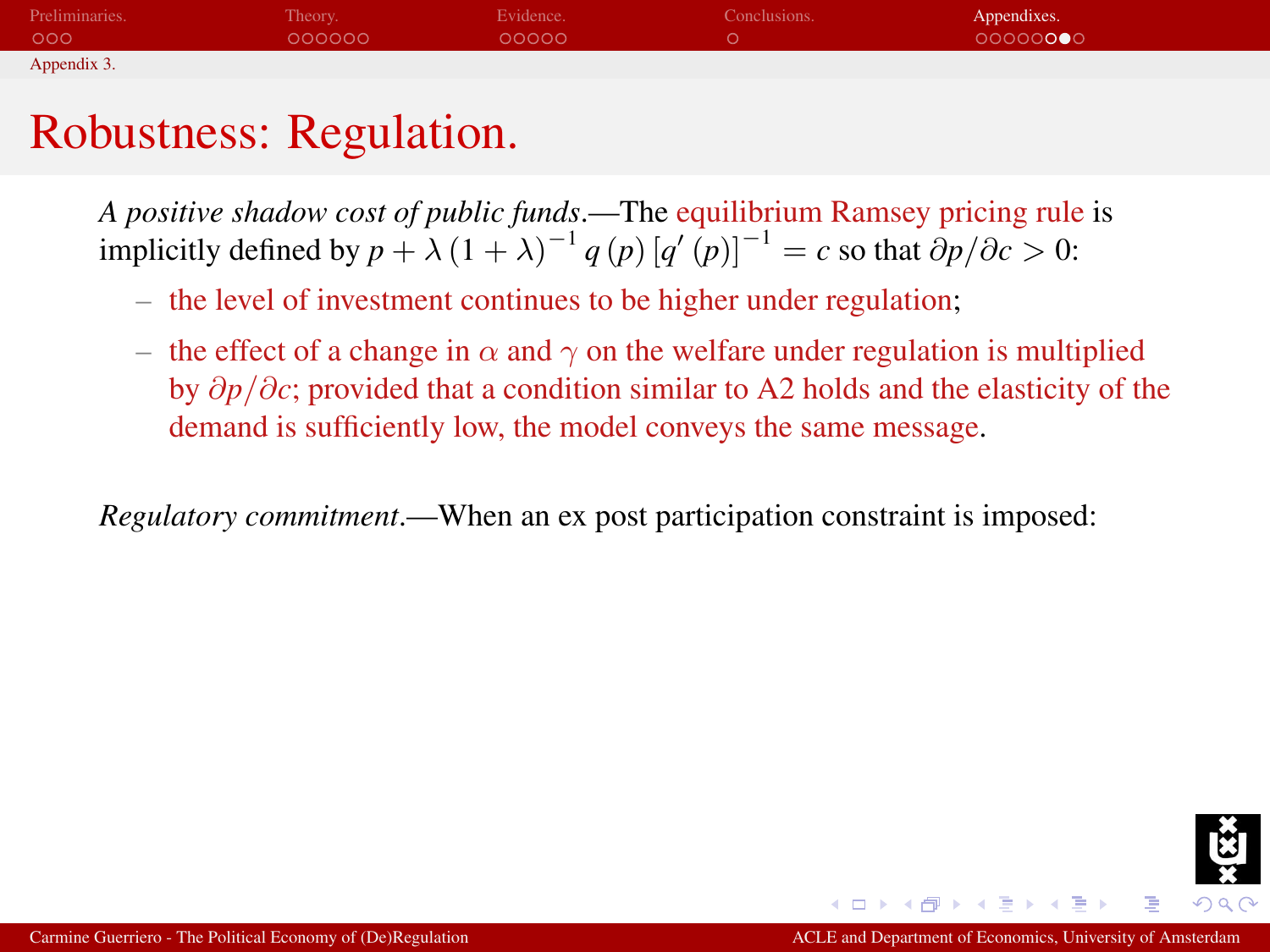| Preliminaries. | Theory. | Evidence. | Conclusions. | Appendixes. |
|----------------|---------|-----------|--------------|-------------|
| 000            | 000000  | 00000     |              | 00000000    |
| Appendix 3.    |         |           |              |             |

*A positive shadow cost of public funds*.—The equilibrium Ramsey pricing rule is implicitly defined by  $p + \lambda (1 + \lambda)^{-1} q(p) [q'(p)]^{-1} = c$  so that  $\partial p / \partial c > 0$ :

- the level of investment continues to be higher under regulation;
- the effect of a change in  $\alpha$  and  $\gamma$  on the welfare under regulation is multiplied by ∂*p*/∂*c*; provided that a condition similar to A2 holds and the elasticity of the demand is sufficiently low, the model conveys the same message.

*Regulatory commitment*.—When an ex post participation constraint is imposed:

- the level of investment under regulation, when contractible, would still be inefficient but higher than the one under competition. The rule giving *p* as a function of *c* would be unaffected;
- when investments are not contractible,  $\hat{c}_H$  would be distorted even more in order to take into account the moral hazard in investment constraint. Regulation retains its dynamic advantage and, under a condition similar to A2 and with sufficiently inelastic demand, the model's message survives.



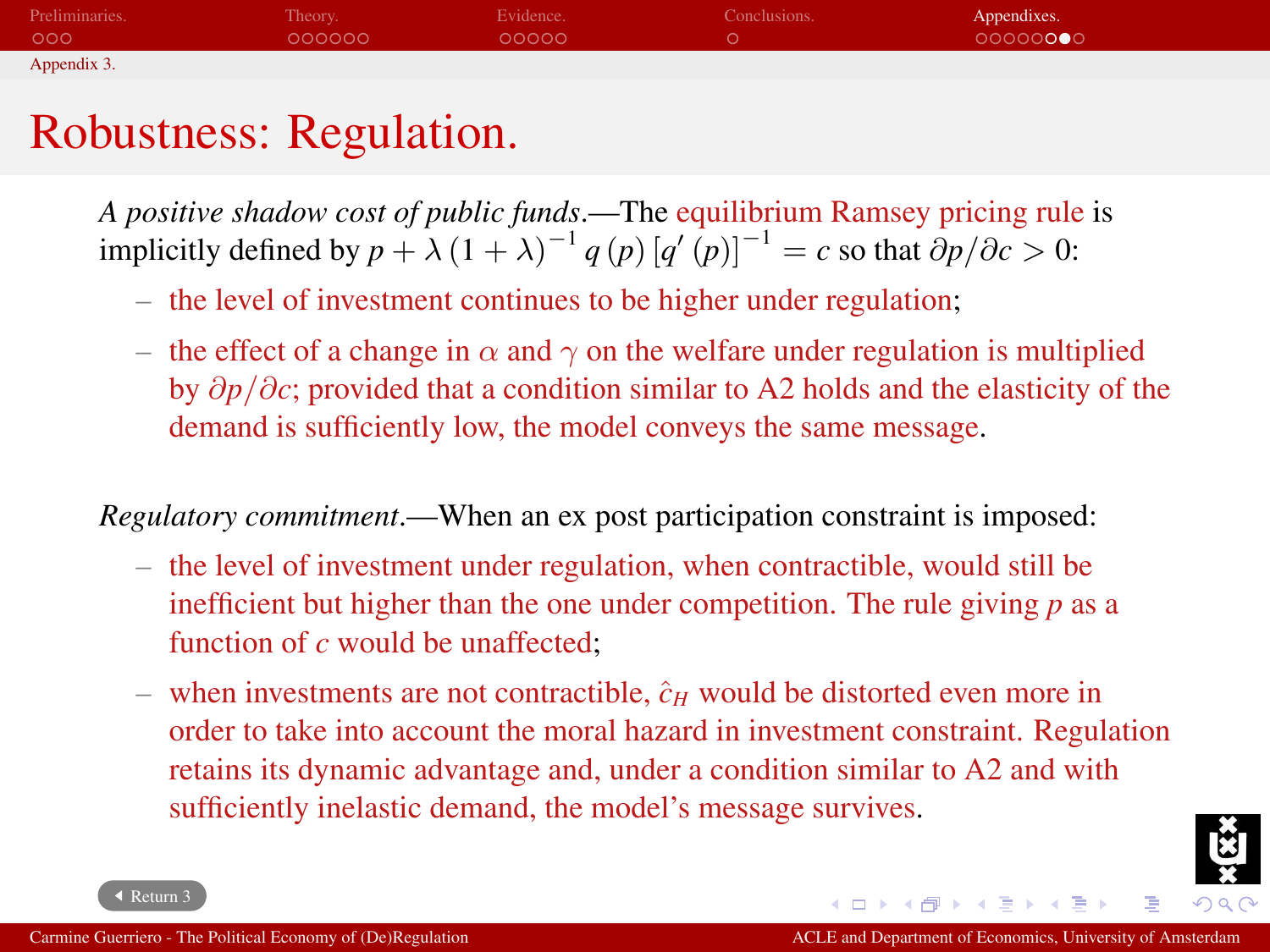| Preliminaries. | Theory. | Evidence. | Conclusions. | Appendixes. |
|----------------|---------|-----------|--------------|-------------|
| 000            | 000000  | 00000     |              | 0000000     |
| Appendix 4.    |         |           |              |             |

## Choice of Proxies and Methodology.

#### <span id="page-58-0"></span>*Proxies*:

*Society's investment concerns*.—Average marginal fuel cost in cents of dollar per Kwh—*MC\_Fuel*—and average heat rate in BTUs necessary to produce 1 MWh—*Heat Rate*. Ratio of the average marginal fuel cost (heat rate) in a state over those of bordering states—*Ratio\_Mfc* (*Ratio\_Hr*). *Political competition*.—Share of seats held by the majority party averaged across both houses *Majority* and dummy equal to one if both houses were *Republican*. *Information gathering*.—*Reg\_Elec* equals 1 if regulators were elected, 0 otherwise.